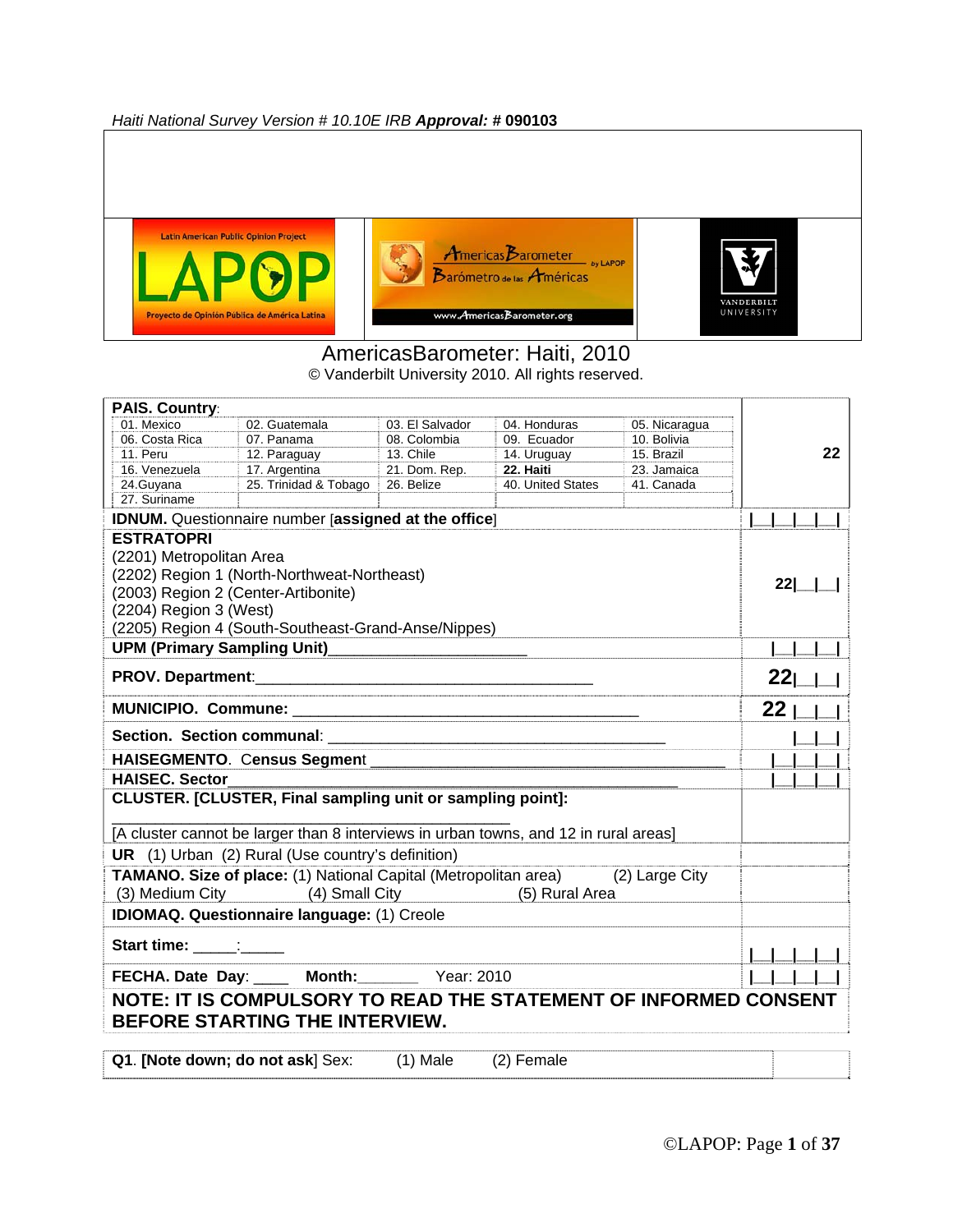**LS3.** To begin, in general how satisfied are you with your life? Would you say that you are... **[Read options]**? (1) Very satisfied (2) Somewhat satisfied (3) Somewhat dissatisfied

(4) Very dissatisfied (88) Doesn't know (98) Doesn't Answer

| A4. In your opinion, what is the most serious problem faced by the country? [DO NOT READ<br>THE RESPONSE OPTIONS; ONLY A SINGLE OPTION] |    |                                                                     |    |
|-----------------------------------------------------------------------------------------------------------------------------------------|----|---------------------------------------------------------------------|----|
| Water, lack of                                                                                                                          | 19 | Impunity                                                            | 61 |
| Roads in poor condition                                                                                                                 | 18 | Inflation, high prices                                              | 02 |
| Armed conflict                                                                                                                          | 30 | Politicians                                                         | 59 |
| Corruption                                                                                                                              | 13 | Bad government                                                      | 15 |
| Credit, lack of                                                                                                                         | 09 | Environment                                                         | 10 |
| Delinquency, crime                                                                                                                      | 05 | Migration                                                           | 16 |
| Human rights, violations of                                                                                                             | 56 | Drug trafficking                                                    | 12 |
| Unemployment                                                                                                                            | 03 | Gangs                                                               | 14 |
| Inequality                                                                                                                              | 58 | Poverty                                                             | 04 |
| Malnutrition                                                                                                                            | 23 | Popular protests (strikes, road blockages,<br>work stoppages, etc.) | 06 |
| Forced displacement of persons                                                                                                          | 32 | Health services, lack of                                            | 22 |
| External debt                                                                                                                           | 26 | Kidnappings                                                         | 31 |
| Discrimination                                                                                                                          | 25 | Security (lack of)                                                  | 27 |
| Drug addiction                                                                                                                          | 11 | Terrorism                                                           | 33 |
| Economy, problems with, crisis of                                                                                                       | 01 | Land to farm, lack of                                               | 07 |
| Education, lack of, poor quality                                                                                                        | 21 | Transportation, problems of                                         | 60 |
| Electricity, lack of                                                                                                                    | 24 | Violence                                                            | 57 |
| Population explosion                                                                                                                    | 20 | Housing                                                             | 55 |
| Rebuilding the country after the earthquake                                                                                             | 62 | Taking care of the people hurt by the<br>earthquake                 | 63 |
| Other:                                                                                                                                  |    | [Interviewer: Write down other answers]                             |    |
| Doesn't know                                                                                                                            | 88 | Doesn't answer                                                      | 98 |

**SOCT1**. How would you describe **the country's** economic situation? Would you say that it is very good, good, neither good nor bad, bad or very bad? (1) Very good (2) Good (3) Neither good nor bad (fair) (4) Bad (5) Very bad (88) Doesn't know (98)Doesn't Answer **SOCT2.** Do you think that **the country's** current economic situation is better than, the same as or worse than it was 12 months ago? (1) Better (2) Same (3) Worse (88) Doesn't know (98)Doesn't Answer **SOCT3.** Do you think that in 12 months the economic situation of **the country** will be better, the same or worse than it is now? (1) Better (2) Same (3) Worse (88) Doesn't know (98)Doesn't answer **IDIO1.** How would you describe **your** overall economic situation? Would you say that it is very good, good, neither good nor bad, bad or very bad? (1) Very good (2) Good (3) Neither good nor bad (fair) (4) Bad (5) Very bad (88) Don't know (98) Doesn't answer **IDIO2.** Do you think that **your** economic situation is better than, the same as, or worse than it was 12 months ago? (1) Better (2) Same (3) Worse (88) Doesn't know (98)Doesn't Answer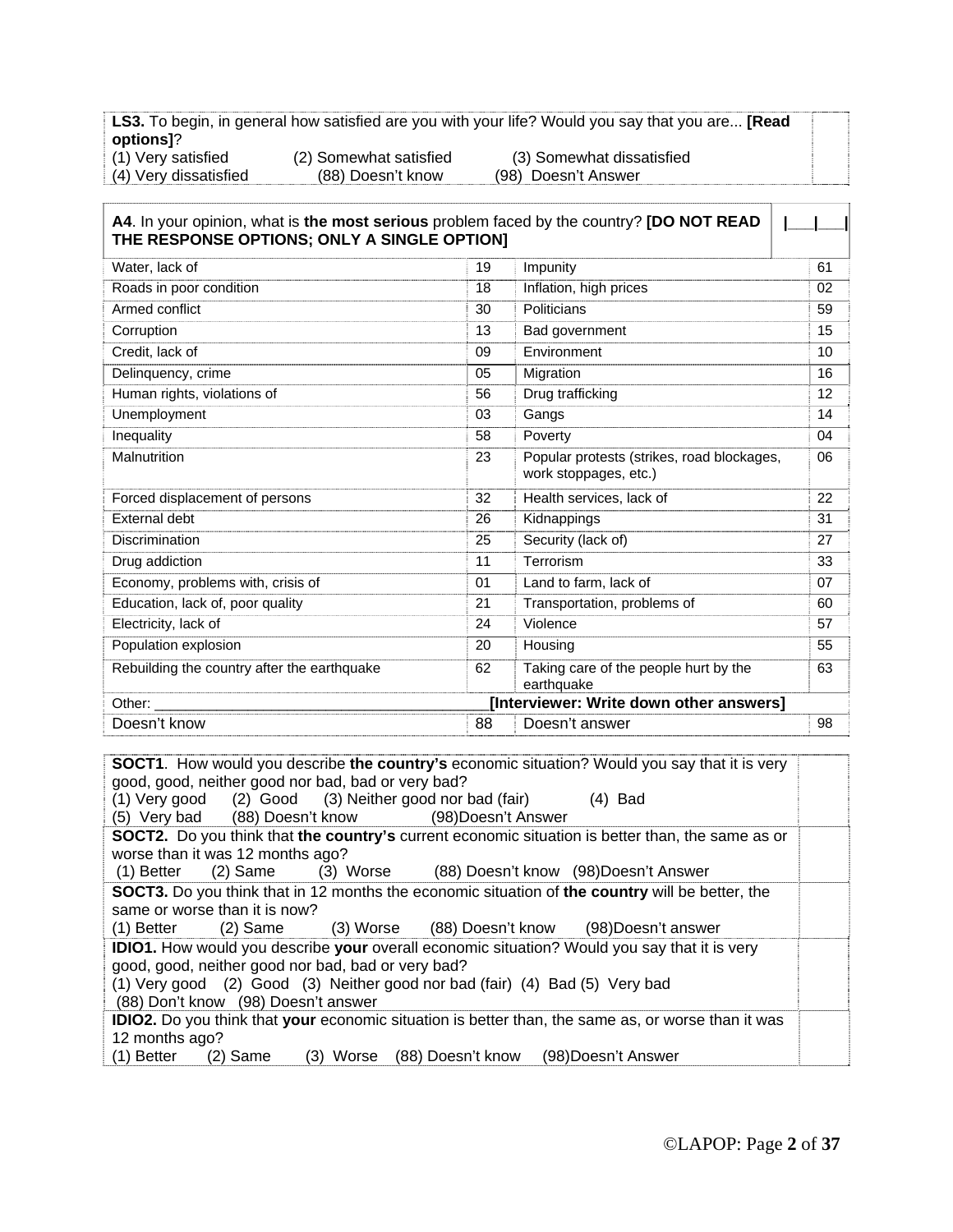**IDIO3.** Do you think that in 12 months **your** economic situation will be better than, the same as, or worse than it is now? (1) Better (2) Same (3) Worse (88) Doesn't know (98) Doesn't Answer

Now, moving on to a different subject, sometimes people and communities have problems that they cannot solve by themselves, and so in order to solve them they request help from a government official or agency.

| In order to solve your problems have you ever<br>requested help or cooperation from? [Read the<br>options and mark the response] | Yes | No | DK | DA |  |
|----------------------------------------------------------------------------------------------------------------------------------|-----|----|----|----|--|
| <b>CP2.</b> A Deputy or Senator                                                                                                  |     |    | 88 | 98 |  |
| <b>CP4A.</b> A local public official or local government for<br>example, a mayor, municipal council, or councilman.              |     |    | 88 | 98 |  |
| CP4. Any ministry or minister, state agency or public<br>agency or institution                                                   |     |    | 88 | 98 |  |

Now let's talk about your local municipality...

**NP1**. Have you attended a town meeting, city council meeting or other meeting in the past 12 months?<br>(1) Yes

(2) No (88) Doesn't know (98) Doesn't answer

**NP2.** Have you sought assistance from or presented a request to any office, official or councilperson of the municipality within the past 12 months?

| (1) Yes [Continue] |                                                        |                 | (2) No [Go to SGL1] (88) DK[Go to SGL1] (98) DA [Go to SGL1]                                                |  |
|--------------------|--------------------------------------------------------|-----------------|-------------------------------------------------------------------------------------------------------------|--|
|                    | <b>MUNI10.</b> Did they resolve your issue or request? |                 |                                                                                                             |  |
| (1) Yes            | $(0)$ No                                               | (88) DK (98) DA | (99) Inap                                                                                                   |  |
|                    |                                                        |                 | <b>SGL1</b> . Would you say that the services the municipality is providing to the people are? <b>[Read</b> |  |
| $\sim$             | $(2)$ $C_{2}$                                          |                 | $(2)$ Noither good per had $(f_0; r)$ $(4)$ Dad $(F)$ $(6)$                                                 |  |

**options]**(1) Very good (2) Good (3) Neither good nor bad (fair) (4) Bad (5) Very bad (88) Doesn't know (98)Doesn't answer

| In your opinion, what is the most serious problem faced by this municipality? [Do not read, accept only |                                      |                                       |                                      |
|---------------------------------------------------------------------------------------------------------|--------------------------------------|---------------------------------------|--------------------------------------|
| a single response, match to one of the codes below]                                                     |                                      |                                       |                                      |
|                                                                                                         | <b>First answer</b><br><b>MUNI2A</b> | <b>Second Answer</b><br><b>MUNI2B</b> | <b>Third answer</b><br><b>MUNI2C</b> |
| None [skip to MUNI5]                                                                                    |                                      |                                       |                                      |
| Lack of water                                                                                           | $\overline{c}$                       | $\overline{c}$                        | $\overline{2}$                       |
| Roads in poor condition                                                                                 | 3                                    | 3                                     | 3                                    |
| Lack of security, delinquency                                                                           | 4                                    | 4                                     | 4                                    |
| Lack of street cleanliness                                                                              | 5                                    | 5                                     | 5                                    |
| Lack of services                                                                                        | 6                                    | 6                                     | 6                                    |
| Economy                                                                                                 | 7                                    | 7                                     | 7                                    |
| Lack of funds and assistance                                                                            | 8                                    | 8                                     | 8                                    |
| Bad government                                                                                          | 9                                    | 9                                     | 9                                    |
| Environment                                                                                             | 10                                   | 10                                    | 10                                   |
| Corruption                                                                                              | 11                                   | 11                                    | 11                                   |
| Displaced people                                                                                        | 12                                   | 12                                    | 12                                   |
| Reconstruction                                                                                          | 13                                   | 13                                    | 13                                   |
| Housing                                                                                                 | 14                                   | 14                                    | 14                                   |
|                                                                                                         | 77                                   |                                       |                                      |
| Other                                                                                                   |                                      | 77                                    |                                      |
| Other                                                                                                   |                                      |                                       | 77                                   |
| DK.                                                                                                     | 88                                   | 88                                    | 88                                   |
| <b>DR</b>                                                                                               | 98                                   | 98                                    | 98                                   |
| NA                                                                                                      | 99                                   | 99                                    | 99                                   |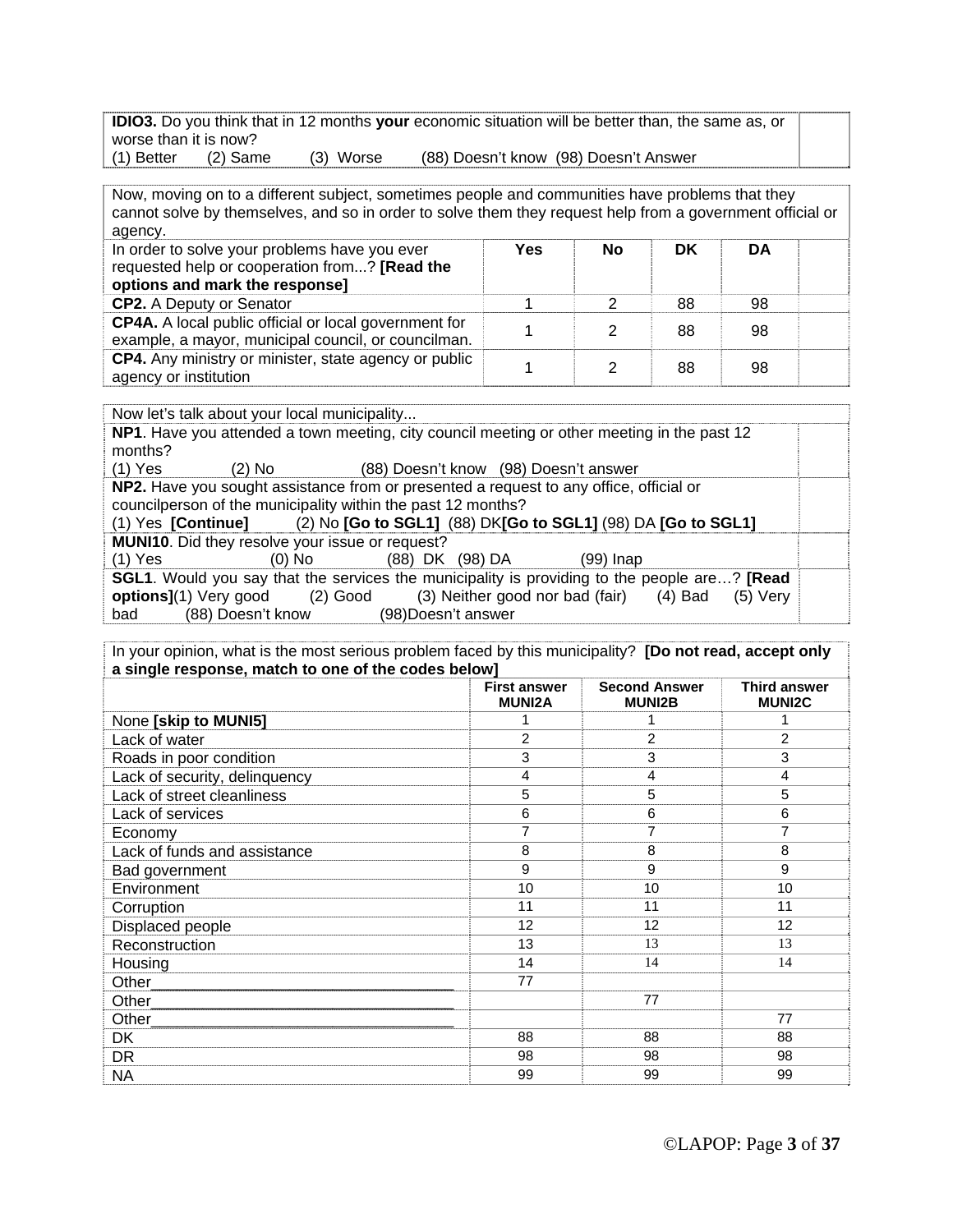| <b>MUNI3.</b> How much has the Municipality done to solve this problem? [Read options]                         |  |
|----------------------------------------------------------------------------------------------------------------|--|
| $(2)$ Something $(3)$ A little $(4)$ Not at all<br>(88) DK<br>(1) A lot                                        |  |
| (99) N/A<br>(98) DA                                                                                            |  |
| <b>MUNI5.</b> Have you ever participated in drafting the budget of the municipal government?                   |  |
| (1) Yes, has participated (0) Has not participated<br>(88) DK (98) DA                                          |  |
|                                                                                                                |  |
| <b>MUNI5A.</b> In your opinion, the majority of expenditures in this municipality are spent on? <b>[Do not</b> |  |
| read, accept only a single response]                                                                           |  |
| (1) Street cleanliness                                                                                         |  |
| (2) Roads, football field, or public works                                                                     |  |
| (3) Health, education                                                                                          |  |
| (4) Corruption                                                                                                 |  |
| (5) Salary                                                                                                     |  |
| (6) Nothing                                                                                                    |  |
| (7) Other (88) DK (98) DA                                                                                      |  |
| MUNI6. How much confidence do you have that the local/municipal government manages funds                       |  |
| well? [Read the options]                                                                                       |  |
| (3) A lot of confidence (2) Some confidence (1) Little confidence (0) None at all (88) DK (98)                 |  |
| DA.                                                                                                            |  |
| <b>MUNI7.</b> In your opinion, the projects carried out by the municipality benefit or do not benefit people   |  |
| like you and your family?                                                                                      |  |
| (1) Yes, they benefit<br>(88) DK (98) DA<br>(0) No, they do not benefit                                        |  |

| In your opinion, who should have<br>the greatest responsibility for<br>solving the following problems in<br>your community? | <b>The</b><br>mayor | Your<br>deputy<br>or<br>senator | The<br>national<br>qovernment | <b>Community</b><br>groups | DK. | <b>DR</b> |  |
|-----------------------------------------------------------------------------------------------------------------------------|---------------------|---------------------------------|-------------------------------|----------------------------|-----|-----------|--|
| <b>RCP1.</b> Repairing the roads                                                                                            |                     | 2                               | 3                             | 4                          | 88  | 99        |  |
| <b>RCP2.</b> Controlling crime                                                                                              |                     | 2                               | 3                             |                            | 88  | 99        |  |
| RCP3. Educating our children                                                                                                |                     | 2                               | 3                             |                            | 88  | 99        |  |
| <b>RCP4.Solving local disputes</b>                                                                                          |                     | 2                               | 3                             |                            | 88  | 99        |  |
| <b>RCP5.</b> Making sure that there are<br>vaccinations for children                                                        |                     | $\mathcal{P}$                   | 3                             | 4                          | 88  | 99        |  |
| <b>RCP6.</b> Help bring new job<br>opportunities for the people in your<br>community?                                       |                     | $\mathcal{P}$                   | 3                             | 4                          | 88  | 99        |  |
| <b>RCP7.</b> Providing land title                                                                                           |                     | 2                               | 3                             |                            | 88  | 99        |  |

| Now let's talk about some services in Haiti                                                                                                                |                     |      |                                   |            |                    |    |    |  |
|------------------------------------------------------------------------------------------------------------------------------------------------------------|---------------------|------|-----------------------------------|------------|--------------------|----|----|--|
| In general, how would you rate the<br>quality of each of the following<br>services in Haiti? Very good, good,<br>neither good nor bad, bad or very<br>bad? | <b>Very</b><br>good | Good | <b>Neither</b><br>good<br>nor bad | <b>Bad</b> | <b>Very</b><br>bad | DK | DA |  |
| <b>HAIACS1.</b> Transportation system.<br>Would you say that the service is<br>[Read options]                                                              |                     | 2    | 3                                 | 4          | 5                  | 88 | 98 |  |
| HAIACS2. Education system. Would<br>you say that the service is [Read<br>options]                                                                          |                     | 2    | 3                                 | 4          | 5                  | 88 | 98 |  |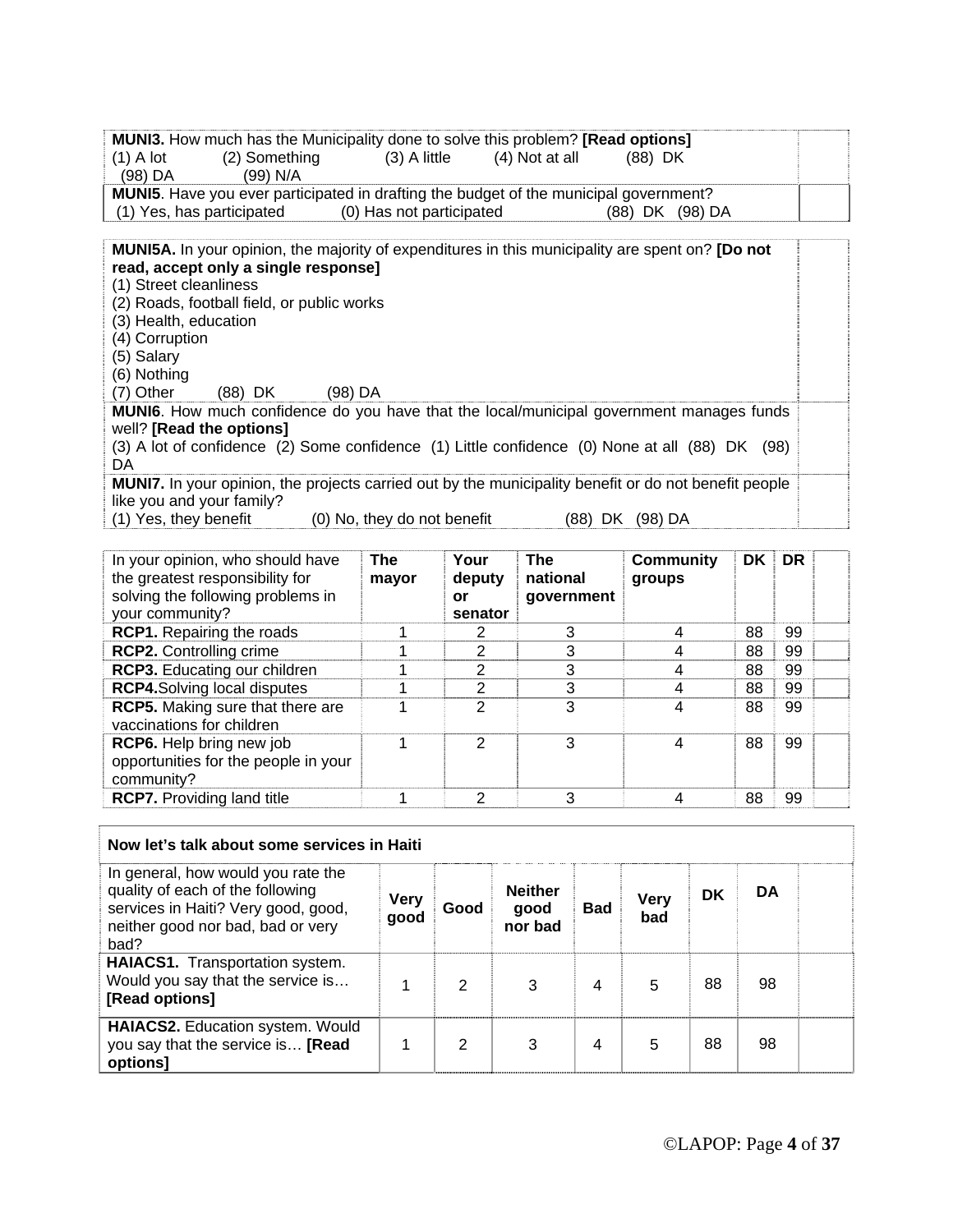| Now let's talk about some services in Haiti                                                                                                                |                     |      |                                   |                         |                    |           |           |  |
|------------------------------------------------------------------------------------------------------------------------------------------------------------|---------------------|------|-----------------------------------|-------------------------|--------------------|-----------|-----------|--|
| In general, how would you rate the<br>quality of each of the following<br>services in Haiti? Very good, good,<br>neither good nor bad, bad or very<br>bad? | <b>Very</b><br>good | Good | <b>Neither</b><br>good<br>nor bad | <b>Bad</b>              | <b>Very</b><br>bad | <b>DK</b> | <b>DA</b> |  |
| <b>HAIACS3. Primary Health Care.</b><br>Would you say that the service is<br>[Read options]                                                                |                     | 2    | 3                                 | 4                       | 5                  | 88        | 98        |  |
| <b>HAIACS4.</b> Electricity. Would you say<br>that the service is [Read options]                                                                           | 1                   | 2    | 3                                 | $\overline{\mathbf{4}}$ | 5                  | 88        | 98        |  |
| <b>HAIACS5.</b> Drinkable water. Would<br>you say that the service is [Read<br>options]                                                                    |                     | 2    | 3                                 | 4                       | 5                  | 88        | 98        |  |
| HAIACS6. Trash disposal. Would you<br>say that the service is [Read<br>options]                                                                            |                     | 2    | 3                                 | 4                       | 5                  | 88        | 98        |  |

**AD1.** Now, changing the subject, If you wanted to get a **death certificate** for someone who has died, where would you go to get it? **[Bureaux locaux d'état civil, Archives nationales]**  (1) Correct (2) Incorrect (88) DK (98) DA **AD6.** If you wanted to get a **drivers' license** where would you go to get it **[Service de la**  *Circulation* **des** Véhicules, accept also circulation or bureau, agency or services de circulation ] (1) Correct (2) Incorrect (88) DK (98) DA

#### **For people living in tents (IPDs) in affected municipalities**

| AIDP1. Thinking now about the days before the January 12th earthquake. What was the status of |
|-----------------------------------------------------------------------------------------------|
| the residence in which you lived then? This residence was? [Read options]                     |
| (1) Owned land and dwelling [Continue]                                                        |
| (2) Owned dwelling only [Go to AIDP2]                                                         |
| (3) Rented [Go to AIDP2]                                                                      |
| (4) Rent for long term                                                                        |
| (5) Occupied without paying rent [Go to AIDP2]                                                |
| (7) Other type of tenancy [Go to AIDP2]                                                       |
| (88) Doesn't know [Go to AIDP2] (98) Doesn't answer [Go to AIDP2]                             |
| AIDP1A. Do you have a title to your land?                                                     |
| (1) Yes (2) No (88) DK<br>(98) DA                                                             |
| AIDP2. And now, speaking of that residence where you lived prior to the earthquake, how much  |
| damage did that place suffer from the earthquake? [Read options]                              |
| (1) None (2) It was damaged but repairable (3) It was damaged but is not                      |
| repairable (4) It was completely destroyed (88) DK<br>(98)DA                                  |
| AIDP3. Is your previous residence ? [Read options]                                            |
| (1) Nearby this shelter [Skip to RCONSTA]                                                     |
| (2) At some distance from this shelter but in the same neighborhood [Skip to RCONSTA]         |
| (3) In another neighborhood of this municipality [Skip to RCONSTA ]                           |
| (6) In another municipality [Continue]                                                        |
| (8) Other [Continue] (88) DK [Skip to RCONSTA]<br>(98) DA [Skip to RCONSTA]                   |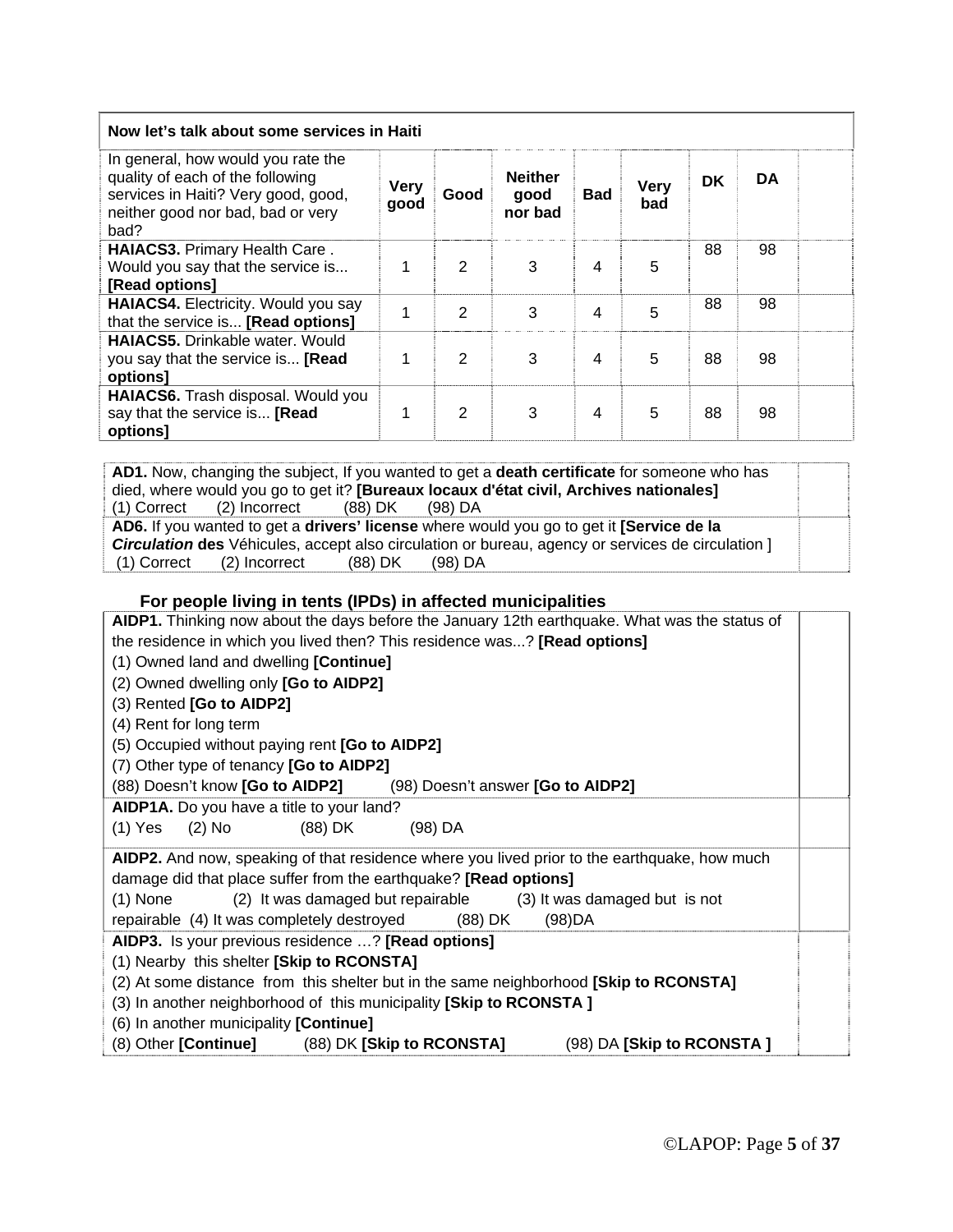| earthquake struck?                                                                                                                                        |  |
|-----------------------------------------------------------------------------------------------------------------------------------------------------------|--|
| (88) DK<br>$(89)$ DK<br>(99) NA                                                                                                                           |  |
| [AFTER THIS QUESTION, GO TO RCONSTA]                                                                                                                      |  |
|                                                                                                                                                           |  |
| For all other people living in affected municipalities (not in tents)                                                                                     |  |
| BIDP1AA. What is the status of the residence in which you live? This residence is? [Read                                                                  |  |
| options]                                                                                                                                                  |  |
| (1) Owned land and dwelling [Continue]                                                                                                                    |  |
| (2) Owned dwelling only [Go to BIDP5]                                                                                                                     |  |
| (3) Rented [Go to BIDP5]                                                                                                                                  |  |
| (4) Rent for long term                                                                                                                                    |  |
| (5) Occupied without paying rent [Go to BIDP5]                                                                                                            |  |
| (7) Other type of tenancy [Go to BIDP5]                                                                                                                   |  |
| (88) Doesn't know [Go to BIDP5]<br>(98) Doesn't answer [Go to BIDP5]                                                                                      |  |
| BIDP1AB. Do you have a title to your land?                                                                                                                |  |
| (2) No (88) DK (98) DA<br>$(1)$ Yes                                                                                                                       |  |
|                                                                                                                                                           |  |
| <b>BIDP5.</b> Thinking now about the days before the January 12th earthquake, were you living in this<br>same house before the earthquake? [READ OPTIONS] |  |
|                                                                                                                                                           |  |
| (1) Yes, you lived in the same house [Continue]                                                                                                           |  |
| (2) No, you moved to this house because of the earthquake [Skip to BIDP13]                                                                                |  |
| (88) Doesn't know [Skip to BIDP13] (98) Doesn't answer [Skip to BIDP13]                                                                                   |  |
| BIDP5B. [ ONLY IF ANSWER IS YES, LIVED IN THE SAME HOUSE TO IDP5]                                                                                         |  |
| How much damage did this house suffer from the earthquake? [Read options]                                                                                 |  |
| (2) It was damaged but repairable<br>(3) It was damaged but is not<br>$(1)$ None                                                                          |  |
| repairable (4) It was completely destroyed<br>(88) DK<br>(98)DA                                                                                           |  |
| [After this question, go to IDP8]                                                                                                                         |  |
| BIDP13. Why did you move here?                                                                                                                            |  |
|                                                                                                                                                           |  |
| (1) Your house was destroyed                                                                                                                              |  |
| (2) To get health services                                                                                                                                |  |
| (3) To send the children to school                                                                                                                        |  |
| (4) To be closer to their family                                                                                                                          |  |
| (5) To get jobs after the earthquake                                                                                                                      |  |
| (6) This is a good place to live                                                                                                                          |  |
| [Interviewer: Write down other answers]<br>$(7)$ Other                                                                                                    |  |
| (988) DA<br>(999) Inap<br>(888) DK                                                                                                                        |  |
| BIDP7. Speaking of that residence where you lived prior to the earthquake, how much damage                                                                |  |
| did that place suffer from the earthquake? [Read options]                                                                                                 |  |
| (2) It was damaged but repairable<br>$(1)$ None<br>(3) It was damaged but is not                                                                          |  |
| repairable (4) It was completely destroyed<br>$(98)$ DA<br>$(88)$ DK                                                                                      |  |
| <b>BIDP7B.</b> What is the name of the municipality in which you were living on the day when the                                                          |  |
| earthquake struck? _______________<br>(88) DK<br>(89) DK<br>$(99)$ Inap                                                                                   |  |
|                                                                                                                                                           |  |
| BIDP8. [Ask to everyone] How many people were living in this house before the earthquake?                                                                 |  |
| [write in number, use 0 for none] (88) DK<br>$(98)$ DA<br>$(99)$ Inap                                                                                     |  |
| BIDP9. How many persons moved to this home because of the earthquake and are still living in                                                              |  |
| this house? 0. None [Go to RCONSTA]<br>[write in number, use 0 for none] (88) DK                                                                          |  |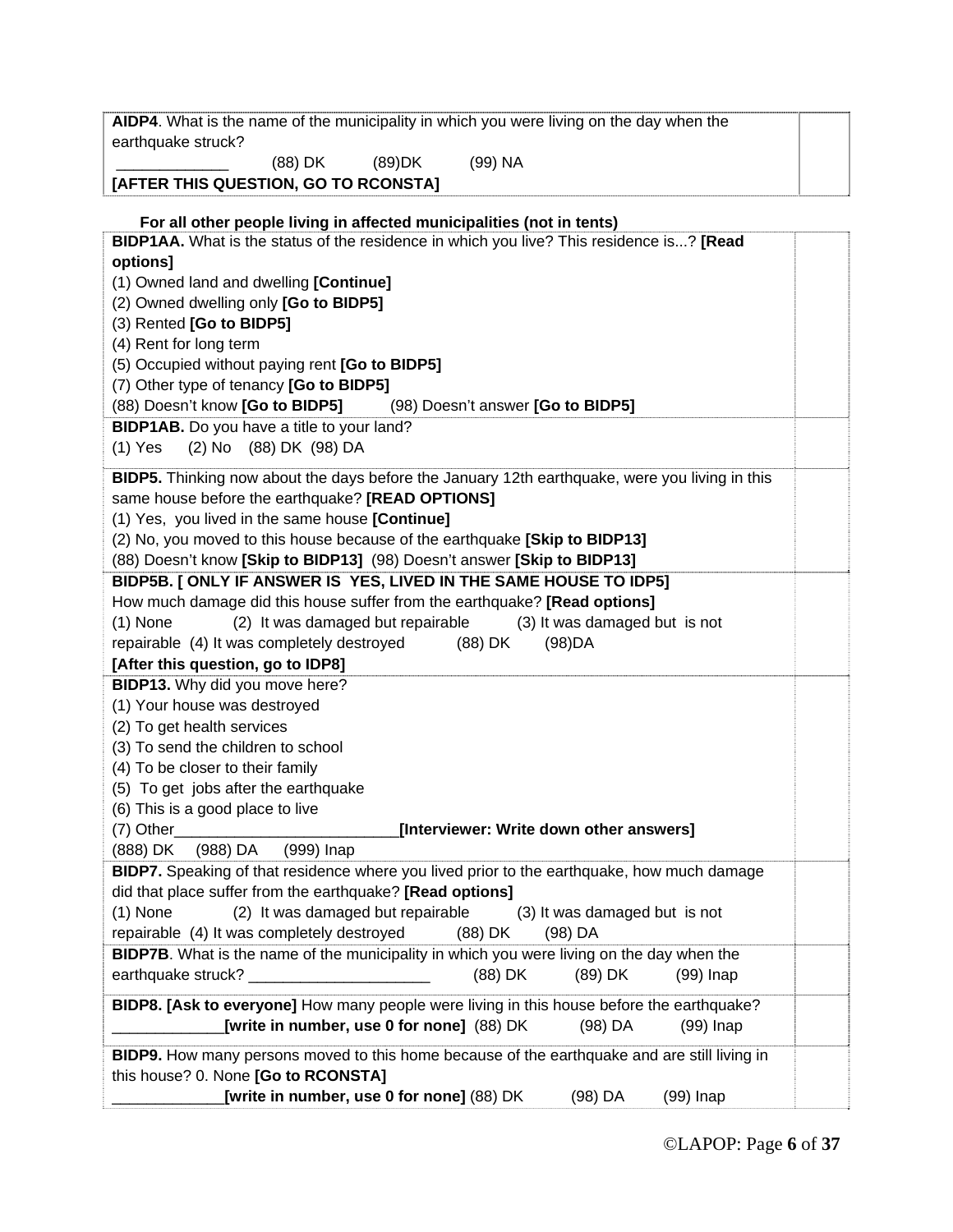|                                                                                           | How many children under 18 years old moved to this house because of the earthquake and are     |  |
|-------------------------------------------------------------------------------------------|------------------------------------------------------------------------------------------------|--|
| still living in this house?                                                               |                                                                                                |  |
| <b>BIDP10A.</b> How many boys? __________________ [write in number, use 0 for none]       |                                                                                                |  |
|                                                                                           |                                                                                                |  |
| <b>BIDP10B.</b> How many girls? _______________________ [write in number, use 0 for none] |                                                                                                |  |
| (888) DK (988) DA (999) Inap                                                              |                                                                                                |  |
|                                                                                           | How many adults 18 years and older moved to this house because of the earthquake and are still |  |
| living in this house?                                                                     |                                                                                                |  |
| BIDP11A. Male _________________ [write in number, use 0 for none]                         |                                                                                                |  |
| BIDP11B. Female _________________ [write in number, use 0 for none]                       |                                                                                                |  |
| (888) DK (988) DA (999) Inap                                                              |                                                                                                |  |
|                                                                                           |                                                                                                |  |
| BIDP12. Are those persons who moved to this house:                                        |                                                                                                |  |
| (1) Your family                                                                           |                                                                                                |  |
| (2) A mixture of family and non-family                                                    |                                                                                                |  |
| (3) All of them are not non-family                                                        |                                                                                                |  |
| (88) Doesn't know (98) Doesn't answer                                                     | (99) Inap                                                                                      |  |

**BIDP14.** What are your family main needs for taking care of the people that moved to this house because of the earthquake? **[Accept up to three responses]**

|                                      | <b>First answer</b><br>BIDP14A | Second<br><b>Answer</b><br>BIDP14B | <b>Third</b><br>answer<br>BIDP14C |
|--------------------------------------|--------------------------------|------------------------------------|-----------------------------------|
| Food                                 |                                |                                    |                                   |
| Clothing                             | 2                              | 2                                  | 2                                 |
| Jobs                                 | 3                              | 3                                  | 3                                 |
| Healthcare                           | 4                              | 4                                  | 4                                 |
| Schools for the children             | 5                              | 5                                  | 5                                 |
| Other__________                      |                                |                                    |                                   |
| Other                                |                                | 7                                  |                                   |
| Other                                |                                |                                    | ⇁                                 |
| <b>DK</b>                            | 88                             | 88                                 | 88                                |
| <b>DR</b>                            | 98                             | 98                                 | 98                                |
| <b>NA</b>                            | 99                             | 99                                 | 99                                |
| IA FEED TUIC OUFCTION OO TO DOONGTAT |                                |                                    |                                   |

#### **[AFTER THIS QUESTION, GO TO RCONSTA]**

| For people living in non-affected municipalities                                          |
|-------------------------------------------------------------------------------------------|
| <b>CIDP1AA.</b> What is the status of the residence in which you live? This residence is? |
| [Read options]                                                                            |
| (1) Owned land and dwelling [Continue]                                                    |
| (2) Owned dwelling only [Go to CIDP8]                                                     |
| (3) Rented [Go to CIDP8]                                                                  |
| (4) Rent for long term                                                                    |
| (5) Occupied without paying rent [Go to CIDP8]                                            |
| (7) Other type of tenancy [Go to CIDP8]                                                   |
| (88) Doesn't know [Go to CIDP8] (98) Doesn't answer [Go to CIDP8]                         |
| <b>CIDP1AB.</b> Do you have a title to your land?                                         |
| (1) Yes (2) No (88) DK (98) DA                                                            |
| CIDP8. [Ask to everyone] How many people were living in this house before the             |
| earthquake? [write in number, use 0 for none]                                             |
| (88) Doesn't know<br>(98) Doesn't answer<br>$(99)$ Inap                                   |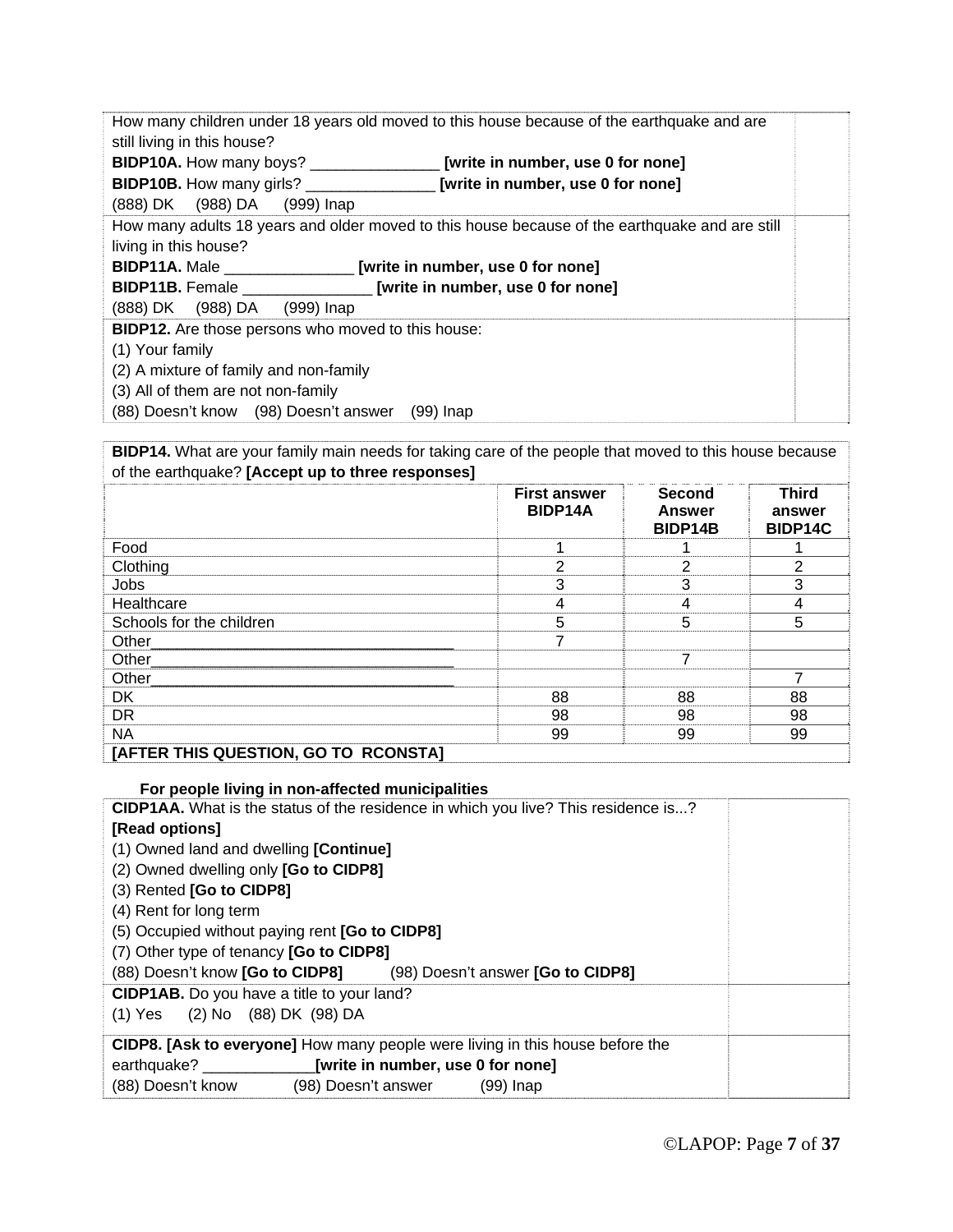| CIDP9. How many persons moved to this house because of the earthquake and are still |
|-------------------------------------------------------------------------------------|
| living in this house? 0. None [Go to RCONSTA]                                       |
| [write in number, use 0 for none]                                                   |
| (88) Doesn't know (98) Doesn't answer (99) Inap                                     |
| How many children under 18 years old moved to this house because of the earthquake  |
| and are still living in this house?                                                 |
| CIDP10A. How many boys? _________________ [write in number, use 0 for none]         |
| CIDP10B. How many girls? ________________ [write in number, use 0 for none]         |
| (888) DK (988) DA (999) Inap                                                        |
| How many adults 18 years and older moved to this house because of the earthquake    |
| and are still living in this house?                                                 |
| CIDP11A. Male _________________ [write in number, use 0 for none]                   |
| CIDP11B. Female ______________ [write in number, use 0 for none]                    |
| (888) DK (988) DA (999) Inap                                                        |
| CIDP12. Are those persons who moved to this house:                                  |
| (1) Your family                                                                     |
| (2) A mixture of family and non-family                                              |
| (3) All of them are not non-family                                                  |
| (88) Doesn't know (98) Doesn't answer (99) Inap                                     |
| CIDP13. Why did they move here?                                                     |
| (1) Their house was destroyed                                                       |
| (2) To get health services                                                          |
| (3) To send the children to school                                                  |
| (4) To be closer to their family                                                    |
| (5) To get jobs after the earthquake                                                |
| (6) This is a good place to live                                                    |
| $(7)$ Other $(7)$                                                                   |
| (888) DK (988) DA (999) Inap                                                        |

**CIDP14.** What are your family main needs for taking care of the people that moved to this house because of the earthquake? **[Accept up to three responses]**

|                                      | <b>First answer</b><br>CIDP14A | <b>Second</b><br><b>Answer</b><br>CIDP14B | <b>Third</b><br>answer<br>CIDP14C |
|--------------------------------------|--------------------------------|-------------------------------------------|-----------------------------------|
| Food                                 |                                |                                           |                                   |
| Clothing                             | 2                              | 2                                         | 2                                 |
| Jobs                                 | 3                              | 3                                         | 3                                 |
| Healthcare                           | 4                              | 4                                         | 4                                 |
| Schools for the children             | 5                              | 5                                         | 5                                 |
| Other                                |                                |                                           |                                   |
| Other_                               |                                |                                           |                                   |
| Other                                |                                |                                           | 7                                 |
| <b>DK</b>                            | 88                             | 88                                        | 88                                |
| <b>DR</b>                            | 98                             | 98                                        | 98                                |
| <b>NA</b>                            | 99                             | 99                                        | 99                                |
| [AFTER THIS QUESTION, GO TO RCONSTA] |                                |                                           |                                   |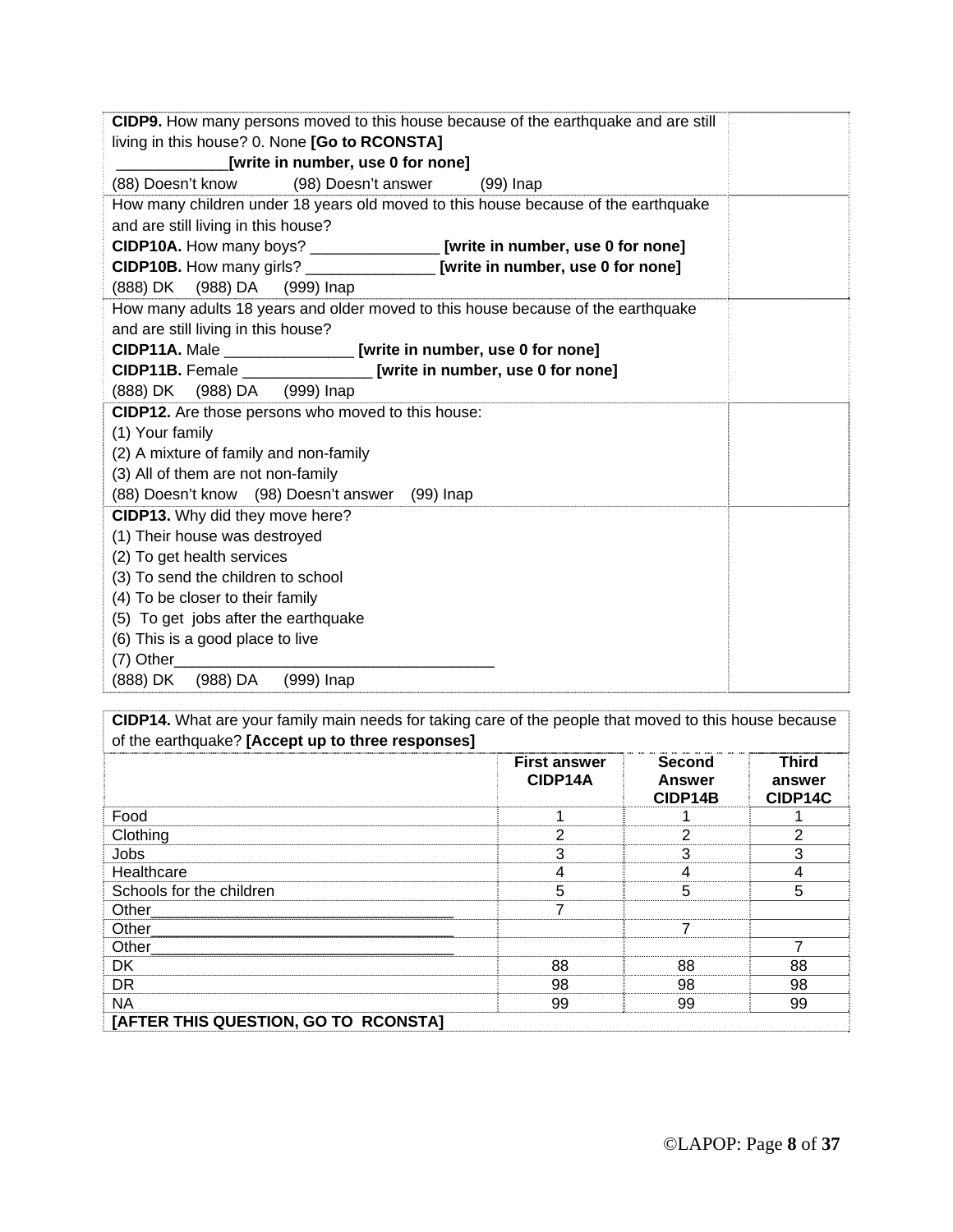The national government will take some actions to rebuild the country. Please tell me which should be the highest THREE priorities in the reconstruction of the country.

|                          | <b>First answer</b><br><b>RCONSTA</b> | <b>Second answer</b><br><b>RCONSTAB</b> | <b>Third answer</b><br><b>RCONSTAC</b> |
|--------------------------|---------------------------------------|-----------------------------------------|----------------------------------------|
| <b>Building Schools</b>  |                                       |                                         |                                        |
| Neighborhood security    | 2                                     | 2                                       | 2                                      |
| Creating jobs            | 3                                     | 3                                       | 3                                      |
| Roads construction       | 4                                     | 4                                       | 4                                      |
| Potable water            | 5                                     | 5                                       | 5                                      |
| Electricity and energy   | 6                                     | 6                                       | 6                                      |
| Access to health care    |                                       | 7                                       |                                        |
| Housing                  | 8                                     | 8                                       | 8                                      |
| Environmental            | 9                                     | 9                                       | 9                                      |
| Building the capacity of | 10                                    | 10                                      | 10                                     |
| the national government  |                                       |                                         |                                        |
| Building the capacity of | 11                                    | 11                                      | 11                                     |
| the local government     |                                       |                                         |                                        |
| Other priorities         | 12                                    | 12                                      | $12 \overline{ }$                      |
| DK.                      | 88                                    | 88                                      | 88                                     |
| DR                       | 98                                    | 98                                      | 98                                     |
| <b>INAP</b>              | 99                                    | 99                                      | 99                                     |

#### **Performance of Institutions**

|                                                          |            | Now I'd like to know how you think government and other institutions responded after the January |           |                          |  |  |  |  |  |
|----------------------------------------------------------|------------|--------------------------------------------------------------------------------------------------|-----------|--------------------------|--|--|--|--|--|
|                                                          |            | 12th earthquake. For each person or organization, please tell me whether the performance was     |           |                          |  |  |  |  |  |
| very good, good, neither good nor bad, bad, or very bad. |            |                                                                                                  |           |                          |  |  |  |  |  |
|                                                          |            | <b>EARTHQ11. National Government.</b> How would you evaluate its performance?                    |           |                          |  |  |  |  |  |
| (1) Very good                                            | $(2)$ Good | (3) Neither good nor bad (4) Bad (5) Very bad (88) DK                                            |           |                          |  |  |  |  |  |
| (98) DA                                                  |            |                                                                                                  |           |                          |  |  |  |  |  |
|                                                          |            | <b>EARTHQ12. Foreign governments.</b> How would you evaluate their performance?                  |           |                          |  |  |  |  |  |
| (1) Very good<br>(98) DA                                 | $(2)$ Good | (3) Neither good nor bad (4) Bad (5) Very bad (88) DK                                            |           |                          |  |  |  |  |  |
|                                                          |            | <b>EARTHQ13. Local NGOs.</b> How would you evaluate their performance?                           |           |                          |  |  |  |  |  |
| (1) Very good                                            |            | (2) Good (3) Neither good nor bad                                                                | (4) Bad   | $(5)$ Very bad $(88)$ DK |  |  |  |  |  |
| (98) DA                                                  |            |                                                                                                  |           |                          |  |  |  |  |  |
|                                                          |            | <b>EARTHQ14. Local churches.</b> How would you evaluate their performance?                       |           |                          |  |  |  |  |  |
| (1) Very good                                            | $(2)$ Good | (3) Neither good nor bad                                                                         | (4) Bad   | $(5)$ Very bad $(88)$ DK |  |  |  |  |  |
| (98) DA                                                  |            |                                                                                                  |           |                          |  |  |  |  |  |
|                                                          |            | <b>EARTHQ15. Neighborhood or community organizations.</b> How would you evaluate their           |           |                          |  |  |  |  |  |
| performance?                                             |            |                                                                                                  |           |                          |  |  |  |  |  |
| (1) Very good                                            | $(2)$ Good | (3) Neither good nor bad                                                                         | $(4)$ Bad | $(5)$ Very bad $(88)$ DK |  |  |  |  |  |
| (98) DA                                                  |            |                                                                                                  |           |                          |  |  |  |  |  |
|                                                          |            | <b>EARTHQ16. Foreign NGOs.</b> How would you evaluate their performance?                         |           |                          |  |  |  |  |  |
| (1) Very good                                            | $(2)$ Good | (3) Neither good nor bad (4) Bad (5) Very bad (88) DK                                            |           |                          |  |  |  |  |  |
| (98) DA                                                  |            |                                                                                                  |           |                          |  |  |  |  |  |

|                                                                                                                                              | Once<br>a<br>week | Once or<br>twice a<br>month | Once<br>or<br>twice a<br>year | <b>Never</b> | DK | DA |  |
|----------------------------------------------------------------------------------------------------------------------------------------------|-------------------|-----------------------------|-------------------------------|--------------|----|----|--|
| <b>CP5.</b> Now, changing the subject.<br>In the last 12 months have you<br>tried to help to solve a problem in<br>your community or in your |                   |                             |                               |              | 88 | 98 |  |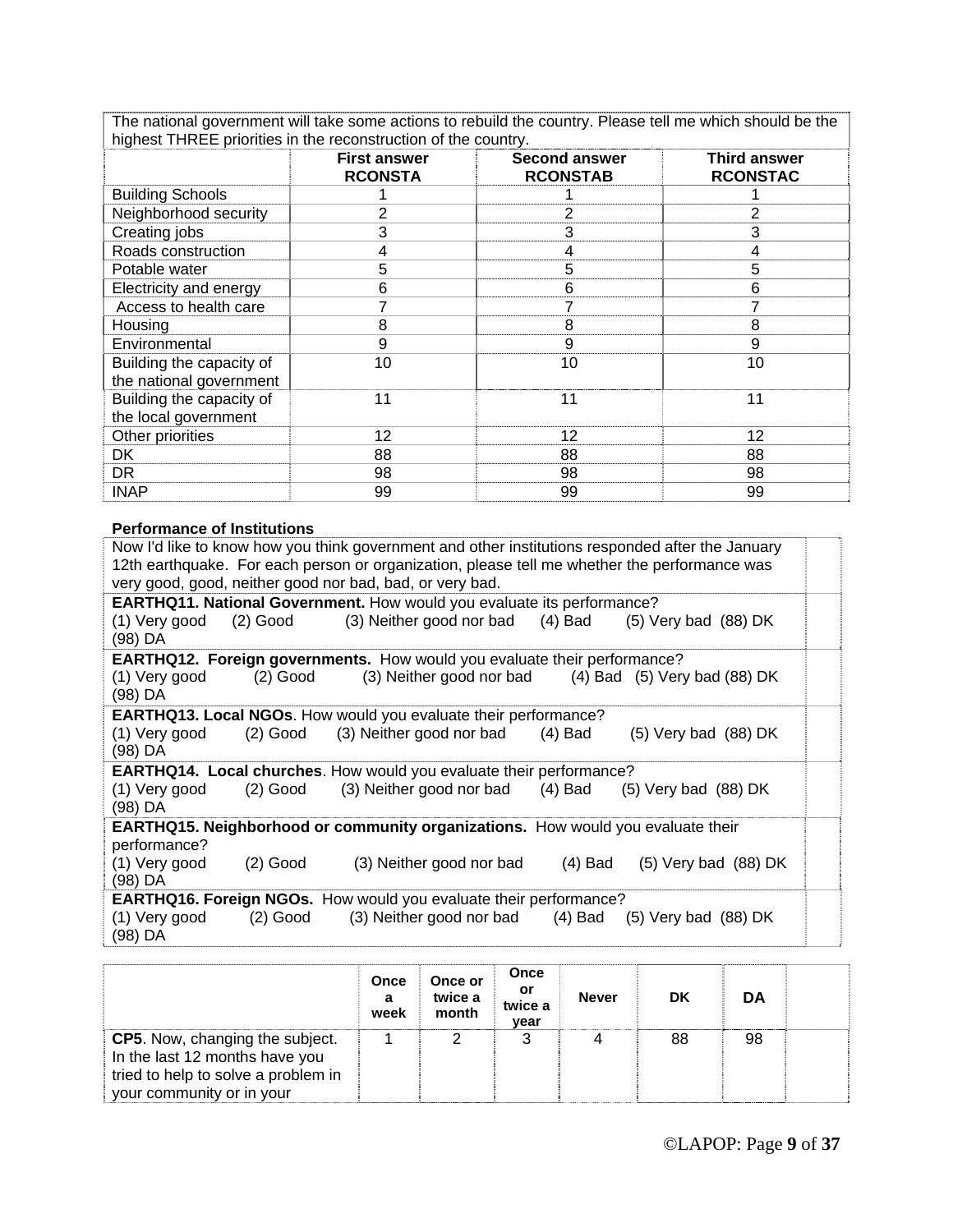| neighborhood? Please, tell me if<br>you did it at least once a week,<br>once or twice a month, once or<br>twice a year or never in last 12<br>months.<br>I am going to read a list of groups and organizations. Please tell me if you attend their meetings at least<br>once a week, once or twice a month, once or twice a year, or never. [Repeat for each question "once a<br>week," "once or twice a month," "once or twice a year" or "never" to help the respondent] |                   |                                |                                  |                |           |           |           |  |
|----------------------------------------------------------------------------------------------------------------------------------------------------------------------------------------------------------------------------------------------------------------------------------------------------------------------------------------------------------------------------------------------------------------------------------------------------------------------------|-------------------|--------------------------------|----------------------------------|----------------|-----------|-----------|-----------|--|
|                                                                                                                                                                                                                                                                                                                                                                                                                                                                            | Once<br>a<br>week | Once<br>or<br>twice a<br>month | Once<br>or<br>twice<br>a<br>year | <b>Never</b>   | <b>DK</b> | <b>DA</b> |           |  |
| CP6. Meetings of any religious<br>organization? Do you attend<br>them                                                                                                                                                                                                                                                                                                                                                                                                      | 1                 | $\overline{2}$                 | 3                                | $\overline{4}$ | 88        | 98        |           |  |
| CP7. Meetings of a parents'<br>association at school? Do you<br>attend them                                                                                                                                                                                                                                                                                                                                                                                                | 1                 | $\overline{2}$                 | 3                                | $\overline{4}$ | 88        | 98        |           |  |
| <b>CP8.</b> Meetings of a community<br>improvement committee or<br>association? Do you attend them                                                                                                                                                                                                                                                                                                                                                                         | 1                 | $\overline{2}$                 | 3                                | 4              | 88        | 98        |           |  |
| CP9. Meetings of an association of<br>professionals, merchants,<br>manufacturers or farmers? Do you<br>attend them                                                                                                                                                                                                                                                                                                                                                         | 1                 | $\overline{2}$                 | 3                                | 4              | 88        | 98        |           |  |
| <b>CP13.</b> Meetings of a political party<br>or political organization? Do you<br>attend them                                                                                                                                                                                                                                                                                                                                                                             | 1                 | $\overline{2}$                 | 3                                | 4              | 88        | 98        |           |  |
| CP20. [Women only] Meetings of<br>associations or groups of women or<br>home makers. Do you attend<br>them                                                                                                                                                                                                                                                                                                                                                                 | 1                 | $\overline{2}$                 | 3                                | $\overline{4}$ | 88        | DA<br>98  | N/A<br>99 |  |

#### **[GIVE CARD "A"]**

**LS6.** On this card there is a ladder with steps numbered 0 to 10. 0 is the lowest step and represents the worst life possible for you. 10 is the highest step and represents the best life possible for you. On what step of the ladder do you feel **at this moment**? **Please choose the ladder that represents best your opinion.**

**[Point out the number on the card that represents "the worst life possible" and the number that represents "the best life possible". Indicate to the interviewee that he/she can choose an intermediate score]**.

|                            |  |  |  |  |  |  |                           | 10 | 88 | 98 |
|----------------------------|--|--|--|--|--|--|---------------------------|----|----|----|
| <b>Worst life possible</b> |  |  |  |  |  |  | <b>Best life possible</b> |    | DK | DΑ |

**LS6A.** On which step would you say you stood two years ago, that is to say in 2008?

#### **[TAKE BACK CARD "A"]**

**IT1**. Now, speaking of the people from around here, would you say that people in this community are very trustworthy, somewhat trustworthy, not very trustworthy or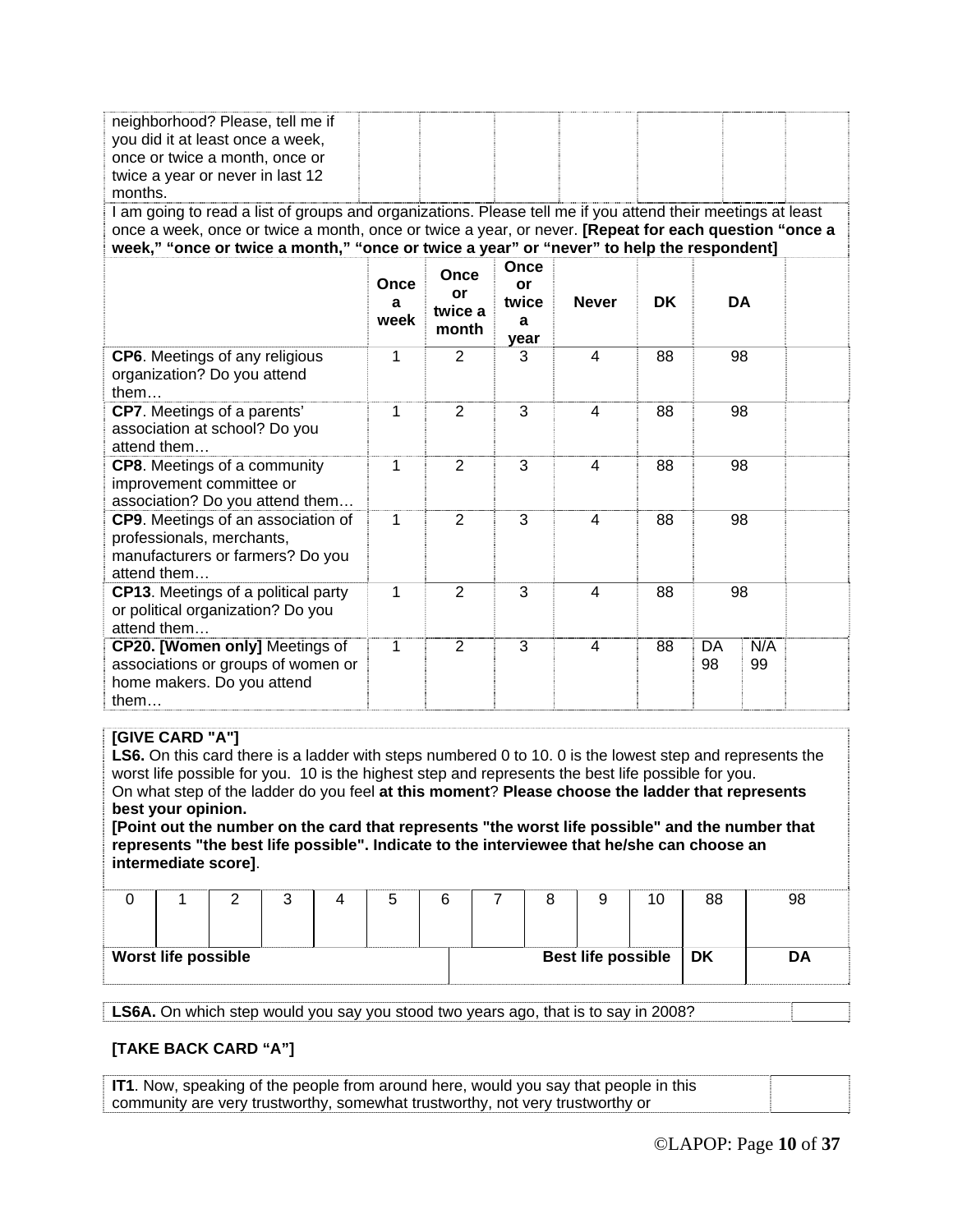| untrustworthy? [Read options] |                          |                          |  |
|-------------------------------|--------------------------|--------------------------|--|
| (1) Very trustworthy          | (2) Somewhat trustworthy | (3) Not very trustworthy |  |
| (4) Untrustworthy             | (88) DK (98) DA          |                          |  |

#### **[Give Card "B"]**

**L1B.** Now, to change the subject.... On this card there is a 1-10 scale that goes from liberal to conservative. One means liberal and 10 means conservative. Nowadays, when we speak of political leanings, we talk of liberals and conservatives. In other words, some people sympathize more with the liberals and others with the conservatives. According to the meaning that the terms "liberals" and "conservatives" have for you, and thinking of your own political leanings, where would you place yourself on this scale?

|                         |  | ⌒<br>ີ |  | b | ⌒<br>b |  | O | 9 | 10 | <b>DK</b><br>88 | $\mathsf{A}$<br>98 |  |
|-------------------------|--|--------|--|---|--------|--|---|---|----|-----------------|--------------------|--|
| Liberal<br>Conservative |  |        |  |   |        |  |   |   |    |                 |                    |  |

**[TAKE BACK CARD "B"]** 

| <b>PROT3.</b> In the last 12 months, have you participated in a demonstration or protest march?                                                                                                                                                                                                                                                                                                                                                                                                                                                                                                                                                                                                                                 |                          |  |
|---------------------------------------------------------------------------------------------------------------------------------------------------------------------------------------------------------------------------------------------------------------------------------------------------------------------------------------------------------------------------------------------------------------------------------------------------------------------------------------------------------------------------------------------------------------------------------------------------------------------------------------------------------------------------------------------------------------------------------|--------------------------|--|
| (1) Yes $[Continue]$ (2) No $[Go to JC15A]$ (88) DK $[Go to JC15A]$ (98) DA $[Go to$<br><b>JC15A]</b>                                                                                                                                                                                                                                                                                                                                                                                                                                                                                                                                                                                                                           |                          |  |
| <b>PROT4.</b> ¿How many times have you participated in a demonstration or protest march in the                                                                                                                                                                                                                                                                                                                                                                                                                                                                                                                                                                                                                                  | (88) DK (98) DA (99) N/A |  |
| Y4. What was the purpose of the demonstration or protest? [DON'T READ OPTIONS. ONLY<br>MARK ONE ANSWER. If the respondent participated in more than one, ask about the<br>most recent protest. If the protest had more than one purpose, ask for the most<br>important.]<br>(1) Economic factors (work, prices, inflation, lack of opportunities)<br>(2) Education (lack of opportunities, high tuition, poor quality, education policy)<br>(3) Political topics (protest against laws, parties or political candidates, exclusion, corruption)<br>(4) Security problems (crime, militias, gangs)<br>(5) Human rights<br>(6) Environmental themes<br>(7) Lack of public services<br>(8) Other<br>(88) DK<br>(98) DA<br>(99) N/A |                          |  |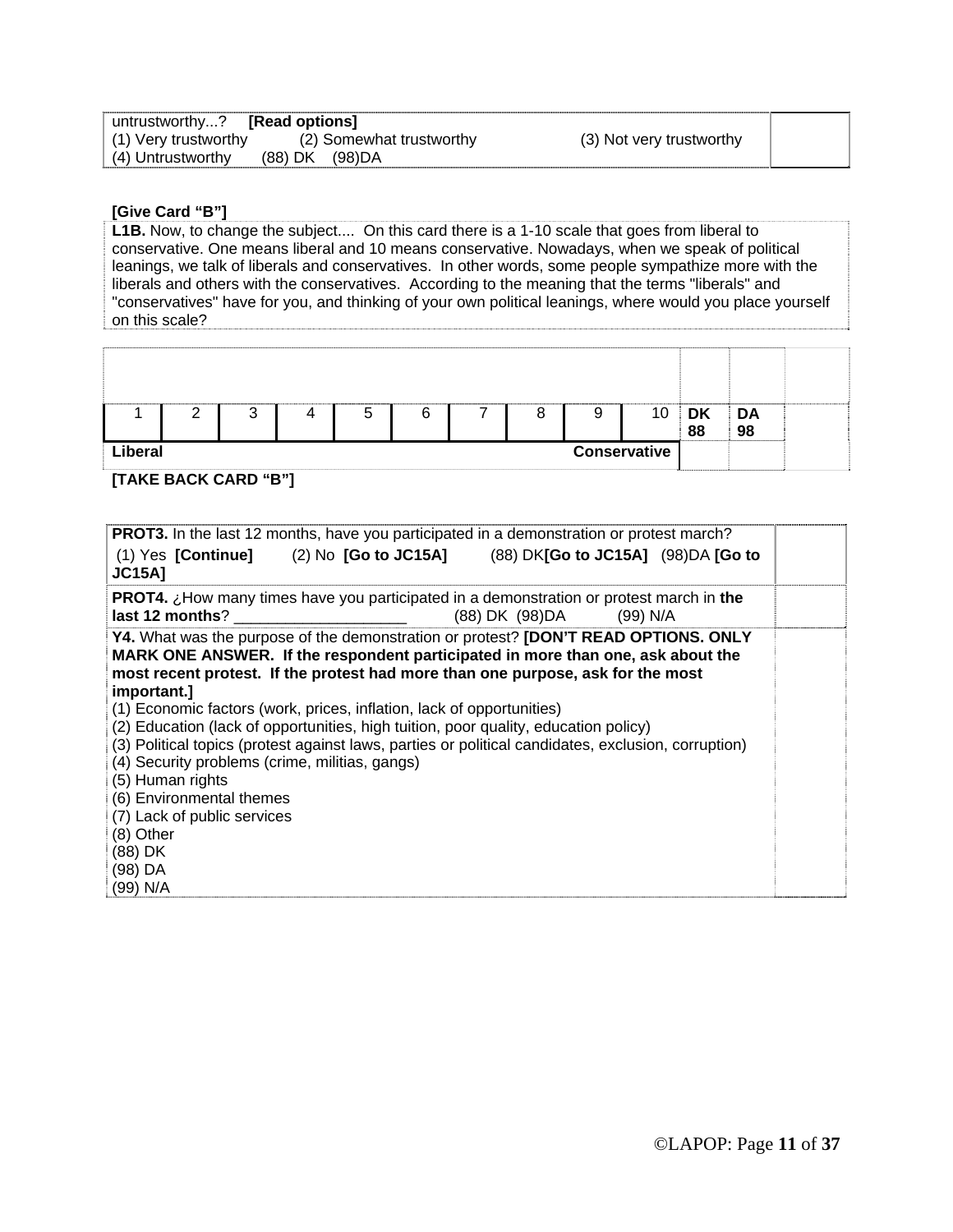| <b>JC15A.</b> Do you believe that when the (1) Yes, it is<br>country is facing very difficult times it is justified<br>justifiable for the president of the country to<br>close the Parliament and govern without<br>Parliament? |                               | $(2)$ No, it is<br>not justified | (88)<br>DK | (98)<br>DA |  |
|----------------------------------------------------------------------------------------------------------------------------------------------------------------------------------------------------------------------------------|-------------------------------|----------------------------------|------------|------------|--|
| <b>JC16A.</b> Do you believe that when the<br>country is facing very difficult times it is<br>justifiable for the president of the country to<br>dissolve the Supreme Court and govern<br>without the Supreme Court?             | $(1)$ Yes, it is<br>justified | $(2)$ No, it is<br>not justified | (88)<br>DK | (98)<br>DA |  |

**HAIVIC1B**. Thinking now about six months before the January 12th earthquake, were you a victim of any type of crime during this period? That is, were you a victim of robbery, burglary, assault, fraud, blackmail, extortion, kidnapping, violent threats or **any other type** of crime during this period?<br>(1) Yes **[Continue]** (1) Yes **[Continue]** (2) No **[Skip to HAIVIC1A]** (88) DK**[Skip to HAIVIC1A]** (98) DA **[Skip to HAIVIC1A] HAIVIC1AB.** How many times were a crime victim during the six months prior to the January 12th earthquake? \_\_\_\_ **[fill in number]** (88) DK (98) DA (99) N/A (was not a victim) **HAIVIC2B**. Thinking of the last crime of which you were a victim in the six months prior to the January 12th earthquake, from the list I am going to read to you, what kind of crime was it? **[Read the options]** (01) Unarmed robbery, **no** assault or physical threats (02) Unarmed robbery **with** assault or physical threats (03) Armed robbery (04) Assault but not robbery (05) Rape or sexual assault (06) Kidnapping (07) Vandalism (08) Burglary of your home (10) Extortion (11) Other (88) DK (98)DA (99) N/A (was not a victim)

| <b>HAIVIC1A.</b> Have you been a victim of any type of crime since the earthquake? That is, have  |  |  |  |  |  |  |
|---------------------------------------------------------------------------------------------------|--|--|--|--|--|--|
| you been a victim of robbery, burglary, assault, fraud, blackmail, extortion, kidnapping, violent |  |  |  |  |  |  |
| threats or any other type of crime since the earthquake?                                          |  |  |  |  |  |  |
| (2) No [Skip toVIC1HOGAR]<br>(88) DK[Skip toVIC1HOGAR ]<br>$(1)$ Yes [Continue]                   |  |  |  |  |  |  |
| (98) DA [Skip to VIC1HOGAR]                                                                       |  |  |  |  |  |  |
| HAIVIC1AB. How many times have you been a crime victim since the earthquake?<br><b>Frill</b>      |  |  |  |  |  |  |
| in number] (88) DK (98) DA (99) N/A                                                               |  |  |  |  |  |  |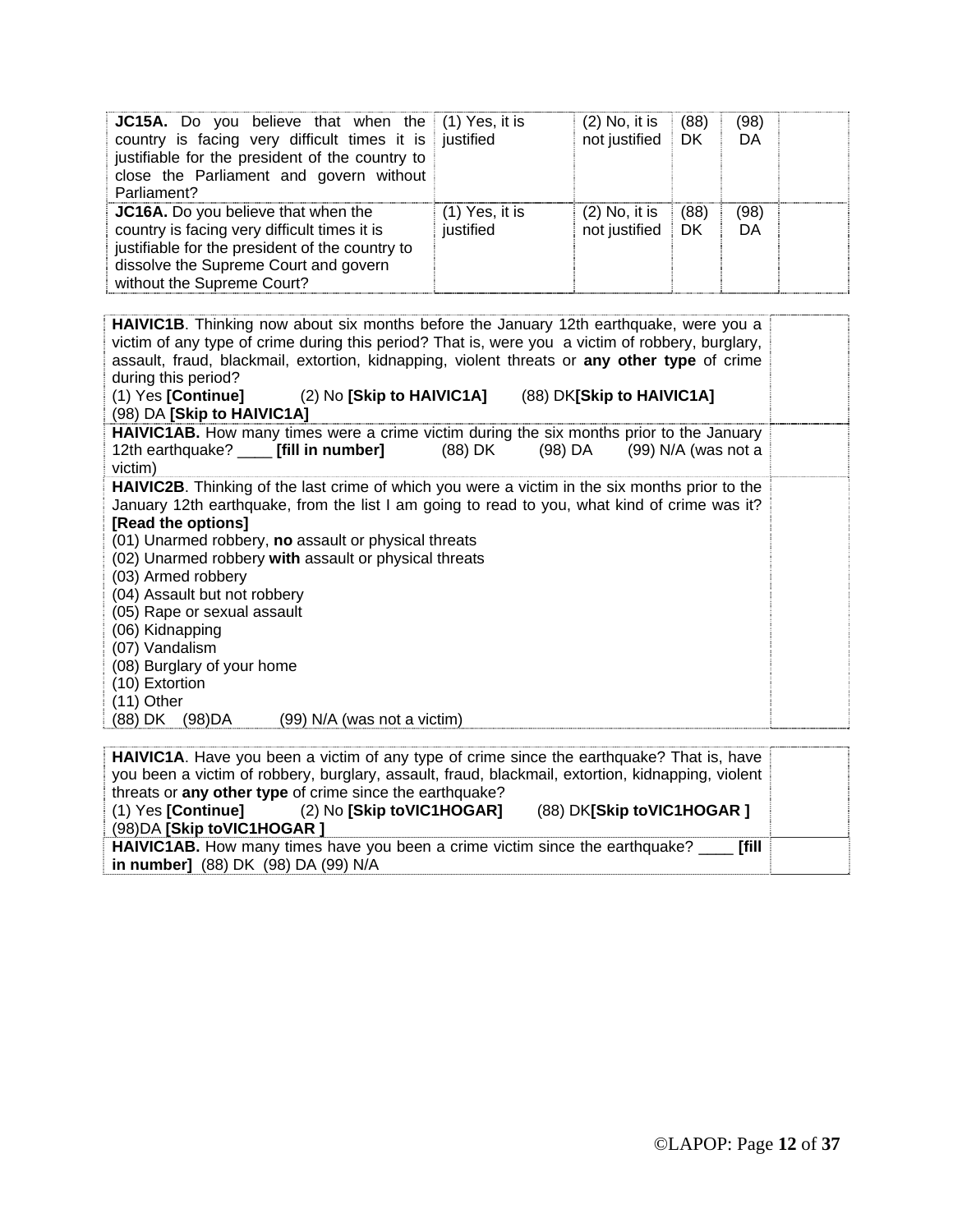| <b>HAIVIC2B.</b> Thinking of that the last crime of which you were a victim since the earthquake,<br>from the list I am going to read to you, what kind of crime was it? [Read the options]<br>(01) Unarmed robbery, no assault or physical threats<br>(02) Unarmed robbery with assault or physical threats<br>(03) Armed robbery<br>(04) Assault but not robbery<br>(05) Rape or sexual assault<br>(06) Kidnapping<br>(07) Vandalism<br>(08) Burglary of your home<br>(10) Extortion<br>$(11)$ Other<br>(88) DK (98) DA<br>(99) N/A (was not a victim) |  |
|----------------------------------------------------------------------------------------------------------------------------------------------------------------------------------------------------------------------------------------------------------------------------------------------------------------------------------------------------------------------------------------------------------------------------------------------------------------------------------------------------------------------------------------------------------|--|
| VIC2AA. ¿Could you tell me, in what place that last crime occurred?[Read options]                                                                                                                                                                                                                                                                                                                                                                                                                                                                        |  |
| (1) In your home<br>(2) In this neighborhood                                                                                                                                                                                                                                                                                                                                                                                                                                                                                                             |  |
| (3) In this municipality/Section communale                                                                                                                                                                                                                                                                                                                                                                                                                                                                                                               |  |
| (4) In another municipality/Section communale<br>(5) In another country                                                                                                                                                                                                                                                                                                                                                                                                                                                                                  |  |
| (88) DK<br>(98) DA (99) N/A                                                                                                                                                                                                                                                                                                                                                                                                                                                                                                                              |  |
| AOJ1. The last time you were a victim, did you report it to any institution?<br>(1) Yes [continue] (2) No, did not report it [Skip to AOJ1B]<br>(88) Doesn't know [Skip to<br>AOJ1B] (98) Doesn't answer [Skip to AOJ1B] (99) Inap (not a victim)                                                                                                                                                                                                                                                                                                        |  |
| HAIAOJ1A. To what agency or institution did your report the crime?<br>(1) Police<br>(2) Asek/Kasek<br>(3) Courts<br>(4) The press<br>(5) Human rights organization<br>(6) Church<br>(7) Community Group<br>(8) Minustah, UN<br>(9) Other<br>(88) DK<br>(98) DA (99) N/A                                                                                                                                                                                                                                                                                  |  |
| AOJ1B. ¿Why didn't you report the crime? [DO NOT READ ALTERNATIVES]<br>(1) It is useless<br>(2) It is dangerous and fear of retaliation<br>(3) Didn't t have evidence<br>(4) It wasn't' serious                                                                                                                                                                                                                                                                                                                                                          |  |
| (5) Doesn't know where to report                                                                                                                                                                                                                                                                                                                                                                                                                                                                                                                         |  |
| (6) Other<br>(88) Doesn't know                                                                                                                                                                                                                                                                                                                                                                                                                                                                                                                           |  |
| (98) Doesn't answer                                                                                                                                                                                                                                                                                                                                                                                                                                                                                                                                      |  |
| (99) INAP                                                                                                                                                                                                                                                                                                                                                                                                                                                                                                                                                |  |
| VIC1HOGAR. Has any other person living in your household been a victim of any type of<br>crime in the past 12 months? That is, has any other person living in your household been a<br>victim of robbery, burglary, assault, fraud, blackmail, extortion, violent threats or any other<br>type of crime in the past 12 months?<br>$(1)$ Yes<br>(2) No (88) DK (98) DA                                                                                                                                                                                    |  |

| <b>AOJ8</b> . In order to catch criminals, do you believe that the authorities should always abide by |         |         |  |  |  |
|-------------------------------------------------------------------------------------------------------|---------|---------|--|--|--|
| the law or that occasionally they can cross the line?                                                 |         |         |  |  |  |
| (1) Should always abide by the law                                                                    |         |         |  |  |  |
| (2) Occasionally can cross the line                                                                   | (88 )DK | (98) DA |  |  |  |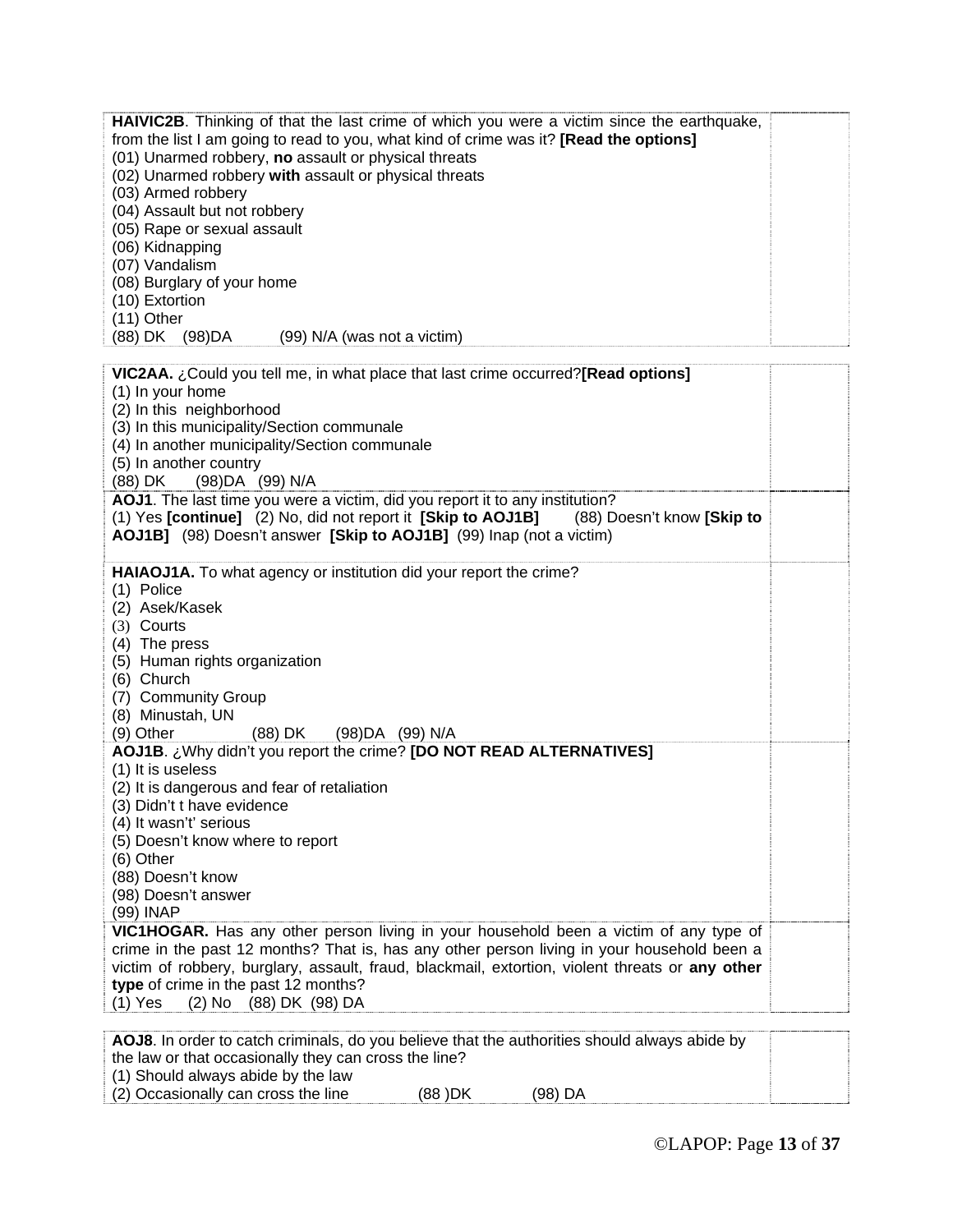|                                                                                             |                   |            |                     | <b>AOJ11</b> . Speaking of the neighborhood where you live and thinking of the possibility of being |  |
|---------------------------------------------------------------------------------------------|-------------------|------------|---------------------|-----------------------------------------------------------------------------------------------------|--|
|                                                                                             |                   |            |                     | assaulted or robbed, do you feel very safe, somewhat safe, somewhat unsafe or very unsafe?          |  |
| (1) Very safe                                                                               | (2) Somewhat safe |            | (3) Somewhat unsafe |                                                                                                     |  |
| (4) Very unsafe                                                                             | (88) DK (98) DR   |            |                     |                                                                                                     |  |
|                                                                                             |                   |            |                     | HAIAOJ11A. Comparing the situation of neighborhood before and after the earthquake, would           |  |
|                                                                                             |                   |            |                     | you say you now feel safer, about the same, or less safe in this neighborhood than before the       |  |
| January 12 <sup>th</sup> earthquake?                                                        |                   |            |                     |                                                                                                     |  |
| (1) Safer                                                                                   |                   |            |                     |                                                                                                     |  |
| $(2)$ The same                                                                              |                   |            |                     |                                                                                                     |  |
| (3) Less safe                                                                               |                   |            |                     |                                                                                                     |  |
| (88) DK<br>$(98)$ DR                                                                        |                   |            |                     |                                                                                                     |  |
| <b>AOJ11A.</b> And speaking of the country in general, how much do you think that the level |                   |            |                     |                                                                                                     |  |
| of crime that we have now represents a threat to our future well-being? <b>[Read the</b>    |                   |            |                     |                                                                                                     |  |
| options]                                                                                    |                   |            |                     |                                                                                                     |  |
| $(1)$ Very much $(2)$ Somewhat $(3)$ Little $(4)$ None                                      |                   |            |                     | (88) DK (98) DA                                                                                     |  |
| AOJ12. If you were a victim of a robbery or assault how much faith do you have that the     |                   |            |                     |                                                                                                     |  |
| judicial system would punish the guilty? [Read the options]                                 |                   |            |                     |                                                                                                     |  |
| $(1)$ A lot                                                                                 | (2) Some          | (3) Little | (4) None            | (88) DK (98) DA                                                                                     |  |
|                                                                                             |                   |            |                     | AOJ17. To what extent do you think your neighborhood is affected by gangs? Would you say            |  |
| a lot, somewhat, a little or none?                                                          |                   |            |                     |                                                                                                     |  |
| $(1)$ A lot                                                                                 | (2) Somewhat      | (3) Little | (4) None            | (88) DK (98) DA                                                                                     |  |
|                                                                                             |                   |            |                     |                                                                                                     |  |

#### **[GIVE CARD "C" TO THE RESPONDENT]**

On this card there is a ladder with steps numbered 1 to 7, where 1 is the lowest step and means NOT AT ALL and 7 the highest and means A LOT. For example, if I asked you to what extent do you like watching television, if you don't like watching it at all, you would choose a score of 1, and if, in contrast, you like watching television a lot, you would indicate the number 7 to me. If your opinion is between not at all and a lot, you would choose an intermediate score. So, to what extent do you like watching television? Read me the number. **[Make sure that the respondent understands correctly]**.

|            |  |  |       | 88              | 98                |
|------------|--|--|-------|-----------------|-------------------|
| Not at all |  |  | A lot | Doesn't<br>know | Doesn't<br>Answer |

#### **Note down a number 1-7, or 88 DK and 98 DA**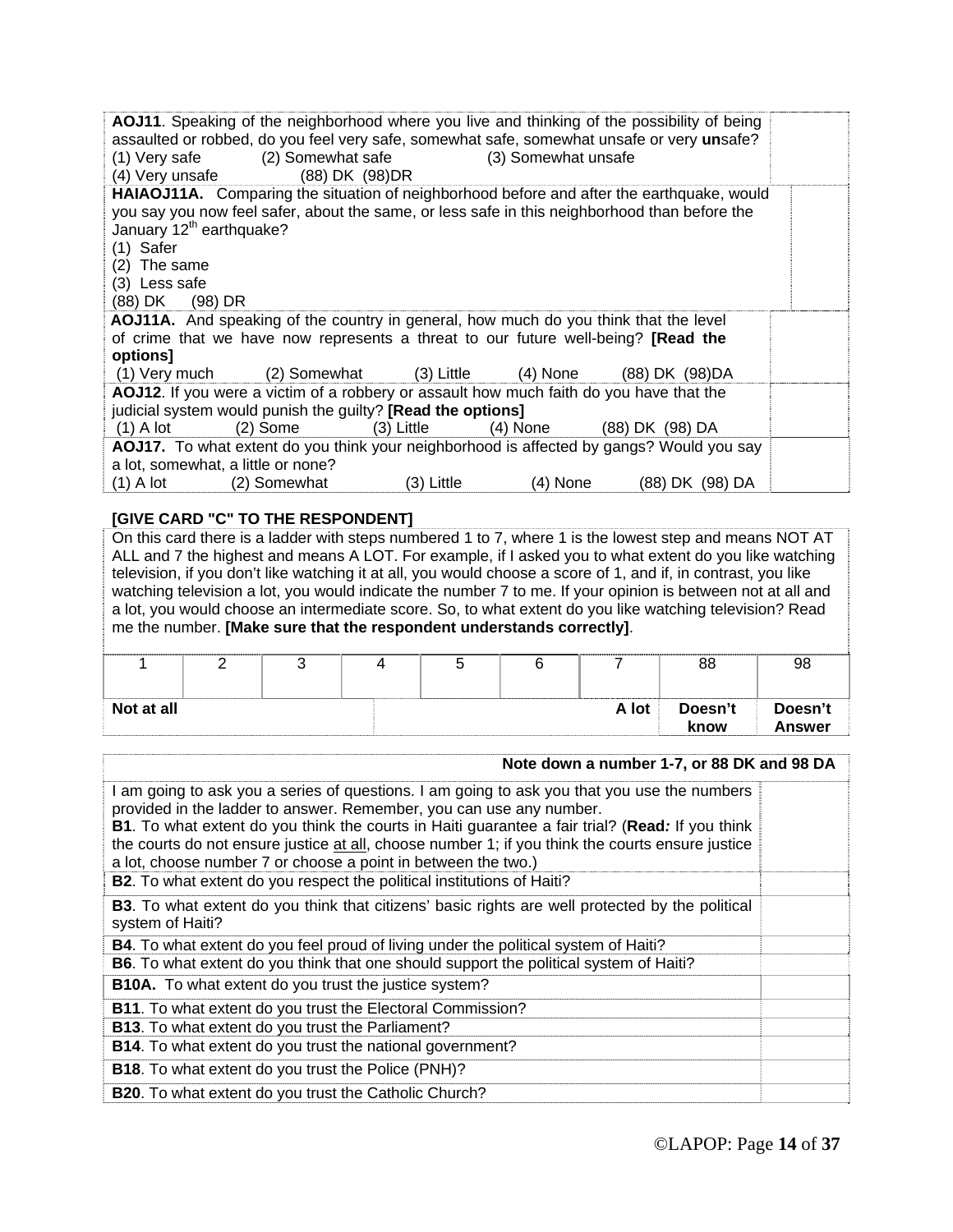| Note down a number 1-7, or 88 DK and 98 DA                                 |  |
|----------------------------------------------------------------------------|--|
| B20A. To what extent do you trust the Evangelical/Protestant Church?       |  |
| <b>B21</b> . To what extent do you trust the political parties?            |  |
| <b>B21A.</b> To what extent do you trust the President?                    |  |
| <b>B31</b> . To what extent do you trust the Supreme Court?                |  |
| <b>B32.</b> To what extent do you trust the local or municipal government? |  |
| HAIB32A. To what extent do you trust the KASEK?                            |  |
| <b>B43</b> . To what extent are you proud of being Haitian?                |  |
| <b>B37</b> . To what extent do you trust the mass media?                   |  |
| <b>B46</b> . To what extent do you trust the anti-corruption commission?   |  |
| <b>B47.</b> To what extent do you trust elections?                         |  |

| Now, using the same ladder, <i>[continue with card C: 1-7 point scale]</i><br>NOT ALL 1 2 3 4 5 6 7 A LOT | Note down 1-7,<br>$88 = DK \ 98 = DA$ |
|-----------------------------------------------------------------------------------------------------------|---------------------------------------|
| N1. To what extent would you say the current government fights poverty?                                   |                                       |
| N3. To what extent would you say the current government promotes and protects<br>democratic principles?   |                                       |
| N9. To what extent would you say the current government combats government<br>corruption?                 |                                       |
| N11. To what extent would you say the current government improves citizen<br>safety?                      |                                       |
| N12. To what extent would you say the current government combats<br>unemployment?                         |                                       |
| HAIN16. To what extent would you say the current government provides access<br>to justice?                |                                       |
| <b>HAIN17.</b> To what extent would you say the current government keeps prices<br>down?                  |                                       |
| <b>ITako Daek Card C1</b>                                                                                 |                                       |

**[Take Back Card C]** 

|                               |                         | M1. Speaking in general of the current government, how would you rate the job<br>performance of President René Préval? [Read the options] |           |  |
|-------------------------------|-------------------------|-------------------------------------------------------------------------------------------------------------------------------------------|-----------|--|
| (1) Very good<br>(5) Very bad | $(2)$ Good<br>$(88)$ DK | (3) Neither good nor bad (fair)<br>(98)DA                                                                                                 | $(4)$ Bad |  |

**HAIM3**. Speaking in general of the police, would you say that the police are performing their jobs very well, well, neither well nor poorly, poorly, or very poorly? (1) Very well (2) Well (3) Neither well nor poorly (fair) (4) Poorly (5) Very poorly (88) DK (98)DA **HAIM4**. Speaking in general of the MINUSTAH, would you say that the MINUSTAH are performing their jobs very well, well, neither well nor poorly, poorly, or very poorly? (1) Very well (2) Well (3) Neither well nor poorly (fair) (4) Poorly (5) Very poorly (88) DK (98)DA

**[GIVE CARD "D"]**: Now we will use a similar ladder, but this time 1 means "strongly disagree" and 7 means "strongly agree." A number in between 1 and 7 represents an intermediate score.

**Write a number 1-7, or 88 = Doesn't Know, 98 = Doesn't Answer** 

|                          |                                   |  |  |  |                       |                 | 88                | 98 |  |
|--------------------------|-----------------------------------|--|--|--|-----------------------|-----------------|-------------------|----|--|
| <b>Strongly disagree</b> |                                   |  |  |  | <b>Strongly agree</b> | Doesn't<br>know | Doesn't<br>answer |    |  |
|                          | $N_{0.40}$ down 1.7.00 - DK 00-DA |  |  |  |                       |                 |                   |    |  |

**Note down 1-7, 88 = DK 98=DA**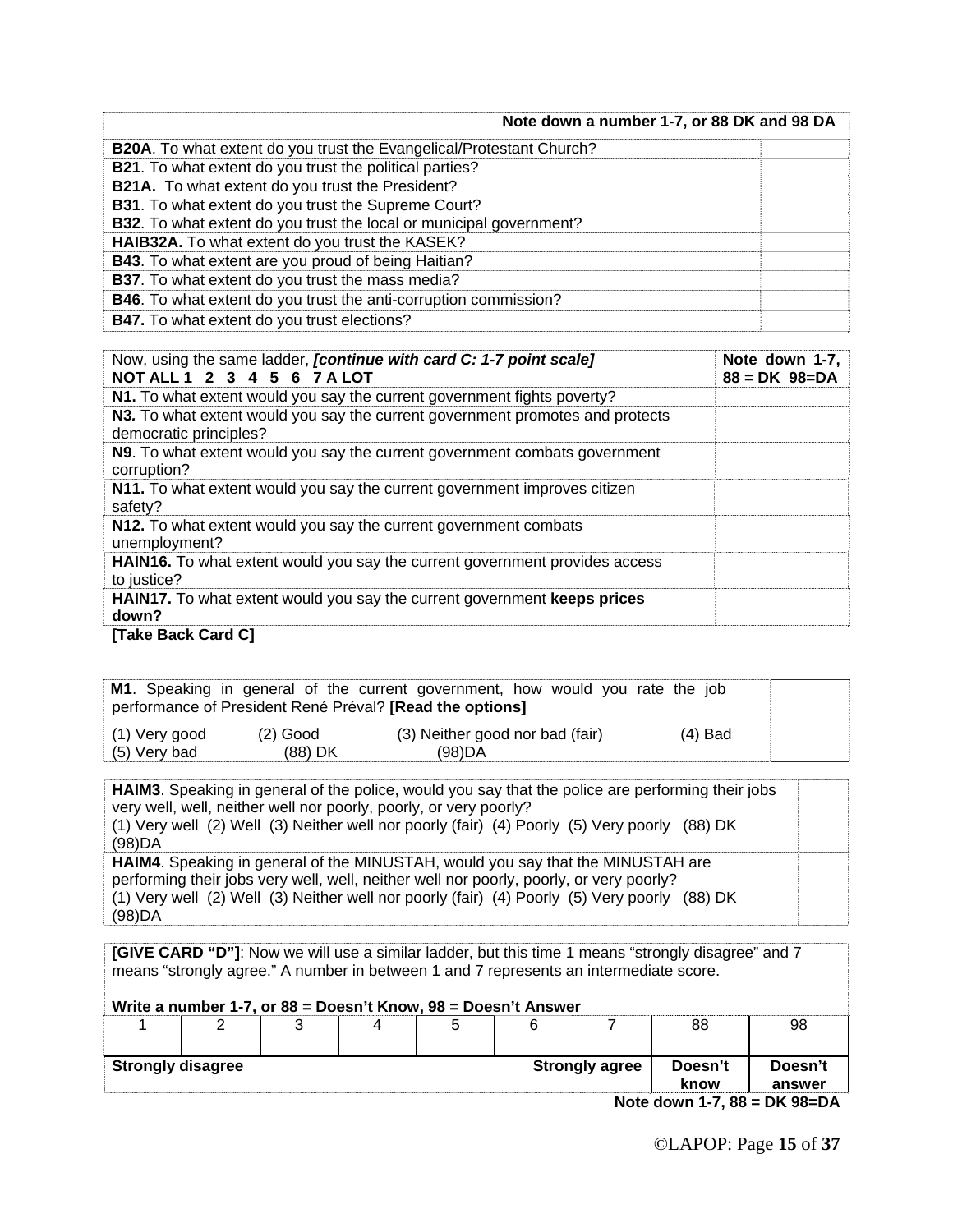#### **Please, could you tell me how much you agree or disagree with the following statements?**

| <b>EFF1.</b> Those who govern this country are interested in what people like you think. How much  |  |
|----------------------------------------------------------------------------------------------------|--|
| do you agree or disagree with this statement?                                                      |  |
| <b>EFF2.</b> You feel that you understand the most important political issues of this country. How |  |
| much do you agree or disagree with this statement?                                                 |  |

| Write a number 1-7, or 88=DK and 98=DA                                                                                                                        |  |
|---------------------------------------------------------------------------------------------------------------------------------------------------------------|--|
| <b>ING4.</b> Democracy may have problems, but it is better than any other form of government. To<br>what extent do you agree or disagree with this statement? |  |
| <b>DEM23.</b> Democracy can exist without political parties. How much do you agree or disagree<br>with this statement?                                        |  |

| Now I am going to read some items about the role of the national government. Please tell me to what<br>extent you agree or disagree with the following statements. We will continue using the same ladder from |  |
|----------------------------------------------------------------------------------------------------------------------------------------------------------------------------------------------------------------|--|
| 1 to 7. (88) DK (98) DA                                                                                                                                                                                        |  |
| <b>ROS1</b> . The Haitian government, instead of the private sector, should own the most important<br>enterprises and industries of the country. How much do you agree or disagree with this<br>statement?     |  |
| ROS2. The Haitian government, more than individuals, should be primarily responsible for<br>ensuring the well-being of the people. To what extent do you agree or disagree with this<br>statement?             |  |
| <b>ROS3.</b> The Haitian government, more than the private sector, should be primarily responsible<br>for creating jobs. To what extent to do you agree or disagree with this statement?                       |  |
| ROS4. The Haitian government should implement strong policies to reduce income inequality<br>between the rich and the poor. To what extent do you agree or disagree with this statement?                       |  |
| <b>ROS5.</b> The Haitian government, more than the private sector, should be primarily responsible<br>for providing retirement pensions. How much do you agree or disagree with this statement?                |  |
| ROS6. The Haitian government, more than the private sector should be primarily responsible<br>for providing health care services. How much do you agree or disagree with this statement?                       |  |
| [TAKE BACK CARD "D"]                                                                                                                                                                                           |  |

|                                                                                             |                         | <b>PN4.</b> In general, would you say that you are very satisfied, satisfied, dissatisfied or very |  |  |  |  |
|---------------------------------------------------------------------------------------------|-------------------------|----------------------------------------------------------------------------------------------------|--|--|--|--|
| dissatisfied with the way democracy works in Haiti?                                         |                         |                                                                                                    |  |  |  |  |
|                                                                                             |                         | (1) Very satisfied (2) Satisfied (3) Dissatisfied (4) Very dissatisfied (88) DK (98) DA            |  |  |  |  |
| PN5. In your opinion, is Haiti very democratic, somewhat democratic, not very democratic or |                         |                                                                                                    |  |  |  |  |
| not at all democratic?                                                                      |                         |                                                                                                    |  |  |  |  |
| (1) Very democratic                                                                         | (2) Somewhat democratic | (3) Not very democratic                                                                            |  |  |  |  |
| (4) Not at all democratic                                                                   | (88) DK<br>(98)DA       |                                                                                                    |  |  |  |  |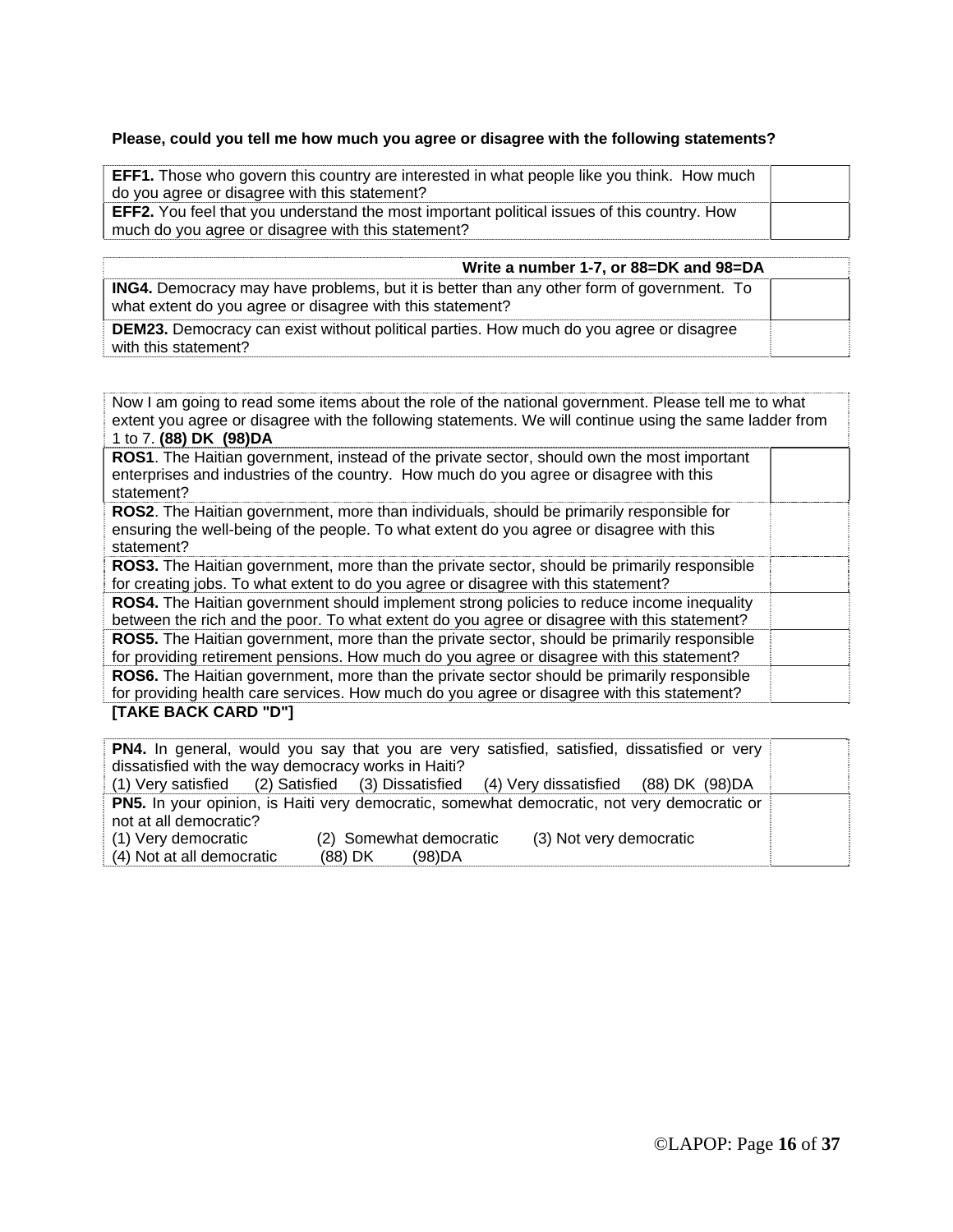#### **[Give the respondent card "E"]**

Now we are going to use another card. The new card has a 10-point ladder, which goes from 1 to 10, where 1 means that you strongly disapprove and 10 means that you strongly approve. I am going to read you a list of some actions that people can take to achieve their political goals and objectives. Please tell me how strongly you would approve or disapprove of people taking the following actions.

|                                                       |  | ີ |  | ∽<br>ບ | b |  |  | 9 | 10 | 88<br>Doesn't<br>know | 98<br>Doesn't<br><b>Answer</b> |  |
|-------------------------------------------------------|--|---|--|--------|---|--|--|---|----|-----------------------|--------------------------------|--|
| <b>Strongly disapprove</b><br><b>Strongly approve</b> |  |   |  |        |   |  |  |   |    |                       |                                |  |

|                                                                                                                                                    | 1-10.<br>88=DK,<br>$98 = DA$ |
|----------------------------------------------------------------------------------------------------------------------------------------------------|------------------------------|
| E5. Of people participating in legal demonstrations. How much do you approve or disapprove?                                                        |                              |
| <b>E8.</b> Of people participating in an organization or group to try to solve community problems.<br>How much do you approve or disapprove?       |                              |
| E11. Of people working for campaigns for a political party or candidate. How much do you<br>approve or disapprove?                                 |                              |
| <b>E15.</b> Of people participating in the blocking of roads to protest. Using the same scale, how<br>much do you approve or disapprove?           |                              |
| E14. Of people seizing private property or land to protest. How much do you approve or<br>disapprove?                                              |                              |
| <b>E3.</b> Of people participating in a group working to violently overthrow an elected government.<br>How much do you approve or disapprove?      |                              |
| <b>E16.</b> Of people taking the law into their own hands when the government does not punish<br>criminals. How much do you approve or disapprove? |                              |

#### **[Don't take back card "E"]**

The following questions are to find out about the different idea of the people who live in Haiti. Please continue using the 10 point ladder.

| ▃                          | ર<br>◡ | ∽<br>J | 6 |  | 9                       | 10 | 88<br>Doesn't<br>know | 98<br>Doesn't<br><b>Answer</b> |
|----------------------------|--------|--------|---|--|-------------------------|----|-----------------------|--------------------------------|
| <b>Strongly disapprove</b> |        |        |   |  | <b>Strongly approve</b> |    |                       |                                |

|                                                                                                                                                                                                                                                                                                               | $1 - 10.$<br>$88 = DK.$<br>$98 = DA$ |
|---------------------------------------------------------------------------------------------------------------------------------------------------------------------------------------------------------------------------------------------------------------------------------------------------------------|--------------------------------------|
| <b>D1.</b> There are people who only say bad things about the Haiti form of government, not just the<br>incumbent government but the system of government. How strongly do you approve or<br>disapprove of such people's right to vote? Please read me the number from the scale:<br>[Probe: To what degree?] |                                      |
| D2. How strongly do you approve or disapprove that such people be allowed to conduct<br>peaceful demonstrations in order to express their views? Please read me the number.                                                                                                                                   |                                      |
| D3. Still thinking of those who only say bad things about the Haitian form of government, how<br>strongly do you approve or disapprove of such people being permitted to run for public<br>office?                                                                                                            |                                      |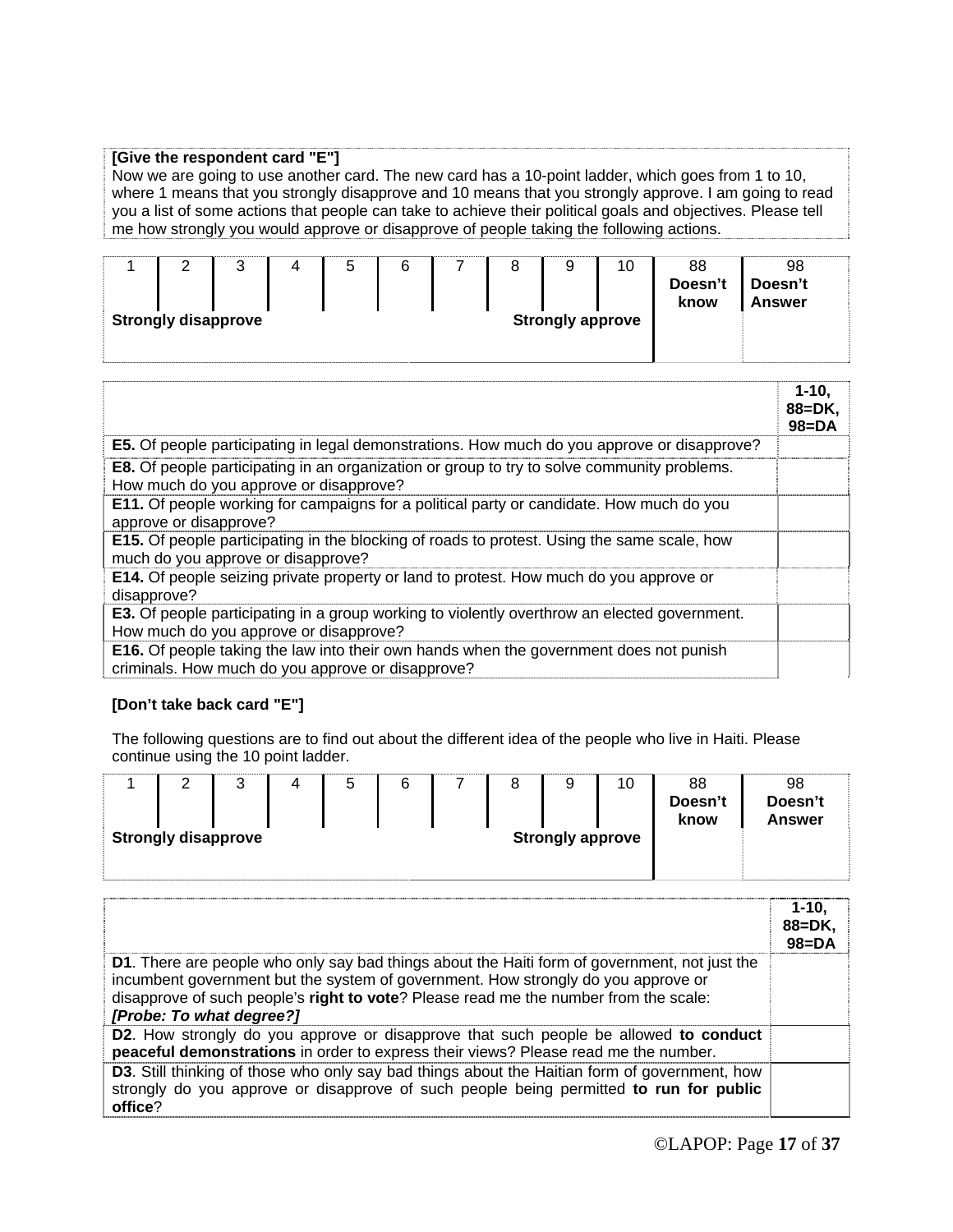| <b>D5.</b> And now, changing the topic and thinking of homosexuals, how strongly do you approve<br>or disapprove of such people being permitted to run for public office? |  |
|---------------------------------------------------------------------------------------------------------------------------------------------------------------------------|--|
| <b>D6.</b> How strongly do you approve or disapprove of same-sex couples having the right to<br>marry?                                                                    |  |

#### **[Take back card "E"]**

Now changing the subject**…** 

| <b>DEM2.</b> Which of the following statements do you agree with the most:<br>(1) For people like me it doesn't matter whether a regime is democratic or non-democratic, OR<br>(2) Democracy is preferable to any other form of government, OR<br>(3) Under some circumstances an authoritarian government may be preferable to a<br>democratic one.<br>(88) DK (98) DA |  |
|-------------------------------------------------------------------------------------------------------------------------------------------------------------------------------------------------------------------------------------------------------------------------------------------------------------------------------------------------------------------------|--|
| <b>DEM11.</b> Do you think that our country needs a government with an iron fist, or that problems<br>can be resolved with everyone's participation?<br>(2) Everyone's participation<br>$(1)$ Iron fist<br>(98)DA<br>(88) DK                                                                                                                                            |  |

| <b>AUT1</b> . There are people who say that we need a strong leader who does not have to be<br>elected by the vote of the people. Others say that although things may not work, electoral<br>democracy, or the popular vote, is always best. What do you think? [Read the options]<br>(1) We need a strong leader who does not have to be elected<br>(2) Electoral democracy is the best<br>(88) DK (98) DA |                             |  |           |         |        |  |  |
|-------------------------------------------------------------------------------------------------------------------------------------------------------------------------------------------------------------------------------------------------------------------------------------------------------------------------------------------------------------------------------------------------------------|-----------------------------|--|-----------|---------|--------|--|--|
| <b>PP1.</b> During election times, some people try to convince others to vote for a party or                                                                                                                                                                                                                                                                                                                |                             |  |           |         |        |  |  |
| candidate. How often have you tried to persuade others to vote for a party or candidate?<br>[Read the options]                                                                                                                                                                                                                                                                                              |                             |  |           |         |        |  |  |
|                                                                                                                                                                                                                                                                                                                                                                                                             |                             |  |           |         | (98)DA |  |  |
| (1) Frequently                                                                                                                                                                                                                                                                                                                                                                                              | (2) Occasionally (3) Rarely |  | (4) Never | (88) DK |        |  |  |
| PP2. There are people who work for parties or candidates during electoral campaigns. Did you                                                                                                                                                                                                                                                                                                                |                             |  |           |         |        |  |  |
| work for any candidate or party in the last presidential elections of 2006?                                                                                                                                                                                                                                                                                                                                 |                             |  |           |         |        |  |  |
| (1) Yes, worked                                                                                                                                                                                                                                                                                                                                                                                             | (2) Did not work            |  | (88) DK   | (98)DA  |        |  |  |

|                                                                                                                                                                                                                                                                                                                                                                        | N/A<br>Did not try<br>or did not<br>have<br>contact | <b>No</b> | Yes | <b>DK</b> | DA |  |
|------------------------------------------------------------------------------------------------------------------------------------------------------------------------------------------------------------------------------------------------------------------------------------------------------------------------------------------------------------------------|-----------------------------------------------------|-----------|-----|-----------|----|--|
| Now we want to talk about your personal<br>experience with things that happen in<br>everyday life                                                                                                                                                                                                                                                                      |                                                     |           |     |           |    |  |
| <b>EXC2.</b> Has a police officer asked you for a<br>bribe in the last twelve months?                                                                                                                                                                                                                                                                                  |                                                     | $\Omega$  | 1   | 88        | 98 |  |
| <b>EXC6.</b> In the last twelve months, did any<br>government employee ask you for a bribe?                                                                                                                                                                                                                                                                            |                                                     | $\Omega$  | 1   | 88        | 98 |  |
| <b>EXC11.</b> In the last twelve months, did you<br>have any official dealings in the<br>municipality/local government?<br>If the answer is No $\rightarrow$ mark 99<br>If it is Yes $\rightarrow$ ask the following:<br>In the last twelve months, to process any kind<br>of document in your municipal government,<br>like a permit for example, did you have to pay | 99                                                  | $\Omega$  | 1   | 88        | 98 |  |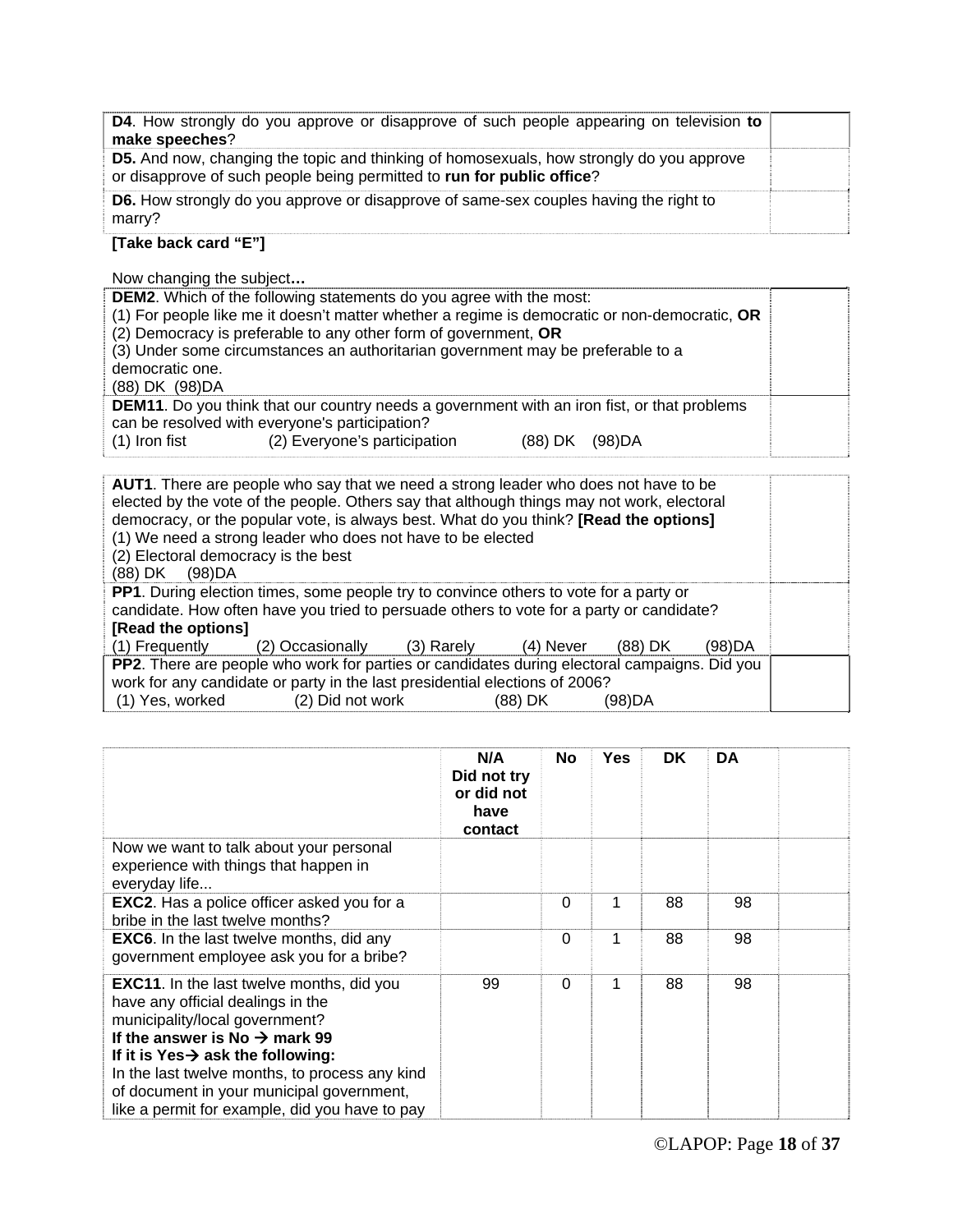|                                                                                                                                                                                                                                                                                                    | N/A<br>Did not try<br>or did not<br>have | <b>No</b>      | <b>Yes</b>   | DK | <b>DA</b> |  |  |  |
|----------------------------------------------------------------------------------------------------------------------------------------------------------------------------------------------------------------------------------------------------------------------------------------------------|------------------------------------------|----------------|--------------|----|-----------|--|--|--|
|                                                                                                                                                                                                                                                                                                    | contact                                  |                |              |    |           |  |  |  |
| any money above that required by law?                                                                                                                                                                                                                                                              |                                          |                |              |    |           |  |  |  |
| EXC13. Do you work?<br>If the answer is No $\rightarrow$ mark 99<br>If it is Yes $\rightarrow$ ask the following:<br>In your work, have you been asked to pay a<br>bribe in the last twelve months?                                                                                                | 99                                       | $\mathbf{0}$   | 1            | 88 | 98        |  |  |  |
| <b>EXC14.</b> In the last twelve months, have you<br>had any dealings with the courts?<br>If the answer is No $\rightarrow$ mark 99<br>If it is Yes $\rightarrow$ ask the following:<br>Did you have to pay a bribe to the courts in<br>the last twelve months?                                    | 99                                       | $\mathbf 0$    | 1            | 88 | 98        |  |  |  |
| EXC15. Have you used any public health<br>services in the last twelve months?<br>If the answer is No $\rightarrow$ mark 99<br>If it is Yes $\rightarrow$ ask the following:<br>In order to be seen in a hospital or a clinic in<br>the last twelve months, did you have to pay a<br>bribe?         | 99                                       | $\overline{0}$ | 1            | 88 | 98        |  |  |  |
| <b>EXC16.</b> Have you had a child in school in the<br>last twelve months?<br>If the answer is No $\rightarrow$ mark 99<br>If it is Yes $\rightarrow$ ask the following:<br>Have you had to pay a bribe at school in the<br>last twelve months?                                                    | 99                                       | $\Omega$       | 1            | 88 | 98        |  |  |  |
| <b>EXC18.</b> Do you think given the way things<br>are, sometimes paying a bribe is justified?                                                                                                                                                                                                     |                                          | $\mathbf 0$    | 1            | 88 | 98        |  |  |  |
| <b>EXC7.</b> Taking into account your own experience or what you have heard, corruption among<br>public officials is [Read] (1) Very common<br>(4) Very uncommon?<br>or                                                                                                                            | (2) Common<br>(88) DK<br>$(98)$ DA       |                | (3) Uncommon |    |           |  |  |  |
| JAMANTICOR2. In general, would you say the fight against corruption in Haiti has been very<br>successful, somewhat successful, not very successful, or not at all successful?<br>(2) Somewhat successful<br>(1) Very successful<br>(3) Not very successful<br>(4) Not at all successful<br>(88) DK |                                          |                |              |    |           |  |  |  |
| HC3. Over the last 12 months that is from June 2009 until today have you or any household<br>member needed medical attention?<br>(1) Yes [Continue]<br>(2) No [Skip to HAIVB1A]<br>(88) DK [Skip to HAIVB1A ]<br>(98) DA [Skip to HAIVB1A]                                                         |                                          |                |              |    |           |  |  |  |
| HC4. Referring to the last time you or you or any household member needed medical<br>attention, who did you consult?<br>(1) General practitioner<br>(2) Specialist (doctor)<br>(3) Nurse                                                                                                           |                                          |                |              |    |           |  |  |  |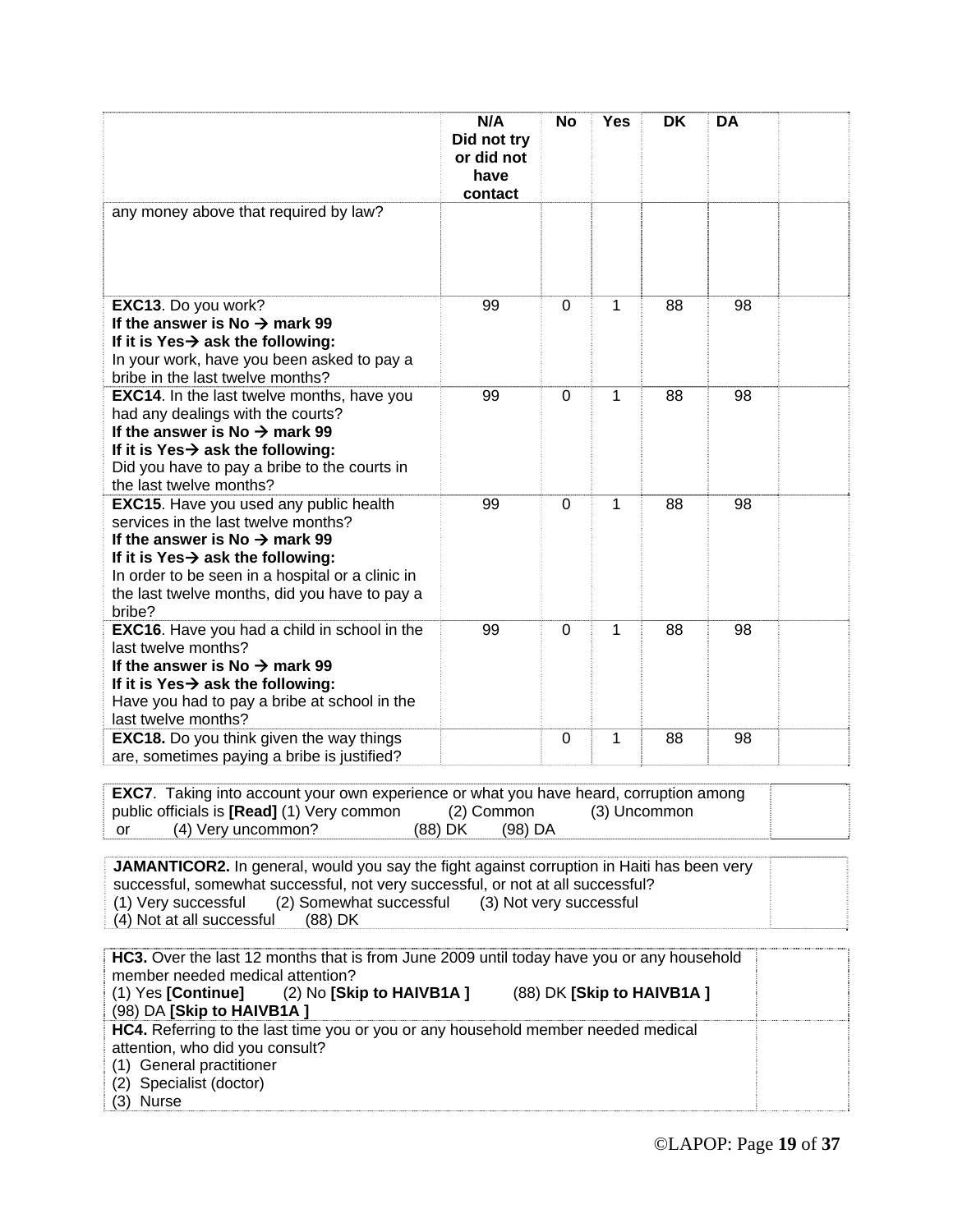| (4) Pharmacist                                                                                                                                 |  |
|------------------------------------------------------------------------------------------------------------------------------------------------|--|
| (5) Traditional healer (Doctor Fey)                                                                                                            |  |
| (6) Houngan / mambo                                                                                                                            |  |
| (7) Relative/Neighbor                                                                                                                          |  |
| (8) Other                                                                                                                                      |  |
| (9) No consultation                                                                                                                            |  |
| (88) DK<br>$(98)$ DA<br>$(99)$ Inap                                                                                                            |  |
| HC5. Where did you receive medical service? [Do not read list]                                                                                 |  |
| <b>Public sector</b>                                                                                                                           |  |
| (1) Private hospital [Continue]                                                                                                                |  |
| (2) Public hospital [Continue]                                                                                                                 |  |
| (3) Community clinic (dispensaire) [Continue]                                                                                                  |  |
| (4) Public health center [Continue]                                                                                                            |  |
| (5) Private clinic [Continue]                                                                                                                  |  |
| (6) NGO clinic [Continue]                                                                                                                      |  |
| (7) The office of the person who performed the consultation [Skip to HAIVB1A]                                                                  |  |
| (8) Pharmacy [Skip to HAIVB1A]                                                                                                                 |  |
| (9) At home [Skip to HAIVB1A]                                                                                                                  |  |
| (10) Other [Skip to HAIVB1A]                                                                                                                   |  |
| (88) DK<br>$(98)$ DA<br>$(99)$ Inap                                                                                                            |  |
| HC6. How difficulty or easy was it to get to the health care facilities? Was it? [Read                                                         |  |
| <b>options1</b>                                                                                                                                |  |
| (1) Very easy<br>(3) Somewhat difficult<br>(4) Very difficult<br>(2) Somewhat easy                                                             |  |
| (88) DK<br>$(99)$ Inap<br>$(98)$ DA                                                                                                            |  |
| HC7. How satisfied were you with the service at the health care facilities?                                                                    |  |
| (1) Very satisfied [Skip to HAIVB1A]<br>(2) Somewhat satisfied [Skip to HAIVB1A]                                                               |  |
| (3) Somewhat dissatisfied [Continue] (4) Very dissatisfied [Continue]<br>(88) DK [Skip to HAIVB1A]<br>(98) DA [Skip to HAIVB1A]<br>$(99)$ Inap |  |
| HC8. What is the main reason that you were not satisfied with the service at the health care                                                   |  |
| facilities? [Don't read options]                                                                                                               |  |
| (1) Cost too much                                                                                                                              |  |
| (2) Not easily accessible                                                                                                                      |  |
| (3) Time open not convenient                                                                                                                   |  |
| (4) Days open not convenient                                                                                                                   |  |
| (5) Staff not pleasant/friendly                                                                                                                |  |
| (6) Service takes too much time                                                                                                                |  |
| (7) Other                                                                                                                                      |  |
| (88) DK<br>(98) DA<br>$(99)$ Inap                                                                                                              |  |

| HAIVB1A. Do you have an ID card? |          |                                                               |         |
|----------------------------------|----------|---------------------------------------------------------------|---------|
| $(1)$ Yes                        | $(2)$ No | (88) DK                                                       | (98) DA |
| VB1. Are you registered to vote? |          |                                                               |         |
| $(1)$ Yes                        | $(2)$ No | (88) DK                                                       | (98) DA |
|                                  |          | VB2. Did you vote in the last presidential elections of 2006? |         |
| $(1)$ Voted [Go to VB3]          |          |                                                               |         |
| (2) Did not vote [Continue]      |          |                                                               |         |
|                                  |          | (88) DK [Go to VB10] (98) DA [Go to VB10]                     |         |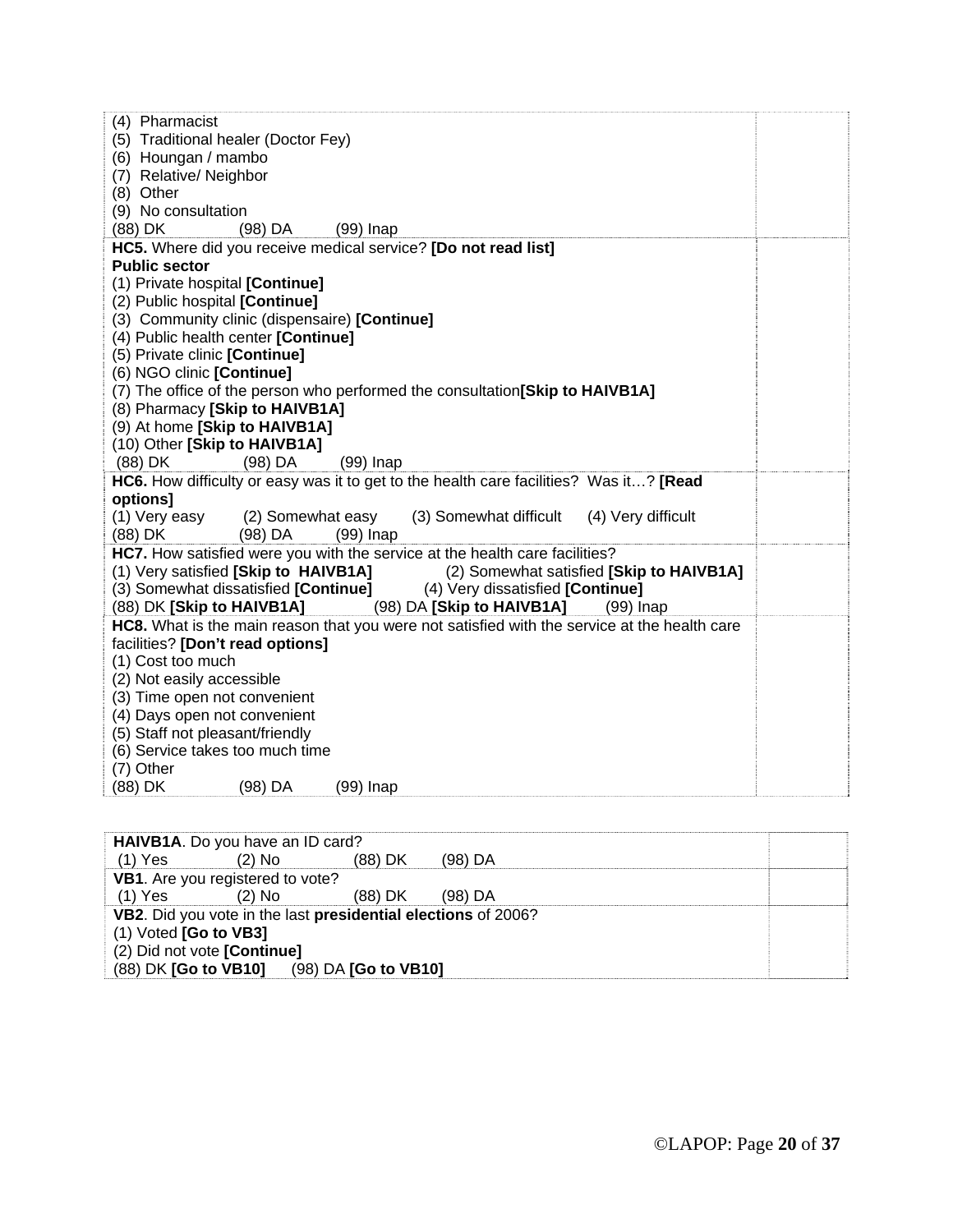| If you did not vote, why did you not vote in the last presidential elections? [Note down only a<br>single response]<br>(1) Lack of transport<br>(2) Sickness<br>(3) Lack of interest<br>(4) Did like any candidate<br>(5) Doesn't believe in the system<br>(6) Lack of an identity card<br>(7) Name not found on registration lists<br>(8) Was younger than the voting age<br>(9) Arrived late and polling station was closed<br>(10) Had to work/lack of time<br>(11). Physical incapacity or handicap<br>(12) Other reason<br>(88) DK (98) DA<br>(99) N/A (Did not vote)<br>VB3. Who did you vote for in the last presidential elections of 2006? [DON'T READ THE<br>LIST]<br>(00) none (Blank ballot or spoiled or null ballot)<br>(2201) René Préval (Fwon Lespwa)<br>(2202) Leslie Manigat (RDNP)<br>(2203) Charles Henry Baker (Respè)<br>(2204) Jean Chavannes Jeune (Union Nationale Chrétienne pour la Reconstruction d'Haïti)<br>(2205) Luc Mesadieu - (Mouvement Chrétien pour Batir une Nouvelle Haïti)<br>(2206) Serge Gilles (Fusion des Sociaux-Démocrates Haïtienne)<br>(2207) Paul Denis (Oganizasyon Pèp Kap Lité)<br>(2208). Evans Paul (Alyans/Alliance Démocratique)<br>(2209) Guy Philippe (FRN)<br>(2210) Dany Toussaint (Mouvement Démocratique et Reforcement Haitien)<br>(77) Other<br>(88) DK<br>(98) DA (99) N/A (Did not vote)<br>VB10. Do you currently identify with a political party?<br>(1) Yes [Continue]<br>(2) No [Go to HAIVB13]<br>(88) DK [Skip to HAIVB13]<br>(98) DA [Skip to HAIVB13]<br>VB11. Which political party do you identify with? [DON'T READ THE LIST]<br>(2201) Fwon Lespwa<br>(2202) RDNP<br>(2203) Respè<br>(2204) Union Nationale Chrétienne pour la Reconstruction d'Haïti<br>(2205) Mouvement Chrétien pour Batir une Nouvelle Haïti<br>(2206) Fusion des Sociaux-Démocrates Haïtienne<br>(2207) Oganizasyon Pèp Kap Lité<br>(2208) Alyans/Alliance Démocratique<br>(2209) FRN<br>(2210) Mouvement Indépendant pour la Réconcilation Nationale<br>(2211) Lavalas<br>(2212) Unité<br>(77) Other<br>(88) DK (98) DA<br>(99) N/A<br>HAIVB12. If you had to vote today, who would you vote for in the next presidential elections of<br>2010?<br>[DON'T READ THE LIST]<br>(2201) Fwon Lespwa<br>(2202) RDNP<br>(2203) Respè | VB4. [Only for those who did not vote] [Do not read the options] |
|------------------------------------------------------------------------------------------------------------------------------------------------------------------------------------------------------------------------------------------------------------------------------------------------------------------------------------------------------------------------------------------------------------------------------------------------------------------------------------------------------------------------------------------------------------------------------------------------------------------------------------------------------------------------------------------------------------------------------------------------------------------------------------------------------------------------------------------------------------------------------------------------------------------------------------------------------------------------------------------------------------------------------------------------------------------------------------------------------------------------------------------------------------------------------------------------------------------------------------------------------------------------------------------------------------------------------------------------------------------------------------------------------------------------------------------------------------------------------------------------------------------------------------------------------------------------------------------------------------------------------------------------------------------------------------------------------------------------------------------------------------------------------------------------------------------------------------------------------------------------------------------------------------------------------------------------------------------------------------------------------------------------------------------------------------------------------------------------------------------------------------------------------------------------------------------------------------------------------------------------------------------------------------|------------------------------------------------------------------|
|                                                                                                                                                                                                                                                                                                                                                                                                                                                                                                                                                                                                                                                                                                                                                                                                                                                                                                                                                                                                                                                                                                                                                                                                                                                                                                                                                                                                                                                                                                                                                                                                                                                                                                                                                                                                                                                                                                                                                                                                                                                                                                                                                                                                                                                                                    |                                                                  |
|                                                                                                                                                                                                                                                                                                                                                                                                                                                                                                                                                                                                                                                                                                                                                                                                                                                                                                                                                                                                                                                                                                                                                                                                                                                                                                                                                                                                                                                                                                                                                                                                                                                                                                                                                                                                                                                                                                                                                                                                                                                                                                                                                                                                                                                                                    |                                                                  |
|                                                                                                                                                                                                                                                                                                                                                                                                                                                                                                                                                                                                                                                                                                                                                                                                                                                                                                                                                                                                                                                                                                                                                                                                                                                                                                                                                                                                                                                                                                                                                                                                                                                                                                                                                                                                                                                                                                                                                                                                                                                                                                                                                                                                                                                                                    |                                                                  |
|                                                                                                                                                                                                                                                                                                                                                                                                                                                                                                                                                                                                                                                                                                                                                                                                                                                                                                                                                                                                                                                                                                                                                                                                                                                                                                                                                                                                                                                                                                                                                                                                                                                                                                                                                                                                                                                                                                                                                                                                                                                                                                                                                                                                                                                                                    |                                                                  |
|                                                                                                                                                                                                                                                                                                                                                                                                                                                                                                                                                                                                                                                                                                                                                                                                                                                                                                                                                                                                                                                                                                                                                                                                                                                                                                                                                                                                                                                                                                                                                                                                                                                                                                                                                                                                                                                                                                                                                                                                                                                                                                                                                                                                                                                                                    |                                                                  |
|                                                                                                                                                                                                                                                                                                                                                                                                                                                                                                                                                                                                                                                                                                                                                                                                                                                                                                                                                                                                                                                                                                                                                                                                                                                                                                                                                                                                                                                                                                                                                                                                                                                                                                                                                                                                                                                                                                                                                                                                                                                                                                                                                                                                                                                                                    |                                                                  |
|                                                                                                                                                                                                                                                                                                                                                                                                                                                                                                                                                                                                                                                                                                                                                                                                                                                                                                                                                                                                                                                                                                                                                                                                                                                                                                                                                                                                                                                                                                                                                                                                                                                                                                                                                                                                                                                                                                                                                                                                                                                                                                                                                                                                                                                                                    |                                                                  |
|                                                                                                                                                                                                                                                                                                                                                                                                                                                                                                                                                                                                                                                                                                                                                                                                                                                                                                                                                                                                                                                                                                                                                                                                                                                                                                                                                                                                                                                                                                                                                                                                                                                                                                                                                                                                                                                                                                                                                                                                                                                                                                                                                                                                                                                                                    |                                                                  |
|                                                                                                                                                                                                                                                                                                                                                                                                                                                                                                                                                                                                                                                                                                                                                                                                                                                                                                                                                                                                                                                                                                                                                                                                                                                                                                                                                                                                                                                                                                                                                                                                                                                                                                                                                                                                                                                                                                                                                                                                                                                                                                                                                                                                                                                                                    |                                                                  |
|                                                                                                                                                                                                                                                                                                                                                                                                                                                                                                                                                                                                                                                                                                                                                                                                                                                                                                                                                                                                                                                                                                                                                                                                                                                                                                                                                                                                                                                                                                                                                                                                                                                                                                                                                                                                                                                                                                                                                                                                                                                                                                                                                                                                                                                                                    |                                                                  |
|                                                                                                                                                                                                                                                                                                                                                                                                                                                                                                                                                                                                                                                                                                                                                                                                                                                                                                                                                                                                                                                                                                                                                                                                                                                                                                                                                                                                                                                                                                                                                                                                                                                                                                                                                                                                                                                                                                                                                                                                                                                                                                                                                                                                                                                                                    |                                                                  |
|                                                                                                                                                                                                                                                                                                                                                                                                                                                                                                                                                                                                                                                                                                                                                                                                                                                                                                                                                                                                                                                                                                                                                                                                                                                                                                                                                                                                                                                                                                                                                                                                                                                                                                                                                                                                                                                                                                                                                                                                                                                                                                                                                                                                                                                                                    |                                                                  |
|                                                                                                                                                                                                                                                                                                                                                                                                                                                                                                                                                                                                                                                                                                                                                                                                                                                                                                                                                                                                                                                                                                                                                                                                                                                                                                                                                                                                                                                                                                                                                                                                                                                                                                                                                                                                                                                                                                                                                                                                                                                                                                                                                                                                                                                                                    |                                                                  |
|                                                                                                                                                                                                                                                                                                                                                                                                                                                                                                                                                                                                                                                                                                                                                                                                                                                                                                                                                                                                                                                                                                                                                                                                                                                                                                                                                                                                                                                                                                                                                                                                                                                                                                                                                                                                                                                                                                                                                                                                                                                                                                                                                                                                                                                                                    |                                                                  |
|                                                                                                                                                                                                                                                                                                                                                                                                                                                                                                                                                                                                                                                                                                                                                                                                                                                                                                                                                                                                                                                                                                                                                                                                                                                                                                                                                                                                                                                                                                                                                                                                                                                                                                                                                                                                                                                                                                                                                                                                                                                                                                                                                                                                                                                                                    |                                                                  |
|                                                                                                                                                                                                                                                                                                                                                                                                                                                                                                                                                                                                                                                                                                                                                                                                                                                                                                                                                                                                                                                                                                                                                                                                                                                                                                                                                                                                                                                                                                                                                                                                                                                                                                                                                                                                                                                                                                                                                                                                                                                                                                                                                                                                                                                                                    |                                                                  |
|                                                                                                                                                                                                                                                                                                                                                                                                                                                                                                                                                                                                                                                                                                                                                                                                                                                                                                                                                                                                                                                                                                                                                                                                                                                                                                                                                                                                                                                                                                                                                                                                                                                                                                                                                                                                                                                                                                                                                                                                                                                                                                                                                                                                                                                                                    |                                                                  |
|                                                                                                                                                                                                                                                                                                                                                                                                                                                                                                                                                                                                                                                                                                                                                                                                                                                                                                                                                                                                                                                                                                                                                                                                                                                                                                                                                                                                                                                                                                                                                                                                                                                                                                                                                                                                                                                                                                                                                                                                                                                                                                                                                                                                                                                                                    |                                                                  |
|                                                                                                                                                                                                                                                                                                                                                                                                                                                                                                                                                                                                                                                                                                                                                                                                                                                                                                                                                                                                                                                                                                                                                                                                                                                                                                                                                                                                                                                                                                                                                                                                                                                                                                                                                                                                                                                                                                                                                                                                                                                                                                                                                                                                                                                                                    |                                                                  |
|                                                                                                                                                                                                                                                                                                                                                                                                                                                                                                                                                                                                                                                                                                                                                                                                                                                                                                                                                                                                                                                                                                                                                                                                                                                                                                                                                                                                                                                                                                                                                                                                                                                                                                                                                                                                                                                                                                                                                                                                                                                                                                                                                                                                                                                                                    |                                                                  |
|                                                                                                                                                                                                                                                                                                                                                                                                                                                                                                                                                                                                                                                                                                                                                                                                                                                                                                                                                                                                                                                                                                                                                                                                                                                                                                                                                                                                                                                                                                                                                                                                                                                                                                                                                                                                                                                                                                                                                                                                                                                                                                                                                                                                                                                                                    |                                                                  |
|                                                                                                                                                                                                                                                                                                                                                                                                                                                                                                                                                                                                                                                                                                                                                                                                                                                                                                                                                                                                                                                                                                                                                                                                                                                                                                                                                                                                                                                                                                                                                                                                                                                                                                                                                                                                                                                                                                                                                                                                                                                                                                                                                                                                                                                                                    |                                                                  |
|                                                                                                                                                                                                                                                                                                                                                                                                                                                                                                                                                                                                                                                                                                                                                                                                                                                                                                                                                                                                                                                                                                                                                                                                                                                                                                                                                                                                                                                                                                                                                                                                                                                                                                                                                                                                                                                                                                                                                                                                                                                                                                                                                                                                                                                                                    |                                                                  |
|                                                                                                                                                                                                                                                                                                                                                                                                                                                                                                                                                                                                                                                                                                                                                                                                                                                                                                                                                                                                                                                                                                                                                                                                                                                                                                                                                                                                                                                                                                                                                                                                                                                                                                                                                                                                                                                                                                                                                                                                                                                                                                                                                                                                                                                                                    |                                                                  |
|                                                                                                                                                                                                                                                                                                                                                                                                                                                                                                                                                                                                                                                                                                                                                                                                                                                                                                                                                                                                                                                                                                                                                                                                                                                                                                                                                                                                                                                                                                                                                                                                                                                                                                                                                                                                                                                                                                                                                                                                                                                                                                                                                                                                                                                                                    |                                                                  |
|                                                                                                                                                                                                                                                                                                                                                                                                                                                                                                                                                                                                                                                                                                                                                                                                                                                                                                                                                                                                                                                                                                                                                                                                                                                                                                                                                                                                                                                                                                                                                                                                                                                                                                                                                                                                                                                                                                                                                                                                                                                                                                                                                                                                                                                                                    |                                                                  |
|                                                                                                                                                                                                                                                                                                                                                                                                                                                                                                                                                                                                                                                                                                                                                                                                                                                                                                                                                                                                                                                                                                                                                                                                                                                                                                                                                                                                                                                                                                                                                                                                                                                                                                                                                                                                                                                                                                                                                                                                                                                                                                                                                                                                                                                                                    |                                                                  |
|                                                                                                                                                                                                                                                                                                                                                                                                                                                                                                                                                                                                                                                                                                                                                                                                                                                                                                                                                                                                                                                                                                                                                                                                                                                                                                                                                                                                                                                                                                                                                                                                                                                                                                                                                                                                                                                                                                                                                                                                                                                                                                                                                                                                                                                                                    |                                                                  |
|                                                                                                                                                                                                                                                                                                                                                                                                                                                                                                                                                                                                                                                                                                                                                                                                                                                                                                                                                                                                                                                                                                                                                                                                                                                                                                                                                                                                                                                                                                                                                                                                                                                                                                                                                                                                                                                                                                                                                                                                                                                                                                                                                                                                                                                                                    |                                                                  |
|                                                                                                                                                                                                                                                                                                                                                                                                                                                                                                                                                                                                                                                                                                                                                                                                                                                                                                                                                                                                                                                                                                                                                                                                                                                                                                                                                                                                                                                                                                                                                                                                                                                                                                                                                                                                                                                                                                                                                                                                                                                                                                                                                                                                                                                                                    |                                                                  |
|                                                                                                                                                                                                                                                                                                                                                                                                                                                                                                                                                                                                                                                                                                                                                                                                                                                                                                                                                                                                                                                                                                                                                                                                                                                                                                                                                                                                                                                                                                                                                                                                                                                                                                                                                                                                                                                                                                                                                                                                                                                                                                                                                                                                                                                                                    |                                                                  |
|                                                                                                                                                                                                                                                                                                                                                                                                                                                                                                                                                                                                                                                                                                                                                                                                                                                                                                                                                                                                                                                                                                                                                                                                                                                                                                                                                                                                                                                                                                                                                                                                                                                                                                                                                                                                                                                                                                                                                                                                                                                                                                                                                                                                                                                                                    |                                                                  |
|                                                                                                                                                                                                                                                                                                                                                                                                                                                                                                                                                                                                                                                                                                                                                                                                                                                                                                                                                                                                                                                                                                                                                                                                                                                                                                                                                                                                                                                                                                                                                                                                                                                                                                                                                                                                                                                                                                                                                                                                                                                                                                                                                                                                                                                                                    |                                                                  |
|                                                                                                                                                                                                                                                                                                                                                                                                                                                                                                                                                                                                                                                                                                                                                                                                                                                                                                                                                                                                                                                                                                                                                                                                                                                                                                                                                                                                                                                                                                                                                                                                                                                                                                                                                                                                                                                                                                                                                                                                                                                                                                                                                                                                                                                                                    |                                                                  |
|                                                                                                                                                                                                                                                                                                                                                                                                                                                                                                                                                                                                                                                                                                                                                                                                                                                                                                                                                                                                                                                                                                                                                                                                                                                                                                                                                                                                                                                                                                                                                                                                                                                                                                                                                                                                                                                                                                                                                                                                                                                                                                                                                                                                                                                                                    |                                                                  |
|                                                                                                                                                                                                                                                                                                                                                                                                                                                                                                                                                                                                                                                                                                                                                                                                                                                                                                                                                                                                                                                                                                                                                                                                                                                                                                                                                                                                                                                                                                                                                                                                                                                                                                                                                                                                                                                                                                                                                                                                                                                                                                                                                                                                                                                                                    |                                                                  |
|                                                                                                                                                                                                                                                                                                                                                                                                                                                                                                                                                                                                                                                                                                                                                                                                                                                                                                                                                                                                                                                                                                                                                                                                                                                                                                                                                                                                                                                                                                                                                                                                                                                                                                                                                                                                                                                                                                                                                                                                                                                                                                                                                                                                                                                                                    |                                                                  |
|                                                                                                                                                                                                                                                                                                                                                                                                                                                                                                                                                                                                                                                                                                                                                                                                                                                                                                                                                                                                                                                                                                                                                                                                                                                                                                                                                                                                                                                                                                                                                                                                                                                                                                                                                                                                                                                                                                                                                                                                                                                                                                                                                                                                                                                                                    |                                                                  |
|                                                                                                                                                                                                                                                                                                                                                                                                                                                                                                                                                                                                                                                                                                                                                                                                                                                                                                                                                                                                                                                                                                                                                                                                                                                                                                                                                                                                                                                                                                                                                                                                                                                                                                                                                                                                                                                                                                                                                                                                                                                                                                                                                                                                                                                                                    |                                                                  |
|                                                                                                                                                                                                                                                                                                                                                                                                                                                                                                                                                                                                                                                                                                                                                                                                                                                                                                                                                                                                                                                                                                                                                                                                                                                                                                                                                                                                                                                                                                                                                                                                                                                                                                                                                                                                                                                                                                                                                                                                                                                                                                                                                                                                                                                                                    |                                                                  |
|                                                                                                                                                                                                                                                                                                                                                                                                                                                                                                                                                                                                                                                                                                                                                                                                                                                                                                                                                                                                                                                                                                                                                                                                                                                                                                                                                                                                                                                                                                                                                                                                                                                                                                                                                                                                                                                                                                                                                                                                                                                                                                                                                                                                                                                                                    |                                                                  |
|                                                                                                                                                                                                                                                                                                                                                                                                                                                                                                                                                                                                                                                                                                                                                                                                                                                                                                                                                                                                                                                                                                                                                                                                                                                                                                                                                                                                                                                                                                                                                                                                                                                                                                                                                                                                                                                                                                                                                                                                                                                                                                                                                                                                                                                                                    |                                                                  |
|                                                                                                                                                                                                                                                                                                                                                                                                                                                                                                                                                                                                                                                                                                                                                                                                                                                                                                                                                                                                                                                                                                                                                                                                                                                                                                                                                                                                                                                                                                                                                                                                                                                                                                                                                                                                                                                                                                                                                                                                                                                                                                                                                                                                                                                                                    |                                                                  |
|                                                                                                                                                                                                                                                                                                                                                                                                                                                                                                                                                                                                                                                                                                                                                                                                                                                                                                                                                                                                                                                                                                                                                                                                                                                                                                                                                                                                                                                                                                                                                                                                                                                                                                                                                                                                                                                                                                                                                                                                                                                                                                                                                                                                                                                                                    |                                                                  |
|                                                                                                                                                                                                                                                                                                                                                                                                                                                                                                                                                                                                                                                                                                                                                                                                                                                                                                                                                                                                                                                                                                                                                                                                                                                                                                                                                                                                                                                                                                                                                                                                                                                                                                                                                                                                                                                                                                                                                                                                                                                                                                                                                                                                                                                                                    |                                                                  |
|                                                                                                                                                                                                                                                                                                                                                                                                                                                                                                                                                                                                                                                                                                                                                                                                                                                                                                                                                                                                                                                                                                                                                                                                                                                                                                                                                                                                                                                                                                                                                                                                                                                                                                                                                                                                                                                                                                                                                                                                                                                                                                                                                                                                                                                                                    |                                                                  |
|                                                                                                                                                                                                                                                                                                                                                                                                                                                                                                                                                                                                                                                                                                                                                                                                                                                                                                                                                                                                                                                                                                                                                                                                                                                                                                                                                                                                                                                                                                                                                                                                                                                                                                                                                                                                                                                                                                                                                                                                                                                                                                                                                                                                                                                                                    |                                                                  |
|                                                                                                                                                                                                                                                                                                                                                                                                                                                                                                                                                                                                                                                                                                                                                                                                                                                                                                                                                                                                                                                                                                                                                                                                                                                                                                                                                                                                                                                                                                                                                                                                                                                                                                                                                                                                                                                                                                                                                                                                                                                                                                                                                                                                                                                                                    |                                                                  |
|                                                                                                                                                                                                                                                                                                                                                                                                                                                                                                                                                                                                                                                                                                                                                                                                                                                                                                                                                                                                                                                                                                                                                                                                                                                                                                                                                                                                                                                                                                                                                                                                                                                                                                                                                                                                                                                                                                                                                                                                                                                                                                                                                                                                                                                                                    |                                                                  |
|                                                                                                                                                                                                                                                                                                                                                                                                                                                                                                                                                                                                                                                                                                                                                                                                                                                                                                                                                                                                                                                                                                                                                                                                                                                                                                                                                                                                                                                                                                                                                                                                                                                                                                                                                                                                                                                                                                                                                                                                                                                                                                                                                                                                                                                                                    |                                                                  |
|                                                                                                                                                                                                                                                                                                                                                                                                                                                                                                                                                                                                                                                                                                                                                                                                                                                                                                                                                                                                                                                                                                                                                                                                                                                                                                                                                                                                                                                                                                                                                                                                                                                                                                                                                                                                                                                                                                                                                                                                                                                                                                                                                                                                                                                                                    |                                                                  |
|                                                                                                                                                                                                                                                                                                                                                                                                                                                                                                                                                                                                                                                                                                                                                                                                                                                                                                                                                                                                                                                                                                                                                                                                                                                                                                                                                                                                                                                                                                                                                                                                                                                                                                                                                                                                                                                                                                                                                                                                                                                                                                                                                                                                                                                                                    |                                                                  |
|                                                                                                                                                                                                                                                                                                                                                                                                                                                                                                                                                                                                                                                                                                                                                                                                                                                                                                                                                                                                                                                                                                                                                                                                                                                                                                                                                                                                                                                                                                                                                                                                                                                                                                                                                                                                                                                                                                                                                                                                                                                                                                                                                                                                                                                                                    |                                                                  |
|                                                                                                                                                                                                                                                                                                                                                                                                                                                                                                                                                                                                                                                                                                                                                                                                                                                                                                                                                                                                                                                                                                                                                                                                                                                                                                                                                                                                                                                                                                                                                                                                                                                                                                                                                                                                                                                                                                                                                                                                                                                                                                                                                                                                                                                                                    |                                                                  |
|                                                                                                                                                                                                                                                                                                                                                                                                                                                                                                                                                                                                                                                                                                                                                                                                                                                                                                                                                                                                                                                                                                                                                                                                                                                                                                                                                                                                                                                                                                                                                                                                                                                                                                                                                                                                                                                                                                                                                                                                                                                                                                                                                                                                                                                                                    | (2204) Union Nationale Chrétienne pour la Reconstruction d'Haïti |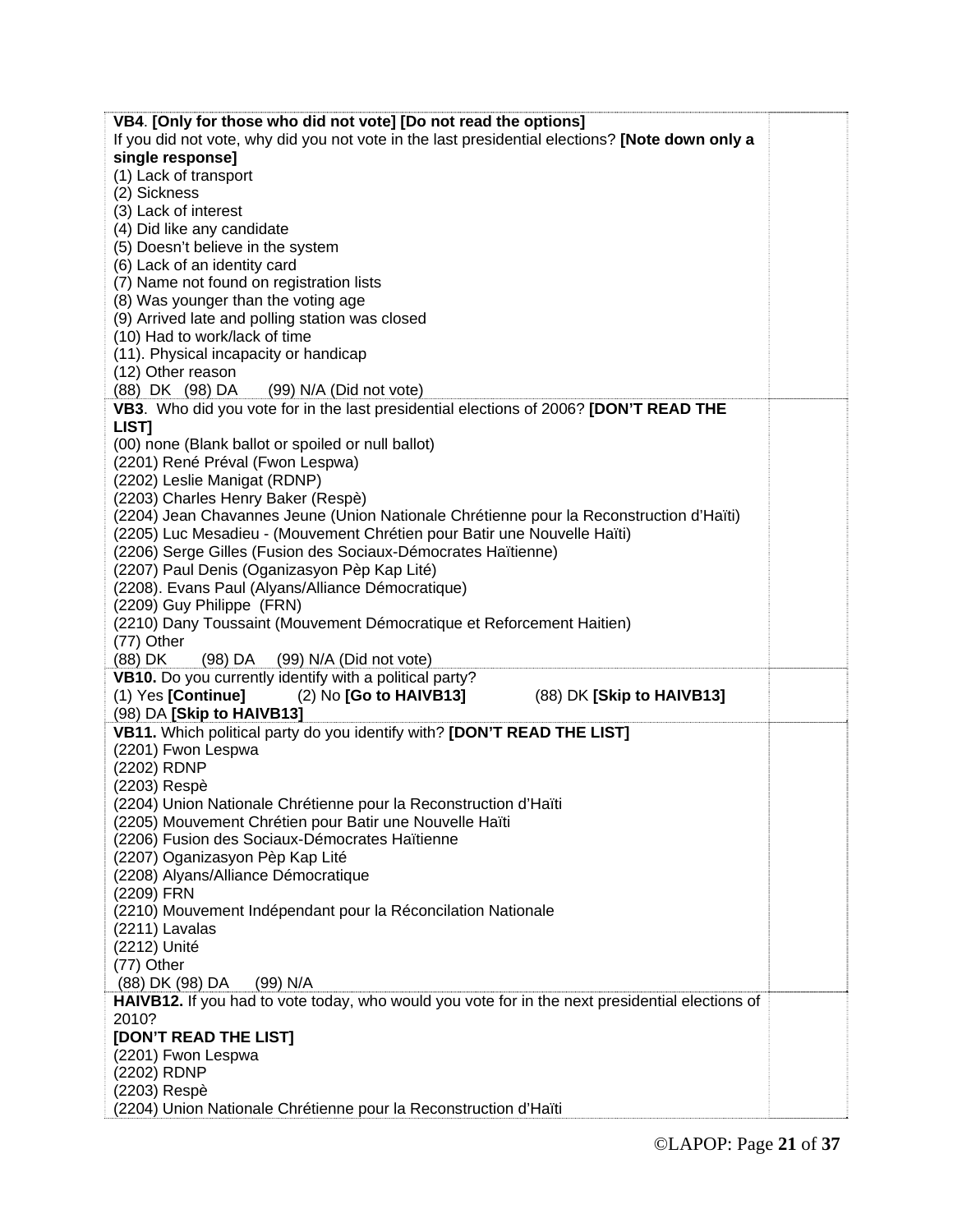| (2205) Mouvement Chrétien pour Batir une Nouvelle Haïti      |  |
|--------------------------------------------------------------|--|
| (2206) Fusion des Sociaux-Démocrates Haïtienne               |  |
| (2207) Oganizasyon Pèp Kap Lité                              |  |
| (2208) Alyans/Alliance Démocratique                          |  |
| (2209) FRN                                                   |  |
| (2210) Mouvement Indépendant pour la Réconcilation Nationale |  |
| (2211) Lavalas                                               |  |
| (2212) Unité                                                 |  |
| (77) Other                                                   |  |
| (88) DK<br>(98) DA                                           |  |

| <b>HAIVB13.</b> In general, do you think elections in Haiti are fair and the candidate with the most<br>votes wins? Would you say that elections in Haiti are very fair, somewhat fair, somewhat |            |                   |                     |           |                 |  |
|--------------------------------------------------------------------------------------------------------------------------------------------------------------------------------------------------|------------|-------------------|---------------------|-----------|-----------------|--|
| unfair, very unfair?                                                                                                                                                                             |            |                   |                     |           |                 |  |
| (1) Very fair                                                                                                                                                                                    |            | (2) Somewhat fair | (3) Somewhat unfair |           | (4) Very unfair |  |
| (88) DK                                                                                                                                                                                          | $(98)$ DA  |                   |                     |           |                 |  |
| POL1. How much interest do you have in politics: a lot, some, little or none?                                                                                                                    |            |                   |                     |           |                 |  |
| $(1)$ A lot                                                                                                                                                                                      | $(2)$ Some | $(3)$ Little      | $(4)$ None          | $(88)$ DK | (98) DA         |  |

**HAICR1.** Could you tell me, what is your main source of information about the country's situation? (01) TV (02) Newspaper (03) Radio

- (04) Church
- 
- (05) Community center
- (06) School
- (07) Family members
- (08) Coworkers or school colleagues
- (09) Friends
- (10) Neighbors
- (11) Internet outlets (excluding newspapers)
- (88) DK
- (98) DA
- (99) N/A

| HAICR2. Do you listen to community radio?<br>$(1)$ Yes [Continue] $(2)$ No [Go to HUR1]<br>(88) DK [Go to HUR1]<br>(98) DA [Go to HUR1] |  |
|-----------------------------------------------------------------------------------------------------------------------------------------|--|
| <b>HAICR3.</b> Besides music, which program run by the community radio do you prefer the most?                                          |  |
| (01) News and local information                                                                                                         |  |
| $(02)$ Health                                                                                                                           |  |
| (03) Education                                                                                                                          |  |
| (04) Programs for women                                                                                                                 |  |
| (05) Political debates/open lines                                                                                                       |  |
| (06) Environment/disaster prevention                                                                                                    |  |
| (07) Agriculture                                                                                                                        |  |
| (08) Religious programs                                                                                                                 |  |
| (09)Sports                                                                                                                              |  |
| (88) DK (98) DA<br>(99) N/A                                                                                                             |  |

|           |          |                                                   | HUR1. Have officials or organizations given your community any advice on how to prepare |
|-----------|----------|---------------------------------------------------|-----------------------------------------------------------------------------------------|
|           |          | better for a hurricane or other natural disaster? |                                                                                         |
| $(1)$ Yes | $(2)$ No | (88) Don't Know                                   | $(98)$ DA                                                                               |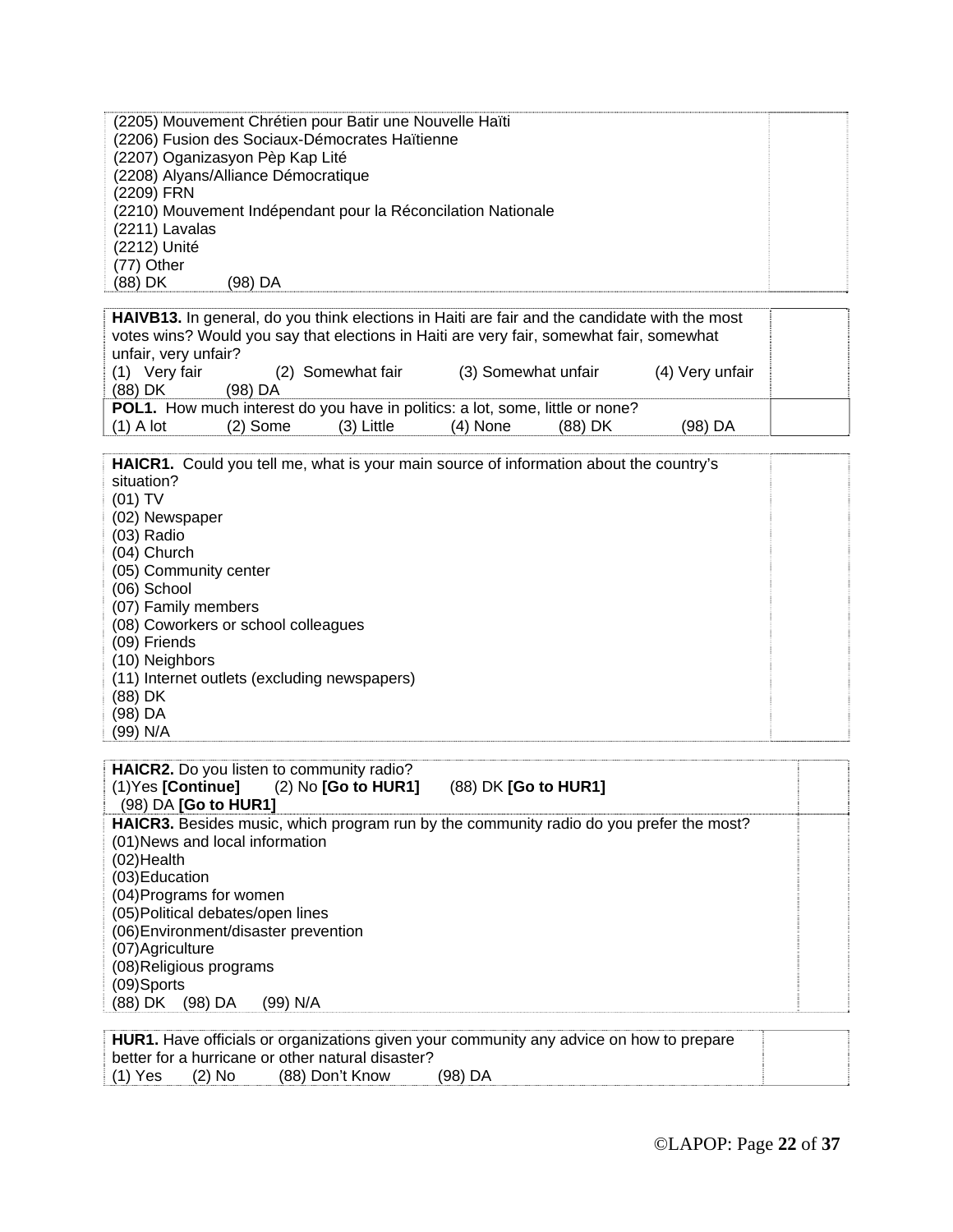| HUR2. Have you personally made any preparations or plans if there is a hurricane or other |          |                 |         |  |  |
|-------------------------------------------------------------------------------------------|----------|-----------------|---------|--|--|
| natural disaster?                                                                         |          |                 |         |  |  |
| $(1)$ Yes                                                                                 | $(2)$ No | (88) Don't Know | (98) DA |  |  |

**FOOD0.** During the past three months, was there any day when you or any other adult in your home didn't eat for a whole day because there wasn't enough food? (1) Yes (2) No (88) DK (98) DA(99) N/A **FOOD1.** Did you receive any food fee from the government in the last four weeks? (1) Yes (2) No (88) DK (98) DA(99) N/A **FOOD2.** Did you receive any food fee an international organization in the last four weeks? (1) Yes (2) No (88) DK (98) DA (99) N/A

| <b>ED.</b> How many years of schooling have you completed? |                                                                   |
|------------------------------------------------------------|-------------------------------------------------------------------|
| Year                                                       | (primary, secondary, university, post-secondary not university) = |
|                                                            | total number of years <b>[Use the table below for the code]</b>   |

| 00. None                 |                        |                      |                                   |
|--------------------------|------------------------|----------------------|-----------------------------------|
| <b>Primary</b>           | <b>Secondary</b>       | <b>University</b>    | Post-secondary, not<br>university |
| 01 Preskolè              | 08 Sizyèm / 7 A.F.     | 15 Inivèsite 1       | 15                                |
| 02 Preparatwa 1 / 1 A.F. | 09 Senkyèm / 8<br>A.F. | 16 Inivèsite 2       | 16                                |
| 03 Preparawa 2 / 2 A.F.  | 10 Katryèm / 9 A.F.    | 17 Inivèsite 3       | 17                                |
| 04 Elemantè 1 / 3 A.F.   | 11 Twazyèm             | 18+ (plis ke 4 lane) |                                   |
| 05 Elemantè 2 / 4 A.F.   | 12 Segonn              |                      |                                   |
| 06 Mwayen 1 / 5 A.F.     | 13 Reto                |                      |                                   |
| 07 Mwayen 2 / 6 A.F.     | 14 Filo                |                      |                                   |
| (88) DK<br>$(98)$ DA     |                        |                      |                                   |

| <b>EDUC1.</b> How many children between 6 and 17 years old live in this house?                     |  |
|----------------------------------------------------------------------------------------------------|--|
| [write in number, use 0 for none] [If none, skip to next module]                                   |  |
| (888) DK<br>(988) DA                                                                               |  |
| <b>EDUC2.</b> How many of the children between 6 and 17 years old currently study or go to school? |  |
| [write in number, use 0 for none]                                                                  |  |
| (888) DK<br>(988) DA<br>(999) Inap                                                                 |  |

**EDUC3. [Ask only if some children not in school]** Why are some of your children between 6 and 17 years old not in school? **[Do not read options] [Accept up to three responses]**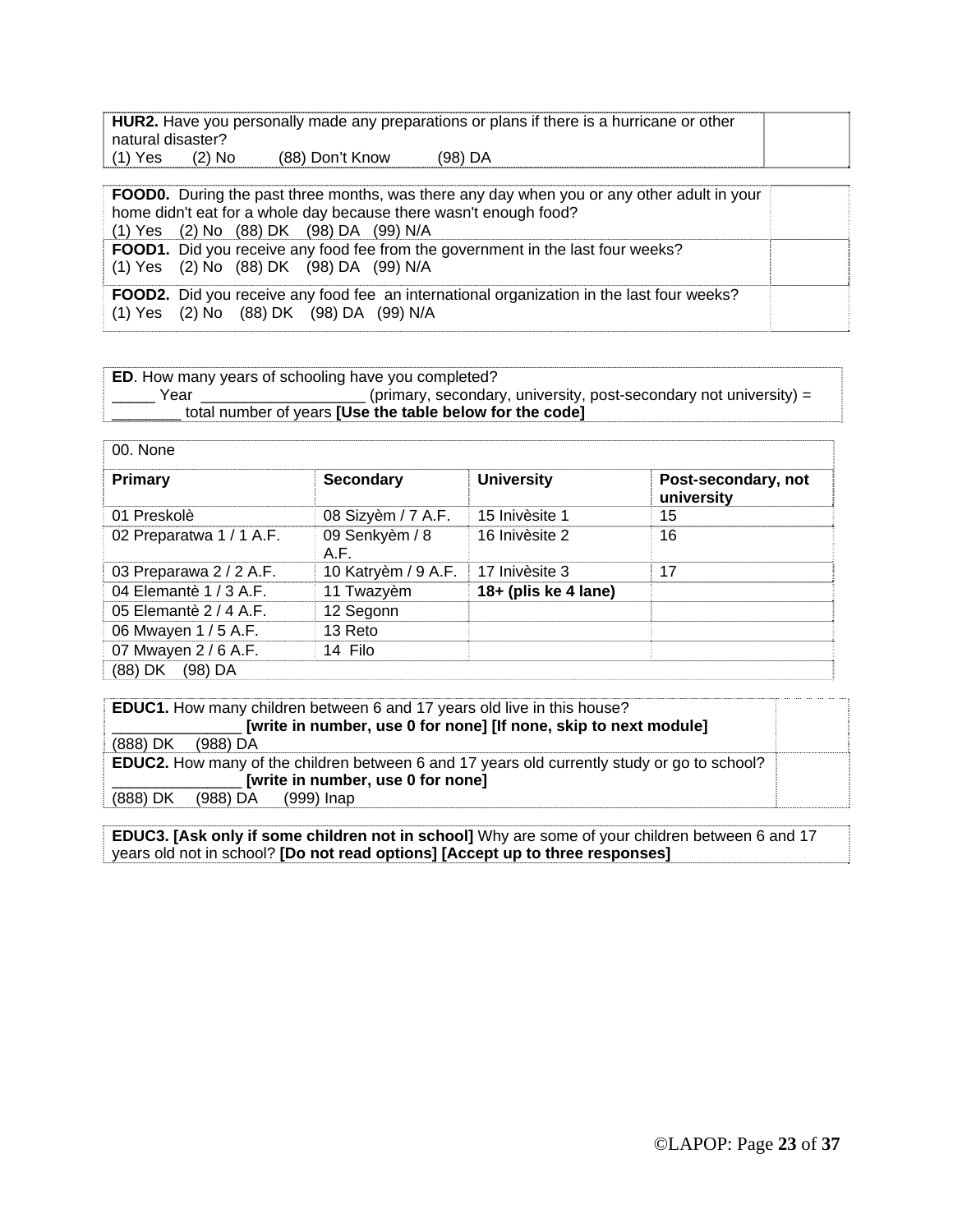|                                                                                                                                                                                                                                                                                                                                                                                                                                                                                                                                                                                                                                                                                                                   | <b>First answer</b><br>EDUC3A                                               | <b>Second</b><br>answer | <b>Third</b><br>answer |  |
|-------------------------------------------------------------------------------------------------------------------------------------------------------------------------------------------------------------------------------------------------------------------------------------------------------------------------------------------------------------------------------------------------------------------------------------------------------------------------------------------------------------------------------------------------------------------------------------------------------------------------------------------------------------------------------------------------------------------|-----------------------------------------------------------------------------|-------------------------|------------------------|--|
|                                                                                                                                                                                                                                                                                                                                                                                                                                                                                                                                                                                                                                                                                                                   |                                                                             | EDUC3B                  | EDUC3C                 |  |
| Needed to earn money                                                                                                                                                                                                                                                                                                                                                                                                                                                                                                                                                                                                                                                                                              | 1                                                                           | 1                       | 1                      |  |
| Got pregnant                                                                                                                                                                                                                                                                                                                                                                                                                                                                                                                                                                                                                                                                                                      | $\overline{2}$                                                              | 2                       | $\overline{2}$         |  |
| Got married                                                                                                                                                                                                                                                                                                                                                                                                                                                                                                                                                                                                                                                                                                       | 3                                                                           | 3                       | 3                      |  |
| Took care younger children                                                                                                                                                                                                                                                                                                                                                                                                                                                                                                                                                                                                                                                                                        | 4                                                                           | 4                       | 4                      |  |
| Family needed help on farm or in business                                                                                                                                                                                                                                                                                                                                                                                                                                                                                                                                                                                                                                                                         | 5                                                                           | 5                       | 5                      |  |
| Could not pay school                                                                                                                                                                                                                                                                                                                                                                                                                                                                                                                                                                                                                                                                                              | 6<br>$\overline{7}$                                                         | 6<br>$\overline{7}$     | 6<br>$\overline{7}$    |  |
| Graduated/had enough schooling<br>Did not pass entrance exams                                                                                                                                                                                                                                                                                                                                                                                                                                                                                                                                                                                                                                                     | 8                                                                           | 8                       | 8                      |  |
| Did not like school                                                                                                                                                                                                                                                                                                                                                                                                                                                                                                                                                                                                                                                                                               | 9                                                                           | 9                       | 9                      |  |
| School not accessible/too far                                                                                                                                                                                                                                                                                                                                                                                                                                                                                                                                                                                                                                                                                     | 10                                                                          | 10                      | 10                     |  |
| Other                                                                                                                                                                                                                                                                                                                                                                                                                                                                                                                                                                                                                                                                                                             | 11                                                                          | 11                      | 11                     |  |
| <b>DK</b>                                                                                                                                                                                                                                                                                                                                                                                                                                                                                                                                                                                                                                                                                                         | 88                                                                          | 88                      | 88                     |  |
| <b>DR</b>                                                                                                                                                                                                                                                                                                                                                                                                                                                                                                                                                                                                                                                                                                         | 98                                                                          | 98                      | 98                     |  |
| <b>NA</b>                                                                                                                                                                                                                                                                                                                                                                                                                                                                                                                                                                                                                                                                                                         | 99                                                                          | 99                      | 99                     |  |
|                                                                                                                                                                                                                                                                                                                                                                                                                                                                                                                                                                                                                                                                                                                   |                                                                             |                         |                        |  |
| Now, let's talk only about your child between 6 and 17 years old who is next going to have a<br>birthday and who is currently attending school.<br>EDUC4. Is that child a boy or a girl?<br>$(1)$ Boy<br>(2) Girl<br>(88) DK<br>(98) DA<br>$(99)$ Inap<br>EDUC5. What grade is he/she in now?<br>$(1)$ Primary Grade: $\sqrt{2}$<br>(2) Secondary Grade: ________<br>(98) DA<br>$(99)$ Inap<br>(88) DK<br>EDUC6. Does that child attend a private or public school?<br>(1) Public [Skip to EDUC7]<br>(2) Private [Continue]<br>(88) DK [Skip to EDUC7] (98) DA [Skip to EDUC7]<br>$(99)$ Inap<br>EDUC6B. Is this private school run by:<br>(1) A religious organization or church<br>(2) A community organization |                                                                             |                         |                        |  |
| $(3)$ An NGO                                                                                                                                                                                                                                                                                                                                                                                                                                                                                                                                                                                                                                                                                                      |                                                                             |                         |                        |  |
| (4) A private business or owner                                                                                                                                                                                                                                                                                                                                                                                                                                                                                                                                                                                                                                                                                   |                                                                             |                         |                        |  |
| (88) DK<br>(98) DA<br>$(99)$ Inap                                                                                                                                                                                                                                                                                                                                                                                                                                                                                                                                                                                                                                                                                 |                                                                             |                         |                        |  |
| <b>EDUC7.</b> How would you evaluate the condition of the school building and its facilities at this<br>child's school? Would you say that the building and its facilities are? [Read options]<br>(1) Entirely adequate<br>(2) Somewhat adequate<br>(3) Not adequate at all<br>(88) DK<br>(98) DA<br>$(99)$ Inap<br>EDUC8. How would you rate or evaluate the quality of education to be at your child's school?<br>Would you say it is? [Read options]<br>(2) Good quality<br>(1) Very good quality<br>(3) Neither good nor poor (fair) quality<br>(4) Poor quality<br>(5) Very poor quality<br>(88) DK<br>(98) DA<br>$(99)$ Inap                                                                                |                                                                             |                         |                        |  |
| <b>EDUC9.</b> What level of education do you hope that this child will eventually achieve?<br>(1) Primary<br>(2) Secondary<br>(98) DA<br>(88) DK<br>$(99)$ Inap<br>EDUC10. How important is educational achievement for your child's future?<br>(1) Very important<br>(2) Somewhat important                                                                                                                                                                                                                                                                                                                                                                                                                      | (3) University (4) Post-secondary, not university<br>(3) Not very important |                         |                        |  |
| (4) Not at all important<br>(88) DK<br>(98) DA                                                                                                                                                                                                                                                                                                                                                                                                                                                                                                                                                                                                                                                                    | (99) Inap                                                                   |                         |                        |  |

|--|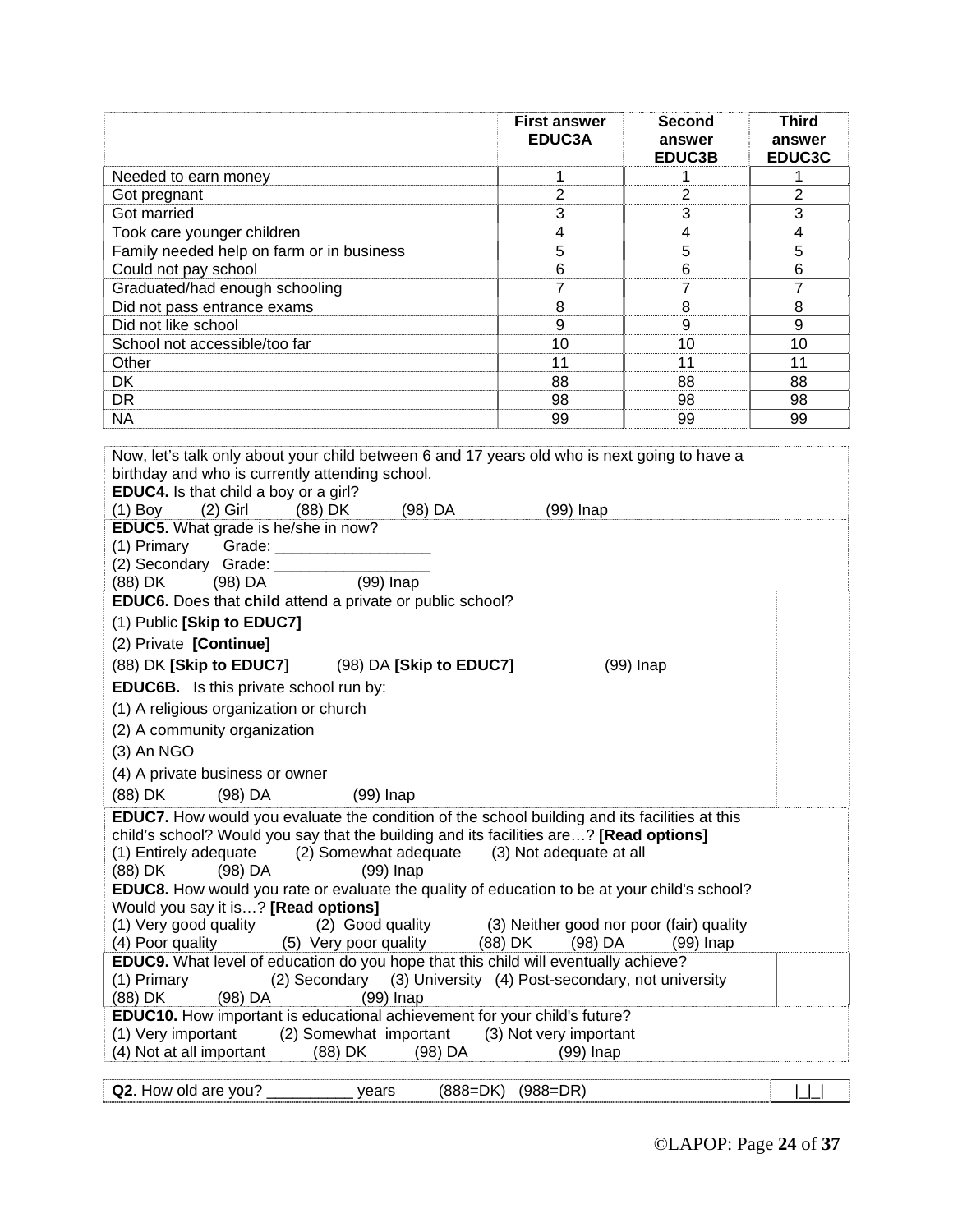| Y1. [Ask all respondents 25 years of age or younger] [If the interviewee is older than 25                        |  |
|------------------------------------------------------------------------------------------------------------------|--|
| years old, go to Q3C]<br>Within five years, do you see yourself playing some role in the country's politics, for |  |
| example[Read options, only mark one answer]                                                                      |  |
| (1) Participating in a non-governmental organization (NGO), community association or political                   |  |
| party                                                                                                            |  |
| (2) Running for some public office in elections                                                                  |  |
| (3) Participating in a revolution                                                                                |  |
| (4) None of the above                                                                                            |  |
| (5) [Do not Read] Other                                                                                          |  |
| (99) N/A<br>(88) DK<br>$(98)$ DA                                                                                 |  |
| Y2. [Ask all respondents 25 years of age or younger]                                                             |  |
| What issues or problems frequently worry you? [Don't read, only mark one answer] [If the                         |  |
| respondent answers "the future" ask: "What things about the future worry you?]                                   |  |
| (1) Work, employment, salary, income, economic or workforce stability                                            |  |
| (2) Having a good time, parties, sports, clubs, dates, girlfriend/boyfriend, starting a family, girls or         |  |
| boys                                                                                                             |  |
| (3) Material possessions (clothes and shoes, cell phones, ipods, computers)                                      |  |
| (4) Getting or finishing education, paying for education                                                         |  |
| (5) Security, crime, gangs                                                                                       |  |
| (6) Interpersonal relationships (relationships with parents, family, friends, and others)                        |  |
| (7) Health                                                                                                       |  |
| (8) Environment                                                                                                  |  |
| (9) Situation of the country                                                                                     |  |
| (10) Nothing, not worried about anything                                                                         |  |
| (11) Other response                                                                                              |  |
| (88) DK                                                                                                          |  |
| (98) DA                                                                                                          |  |
| (99) N/A                                                                                                         |  |
| Y3. [Ask all respondents 25 years of age or younger]                                                             |  |
| In your opinion, generally speaking, is the country moving in the right direction or in the wrong                |  |
| direction?                                                                                                       |  |
| (1) Correct                                                                                                      |  |
| (2) Wrong                                                                                                        |  |
| (88) DK                                                                                                          |  |
| (98) DA                                                                                                          |  |
| (99) N/A                                                                                                         |  |
| Q3C. What is your religion, if any? [Do not read options] [If the respondent says that he/she                    |  |
| has no religion, probe to see if he/she should be located in option 4 or 11]                                     |  |
| (1) Catholic                                                                                                     |  |
|                                                                                                                  |  |
| (2) Protestant, Mainline Protestant or Protestant non-Evangelical (Christian; Calvinist; Lutheran;               |  |
| Methodist; Presbyterian; Disciple of Christ; Anglican; Episcopalian; Moravian).                                  |  |
| (3) Non-Christian Eastern Religions (Islam; Buddhist; Hinduism; Taoist; Confucianism; Baha'i).                   |  |

(4) None (Believes in a Supreme Entity but does not belong to any religion)

(5) Evangelical and Pentecostal (Evangelical; Pentecostals; Church of God; Assemblies of God; Universal Church of the Kingdom of God; International Church of the Foursquare Gospel; Christ Pentecostal Church; Christian Congregation; Mennonite; Brethren; Christian Reformed Church; Charismatic non-Catholic; Light of World; Baptist; Nazarene; Salvation Army; Adventist; Seventh-Day Adventist; Sara Nossa Terra).

(6) LDS (Mormon).

(7) Traditional Religions or Native Religions (Candomblé, Voodoo, Rastafarian, Mayan Traditional Religion; Umbanda; Maria Lonza; Inti; Kardecista, Santo Daime, Esoterica).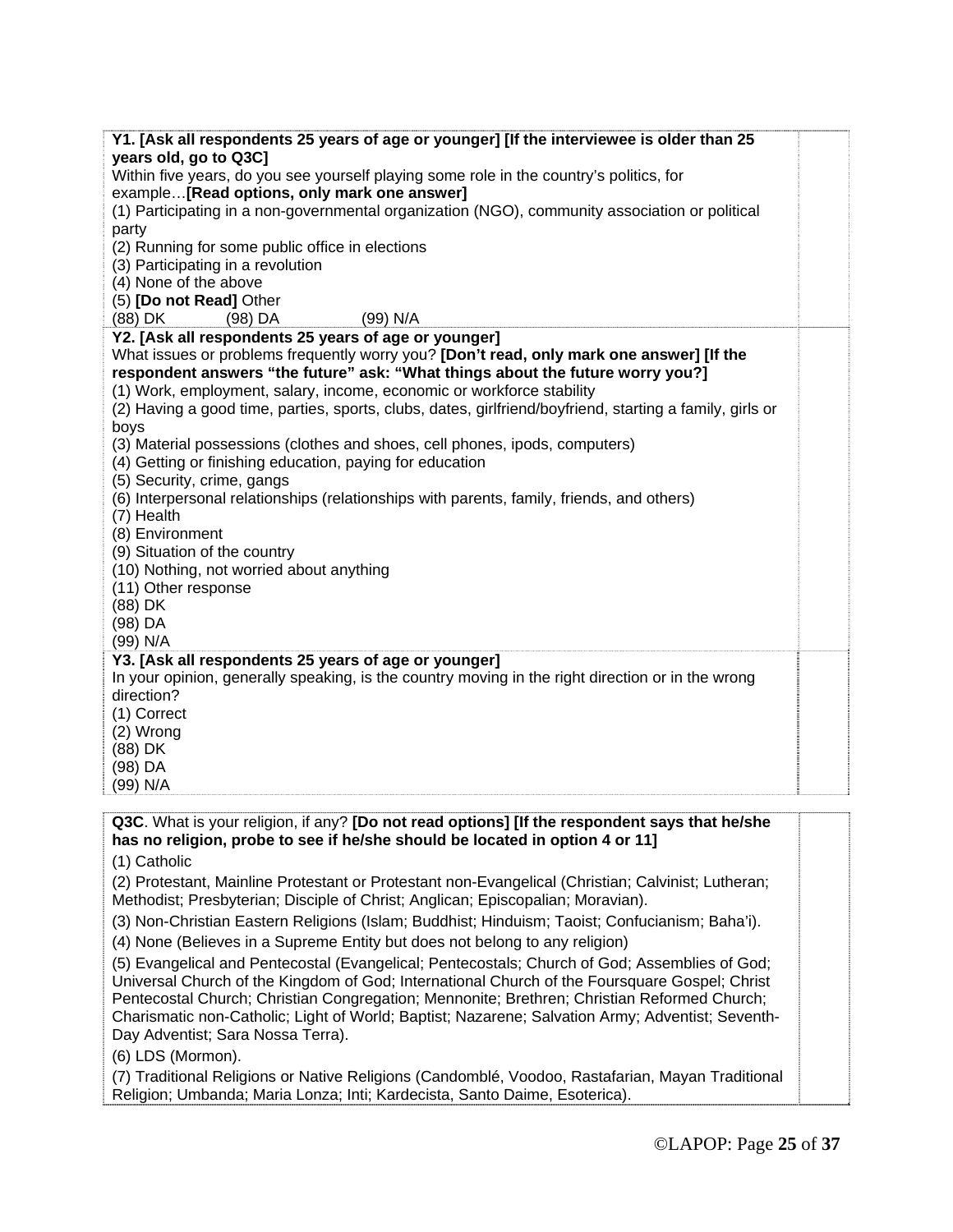| (10) Jewish (Orthodox; Conservative; Reform).<br>(11) Agnostic, atheist (Does not believe in God).<br>(12) Jehovah's Witness.<br>(88) DK (98) DA                                                                                                                                                                                                                                                                                                                                                                                                                                                                                                                                                                                       |  |
|----------------------------------------------------------------------------------------------------------------------------------------------------------------------------------------------------------------------------------------------------------------------------------------------------------------------------------------------------------------------------------------------------------------------------------------------------------------------------------------------------------------------------------------------------------------------------------------------------------------------------------------------------------------------------------------------------------------------------------------|--|
| Q5A. How often do you attend religious services? [Read options]<br>(1) More than once per week<br>(2) Once per week<br>(3) Once a month<br>(4)<br>Once or twice a year<br>(5) Never or almost never<br>(88) DK (98) DA                                                                                                                                                                                                                                                                                                                                                                                                                                                                                                                 |  |
| Q5B. Could you please tell me how important is religion in your life? [Read options]<br>(1) Very important (2) Rather important<br>(3) Not very important (4) Not at all important (88)<br>(98) DA<br>DK                                                                                                                                                                                                                                                                                                                                                                                                                                                                                                                               |  |
| [GIVE CARD "F"]<br>Q10. Into which of the following income ranges does the total monthly income of this household fit,<br>including remittances from abroad and the income of all the working adults and children?<br>[If the interviewee does not get it, ask: "Which is the total monthly income in your<br>household?]<br>[10 deciles based on the currency and distribution of the country]<br>(00) No income<br>(01) Less than 2,000 goud<br>$(2)$ 2,001 - 3,000 goud<br>$(3)$ 3,001-5,000 goud<br>(4) 5,001-8,000 goud<br>(5) 8,001-13,000 goud<br>(6) 13,001-20,000 goud<br>(7) 20,001-30,000 goud<br>(8) 30,001-50,000 goud<br>(9) 50,000-80,000 goud<br>(10) More than 80,000 goud<br>(88) DK (98) DA<br>[TAKE BACK CARD "F"] |  |
| Q10A. Do you or someone else living in your household receive remittances, that is, economic<br>assistance from abroad?<br>(88) DK [Go to Q10C]<br>(1) Yes [Continue]<br>$(2)$ No $[Go to Q10C]$<br>(98) DA [Go to Q10C]                                                                                                                                                                                                                                                                                                                                                                                                                                                                                                               |  |
| Q10B. [Only if respondent receives remittances] To what extent does the income of this<br>household depend on remittances from abroad? [Read Options]<br>(3) Little (4) Nothing (88) DK<br>$(2)$ Some<br>$(1)$ A lot<br>$(98)$ DA<br>(99) N/A                                                                                                                                                                                                                                                                                                                                                                                                                                                                                          |  |
| Q10A3. [Only if respondent receives remittances] In the last twelve months, has the amount of<br>money that you receive from abroad decreased, increased, stayed the same, or you did not<br>receive remittances from abroad in the last twelve months?<br>(1) Increased<br>(2) Stayed the same (3) Decreased (4) did not receive remittances from abroad<br>in the last twelve months<br>(88) DK<br>(98) DA<br>(99) Inap                                                                                                                                                                                                                                                                                                              |  |
| Q10C. [Ask to everybody] Do you have close relatives who used to live in this household and<br>are now living abroad? [If answer "Yes", Ask where]<br>[Don't Read]<br>(1) Yes, in the United States only<br>(2) Yes, in the United States and in other countries<br>(3) Yes, in other countries (not in the United States)<br>(4) No [Skip to Q14]<br>(88) DK [Skip to Q14] (98) DA [Skip to Q14]<br>Q16. [Only for those who answered Yes to Q10C] How often do you communicate with them?<br>(1) Everyday<br>(2) Once or twice a week                                                                                                                                                                                                |  |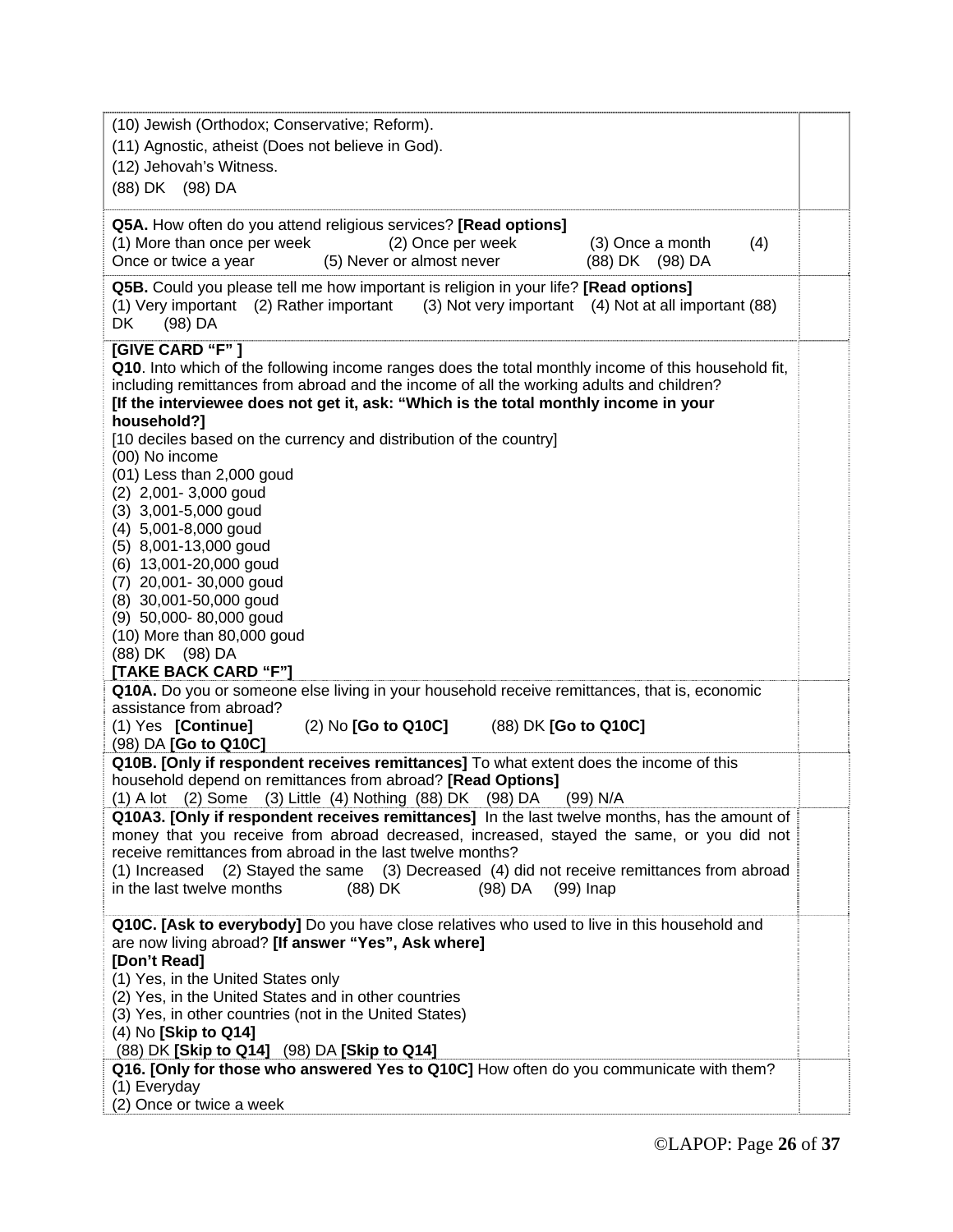| (3) Once or twice a month<br>(4) Rarely                                                                                                                                                                                                                                                                                                                                          |  |
|----------------------------------------------------------------------------------------------------------------------------------------------------------------------------------------------------------------------------------------------------------------------------------------------------------------------------------------------------------------------------------|--|
| (5) Never                                                                                                                                                                                                                                                                                                                                                                        |  |
| (88) DK (98) DA<br>(99) N/A                                                                                                                                                                                                                                                                                                                                                      |  |
| Q14. [Ask to everyone] Do you have any intention of going to live or work in another country in<br>the next three years?                                                                                                                                                                                                                                                         |  |
| (2) No (88) DK (98) DA<br>$(1)$ Yes                                                                                                                                                                                                                                                                                                                                              |  |
| <b>Q10D.</b> The salary that you receive and total household income: [Read the options]<br>(1) Is good enough for you and you can save from it<br>(2) Is just enough for you, so that you do not have major problems<br>(3) Is not enough for you and you are stretched<br>(4) Is not enough for you and you are having a hard time<br>(88) [Don't read] DK (98) [Don't read] DA |  |
| Q10E. Over the past two years, has the income of your household: [Read options]<br>(1) Increased?<br>(2) Remained the same?<br>(3) Decreased?<br>(88) DK (98) DA                                                                                                                                                                                                                 |  |

|                                      |             | Q11. What is your marital status? [Don't read options] |                                                                                              |         |              |  |
|--------------------------------------|-------------|--------------------------------------------------------|----------------------------------------------------------------------------------------------|---------|--------------|--|
| $(1)$ Single                         | (2) Married |                                                        | (3) Common law marriage                                                                      |         | (4) Divorced |  |
| (5) Separated                        |             | (6) Widowed                                            | (88) DK (98) DA                                                                              |         |              |  |
|                                      |             |                                                        | Q12. Do you have children? How many children do you have? _________ (00 = none $\rightarrow$ |         |              |  |
| <b>Skip to ETID)</b> (88) DK (98) DA |             |                                                        |                                                                                              |         |              |  |
|                                      |             |                                                        | Q12A. [If has children] How many children live with you at the present time?                 |         |              |  |
| $(00)$ = none                        |             |                                                        | (88) DK (98) DA (99) N/A (doesn't have children).                                            |         |              |  |
|                                      |             |                                                        | ETID. Do you consider yourself black, mulatto or white? [If respondent says Afro-Haitian,    |         |              |  |
| mark (4) Black]                      |             |                                                        |                                                                                              |         |              |  |
| $(1)$ White                          | (4) Black   | (5) Mulatto (7) Other                                  |                                                                                              | (88) DK | (98) DA      |  |
|                                      |             |                                                        |                                                                                              |         |              |  |

| <b>LENG1.</b> What is your mother tongue, that is the language you spoke first at home when you<br>were a child? [Mark only one answer] [Do not read the options]<br>(2201) Creole (2202) French (2203) Spanish (2204) English (2205) Other<br>(88) DK (98) DA |  |
|----------------------------------------------------------------------------------------------------------------------------------------------------------------------------------------------------------------------------------------------------------------|--|
| HAILENGO. Do you speak any other languages?<br>$(2)$ No <b>[GO TO HAILENG2]</b><br>(88) DK [GO TO HAILENG2]<br>(1) Yes <b>[CONTINUE]</b>                                                                                                                       |  |

(98) DA **[GO TO HAILENG2]**

What other languages do you speak? Creole French Spanish English DK DR N/A **HAILENG1A** 1 2 3 4 88 98 99 **HAILENG1B** 1 2 3 4 88 98 99 **HAILENG1C** 1 2 3 4 88 98 99

**HAILENG2**. In what language do you think children should be taught at schools? **[Read Options]** (1) Creole (2) French

(3) Spanish

(4) English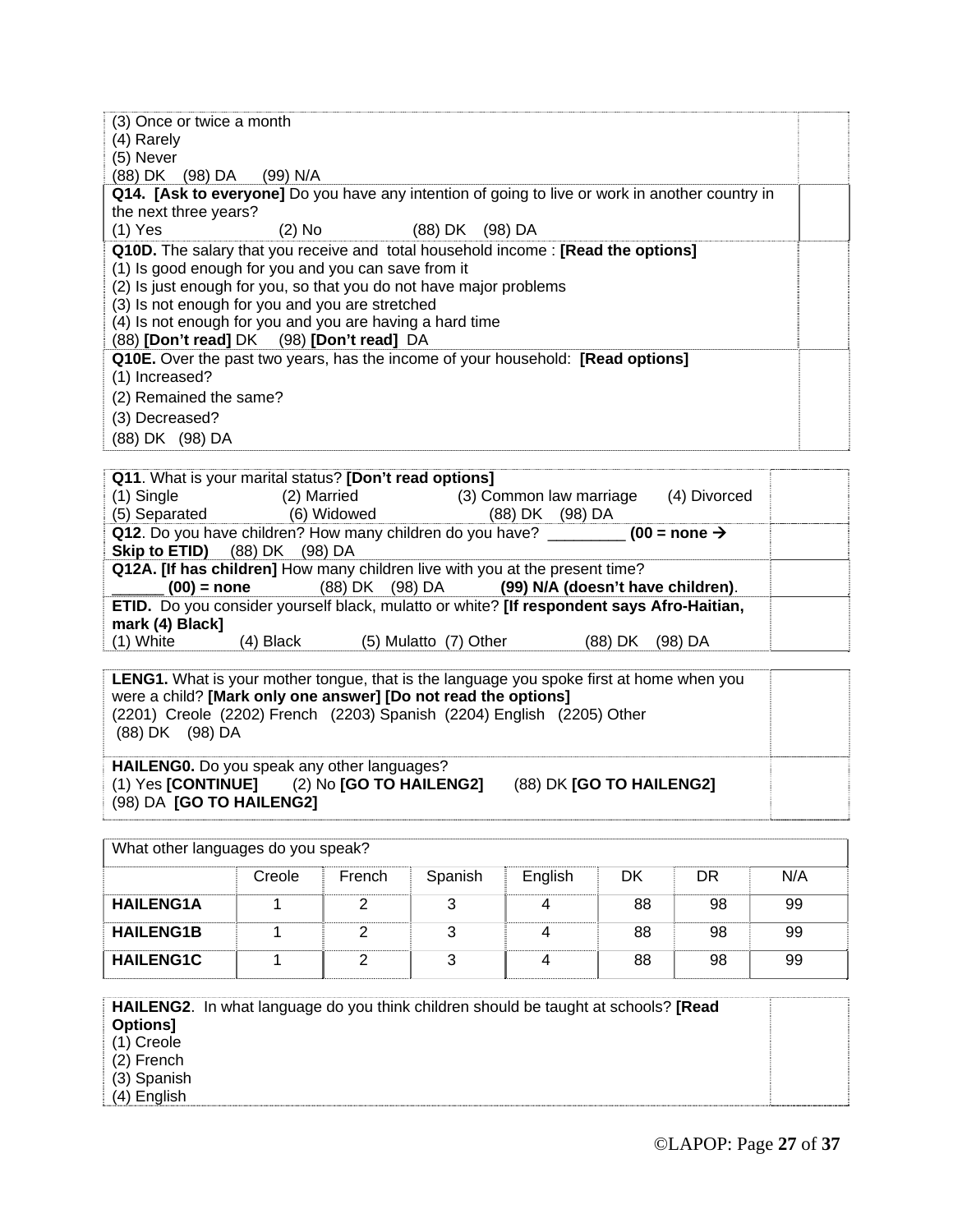| $(5)$ Other                                                                                       |  |
|---------------------------------------------------------------------------------------------------|--|
| (88) DK<br>(98) DA                                                                                |  |
| <b>WWW1.</b> Talking about other things, how often do you use the internet? <b>[Read options]</b> |  |
| $(1)$ Daily                                                                                       |  |
| (2) A few times a week                                                                            |  |
| (3) A few times a month                                                                           |  |
| (4) Rarely                                                                                        |  |
| (5) Never                                                                                         |  |
| (88) [Don't read] DK (98) [Don't read] DA                                                         |  |

For statistical purposes, we would like to know how much information about politics and the country is known by the people...

**GI0.** About how often do you pay attention to the news, whether on TV, the radio, newspapers or the internet? **[Read alternatives]:** 

(1) Daily (2) A few times a week (3) A few times a month (4) Rarely (5) Never (88) DK (98) DA

**GI1.** What is the name of the current president of the United States? **[Don't read:** Barack Obama, accept "Obama"**]**

(1) Correct (2) Incorrect (88) DK (98) DA

**GI3**. How many departments does Haiti have? **[Don't read: 10 departments]** (1) Correct (2) Incorrect (88) DK (98) DA

**GI4**. How long is the presidential term of office in Haiti? **[Don't read: 5** years]<br>(1) Correct (2) Incorrect (88) DK (98) DA

(1) Correct (2) Incorrect (88) DK (98) DA

To conclude, could you tell me if you have the following in your house: *[read out all items]*

| R1. Television                           | (0) No                |           | $(1)$ Yes         |  |
|------------------------------------------|-----------------------|-----------|-------------------|--|
| R3. Refrigerator                         | $(0)$ No              |           | $(1)$ Yes         |  |
| R4. Landline telephone (not<br>cellular) | $(0)$ No              |           | $(1)$ Yes         |  |
| R4A. Cellular telephone                  | $(0)$ No              |           | (1) Yes           |  |
| R5. Vehicle/car How many?                | $(0)$ No<br>$(1)$ One | $(2)$ Two | (3) Three or more |  |
| R6. Washing machine                      | $(0)$ No              |           | (1) Yes           |  |
| R7. Microwave oven                       | (0) No                |           | $(1)$ Yes         |  |
| R8. Motorcycle                           | $(0)$ No              |           | $(1)$ Yes         |  |
| R14. Indoor bathroom                     | $(0)$ No              |           | $(1)$ Yes         |  |
| R <sub>15</sub> . Computer               | $(0)$ No              |           | $(1)$ Yes         |  |
| R16. Flat panel TV                       | $(0)$ No              |           | $(1)$ Yes         |  |
| R <sub>18</sub> . Internet               | (0) No                |           | (1) Yes           |  |

**PS1.** Where does the water used in this house come from? **[Read options]** (1) In house plumbing **[Continue]**  (2) Outdoor plumbing but part of the property **[Continue]** (3) Neighbor's plumbing **[Continue]**  (4) Public sink or faucet **[Continue]**  (5) Well **[Go to PS3]**  (6) Truck, wagon or tanker **[Go to PS3]**  (7) Spring, river or stream **[Go to PS3]**  (8) Rain **[Go to PS3]**  (9) Other **[Go to PS3**  (88) Doesn't know **[Go to PS3]** (98) Doesn't answer **[Go to PS3] PS2.** How often does this household receive water? **[Read options]**  (1) Every day (2) Every two days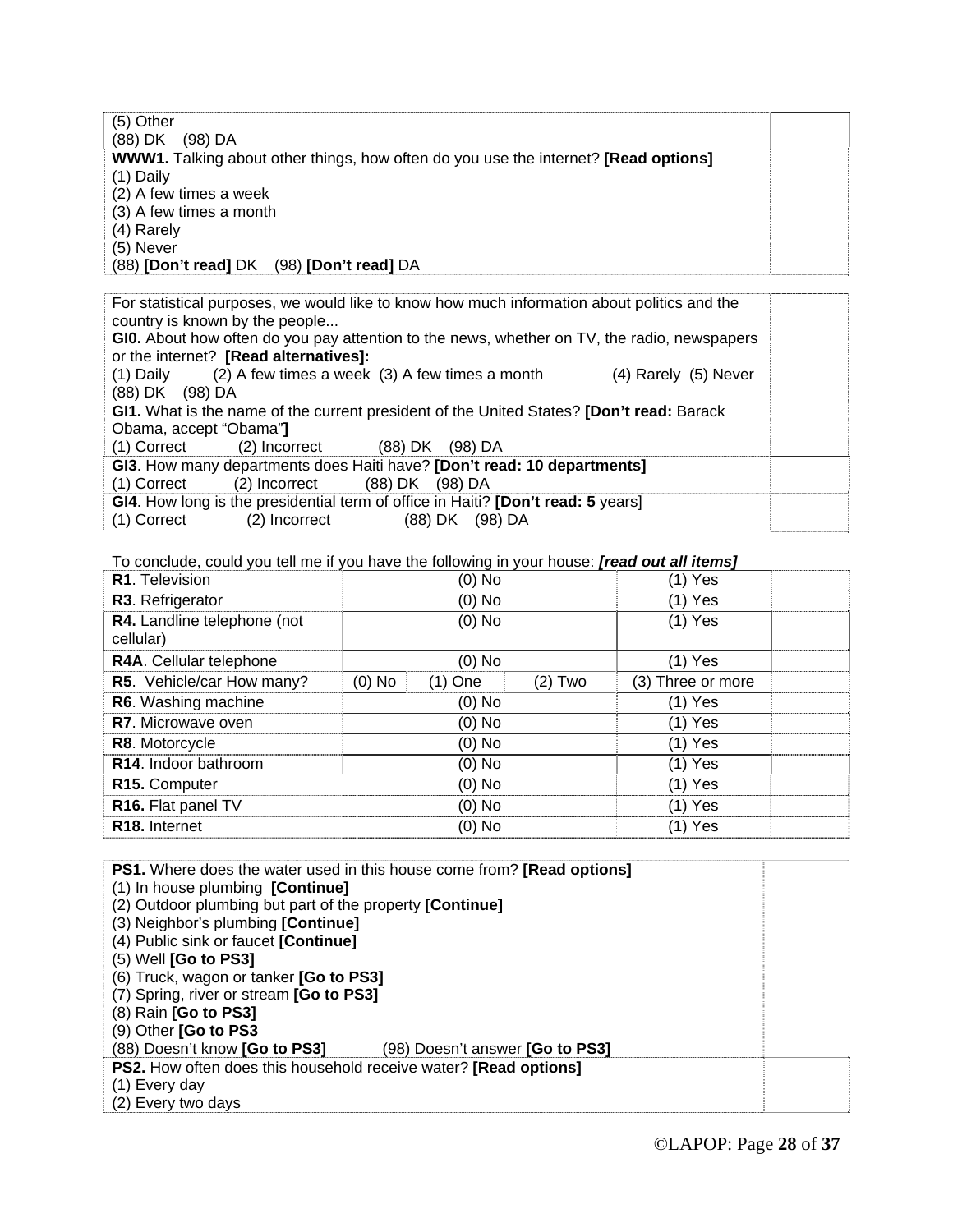| (3) Every three days<br>(4) Once a week<br>(5) Once every two weeks or less<br>(88) Doesn't know<br>(98) DA<br>(99) Inap                                             |                    |
|----------------------------------------------------------------------------------------------------------------------------------------------------------------------|--------------------|
| <b>PS3.</b> Is this house/apartment connected to the public electric power supply?<br>(88) Don't Know<br>(1) Yes (2) No<br>$(98)$ DA                                 |                    |
| <b>PS4.</b> Approximately how many hours per day have you been supplied with electricity within<br>the 6 past months?<br>(88) Doesn't know<br>(98) DA<br>$(99)$ Inap |                    |
| <b>PS5.</b> What type of fuel/energy does this household mainly use for cooking?                                                                                     |                    |
| (1) Electricity<br>(3) Paraffin<br>(4) Wood<br>(2) Gas                                                                                                               | (5) Coal/charcoal  |
| $(7)$ Other (specify): $_{-}$<br>(6) Solar                                                                                                                           | (98) DA<br>(88) DK |

| <b>OCUP4A.</b> How do you mainly spend your time? Are you currently [Read the options]                                                |  |
|---------------------------------------------------------------------------------------------------------------------------------------|--|
| (1) Working? [Continue]                                                                                                               |  |
| (2) Not working, but have a job? [Continue]                                                                                           |  |
| (3) Actively looking for a job? [Go to DESOC2A]                                                                                       |  |
| (4) A student? [Go to OCUP28]                                                                                                         |  |
| (5) Taking care of the home? [Go to OCUP28]                                                                                           |  |
| (6) Retired, a pensioner or permanently disable to work [Go to OCUP28]                                                                |  |
| (7) Not working and not looking for a job? [Go to DESOC2A]<br>(88) DK [Go to OCUP28] (98) DA [Go to OCUP28]                           |  |
| <b>OCUP1.</b> What is your main occupation or type of work? [ Probe: what is your job                                                 |  |
| about? ] [ Don't read the options]                                                                                                    |  |
| (1) Professional, intellectual or scientist (lawyer, university professor, physician,                                                 |  |
| engineer, architect, accountant, engineer, etc.)                                                                                      |  |
| (2) Manager                                                                                                                           |  |
| (3) Technical or mid-level professional (computer technician, school teacher, artist,                                                 |  |
| athlete, etc.)                                                                                                                        |  |
| (4) Skilled worker (machine operator, mechanic, carpenter, electrician, etc.)                                                         |  |
| (5) Government official (member of government legislative, executive or judicial                                                      |  |
| branches, or other government employee)                                                                                               |  |
| (6) Office worker (secretary, receptionist, cashier, customer service representative, etc.)                                           |  |
| (7) Businessperson (entrepreneurs, salespeople, etc.)                                                                                 |  |
| (8) Food vendor                                                                                                                       |  |
| (9) Employee in the service sector (hotel worker, restaurant employee, taxi driver, etc.)                                             |  |
| (10) Farmer                                                                                                                           |  |
| (11) Farmhand (works for others, does not own land)                                                                                   |  |
| (12) Artisan                                                                                                                          |  |
| (13) Domestic servant                                                                                                                 |  |
| (14) Servant                                                                                                                          |  |
| (15) Member of the armed forces or of the civil services (police, firefighters, etc.)                                                 |  |
| (88) DK (98) DR (99) INAP                                                                                                             |  |
| OCUP1A. In this job are you: [Read the options]                                                                                       |  |
| (1) A salaried employee of the government or an independent state-owned enterprise?<br>(2) A salaried employee in the private sector? |  |
| (3) Owner or partner in a business                                                                                                    |  |
| (4) Self-employed                                                                                                                     |  |
| (5) Unpaid worker                                                                                                                     |  |
| (88) DK (98) DA<br>(99) N/A                                                                                                           |  |
|                                                                                                                                       |  |

**OCUP12A.** How many hours do you normally work per day in your primary job?<br> **Mark number of hours** [(88) DK (98) DA (99) N/A **\_\_\_\_\_\_\_\_\_\_\_\_\_\_\_\_\_\_\_\_\_ [Mark number of hours]** (88) DK (98) DA(99) N/A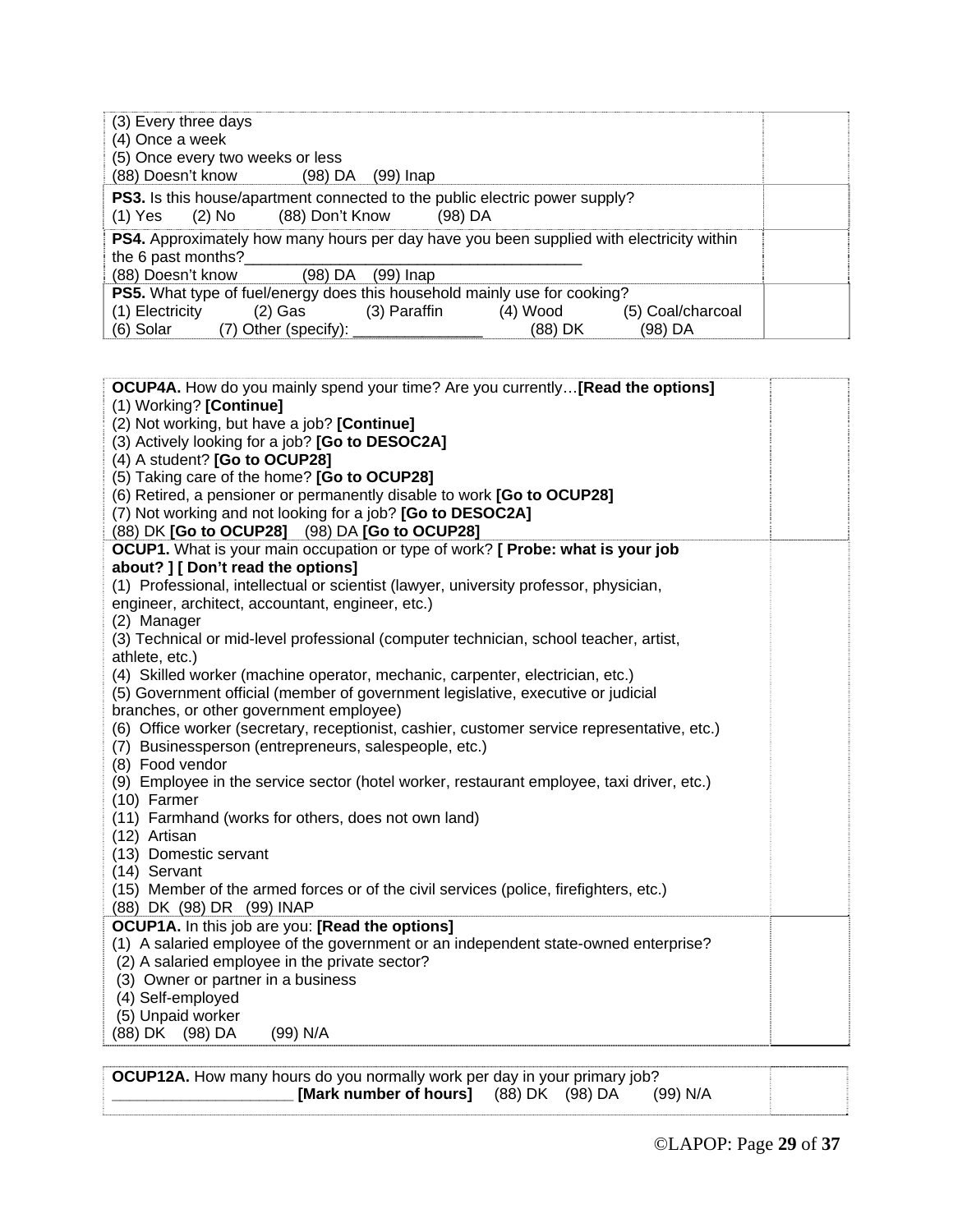| <b>OCUP12.</b> Would you like to work more, less or the same number of hours?<br>(1) Less (2) Same (3) More (88) DK (98) DA (99) N/A                                                                                                                                                 |  |
|--------------------------------------------------------------------------------------------------------------------------------------------------------------------------------------------------------------------------------------------------------------------------------------|--|
| <b>OCUP1B1.</b> How many people altogether work in the same organization where you do<br>your work?<br>(1) Fewer than 5 employees<br>$(2)$ 5 to 9 employees<br>(3) 10 to 19 employees<br>$(4)$ 20 to 100 employees<br>(5) More than 100 employees<br>(88) DK<br>(98) DR<br>(99) INAP |  |
| <b>OCUP1C.</b> Do you have health insurance through your employer?<br>(1) Yes (2) No (88) DK (98) DA (99) N/A                                                                                                                                                                        |  |
| <b>OCUP15.</b> Your contract is: [Read the options]<br>(1) Temporary<br>(2) Permanent<br>(3) Dos not have a contract<br>(88) DK (98) DA<br>(99) N/A                                                                                                                                  |  |

**OCUP1D.** To what extent are you satisfied with the job that you have? Would you say that you are….? **[Read the options]** (1) Very satisfied (2) Somewhat satisfied (3) Somewhat dissatisfied (4) Very dissatisfied (88) DK (98) DA

| DESOC2A. [ ONLY IF ANSWER IS ACTIVELY LOOKING FOR A JOB OR NOT<br><b>WORKING AND NOT LOOKING FOR A JOB TO OCUP4A]</b> |  |
|-----------------------------------------------------------------------------------------------------------------------|--|
| How many months have you been without a job during the past twelve months? [Do not                                    |  |
| read options]                                                                                                         |  |
| (1) Less than one month                                                                                               |  |
| $(2)$ 1-2 months                                                                                                      |  |
| $(3)$ 3-4 months                                                                                                      |  |
| (4) 5-6 months                                                                                                        |  |
| (5) 7-8 months                                                                                                        |  |
| $(6)$ 9-10 months                                                                                                     |  |
| (7) 11-12 months                                                                                                      |  |
| (98) DA<br>(99) N/A<br>(88) DK                                                                                        |  |

| Now, I would like to ask you some questions about your employment conditions at<br>beginning of this year right before the earthquake                                                                                                                                                                                                                                                                                                                                            |  |
|----------------------------------------------------------------------------------------------------------------------------------------------------------------------------------------------------------------------------------------------------------------------------------------------------------------------------------------------------------------------------------------------------------------------------------------------------------------------------------|--|
| <b>OCUP28.</b> At beginning of this year right before the earthquake, how did you mainly spend<br>your time? [READ OPTIONS]<br>(1) You were working, had a job<br>(2) You were not working, but had a job?<br>(3) You were actively looking for a job?<br>(4) You were a student?<br>(5) You were taking care of the home?<br>(6) You were retired, a pensioner or permanently disable to work<br>(7) You were not working and were not looking for a job?<br>(98) DA<br>(88) DK |  |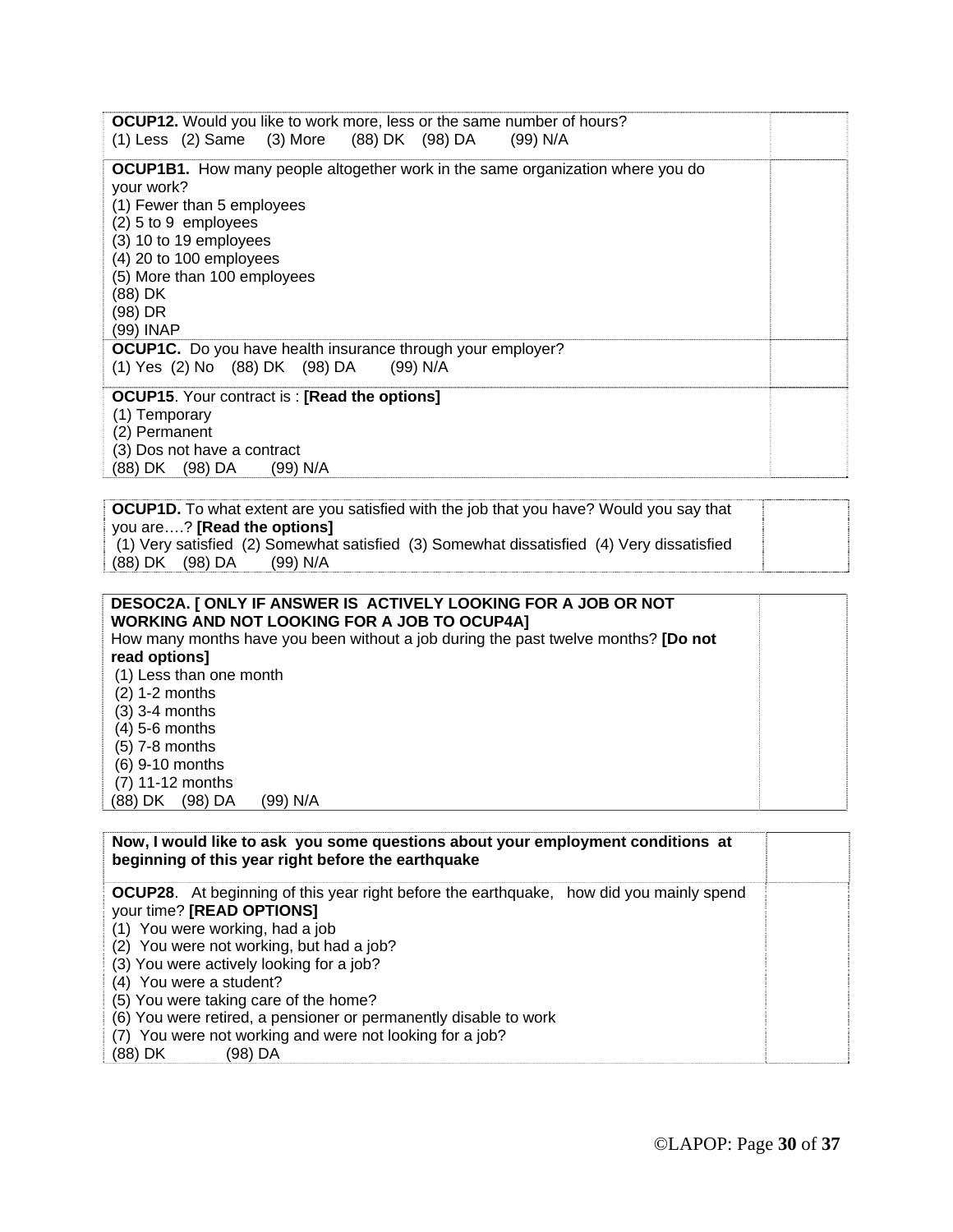| <b>MIG1.</b> During your childhood, where did you live mainly? In a section communal? In a ville?<br>Or in the metropolitan area of Port-au-Prince a city?: |  |
|-------------------------------------------------------------------------------------------------------------------------------------------------------------|--|
| (1) In the country (2) In a town (3) In a city (88) DK<br>$(98)$ DA                                                                                         |  |
| HAIMIG1. How long have you been living in this municipality?                                                                                                |  |
| 0. Less than 1 year                                                                                                                                         |  |
| (88) DK<br>Years<br>(98) DA                                                                                                                                 |  |
| <b>HAIMIG2.</b> Do you have any intention of going to live or work in another municipality in the                                                           |  |
| country in the next three years?                                                                                                                            |  |
| (88) Don't Know<br>(98) DA<br>$(1)$ Yes<br>(2) No                                                                                                           |  |

*These are all the questions I have. Thank you very much for your cooperation.* 

| COLORR. [When the interview is complete, WITHOUT asking, please use the<br>color chart and circle the number that most closely corresponds to the color of<br>the face of the respondent]<br>(97) Could not be classified [Mark (97) only if, for some reason, you could not<br>see the face of the respondent] |  |
|-----------------------------------------------------------------------------------------------------------------------------------------------------------------------------------------------------------------------------------------------------------------------------------------------------------------|--|
| Time interview ended<br><b>TI.</b> Duration of interview [minutes, see page # 1]                                                                                                                                                                                                                                |  |
| <b>INTID.</b> Interviewer ID number:<br>SEXI. Note your own sex: (1) Male<br>$(2)$ Female                                                                                                                                                                                                                       |  |
| COLORI. Using the color chart, note the color that comes closest to your own<br>color.                                                                                                                                                                                                                          |  |

| I swear that this interview was carried out with the person indicated above.<br>Interviewer's signature<br>Date / /                        |
|--------------------------------------------------------------------------------------------------------------------------------------------|
| Comments:                                                                                                                                  |
| [Not for PDA use] Signature of the person who entered the data ________<br>[Not for PDA use] Signature of the person who verified the data |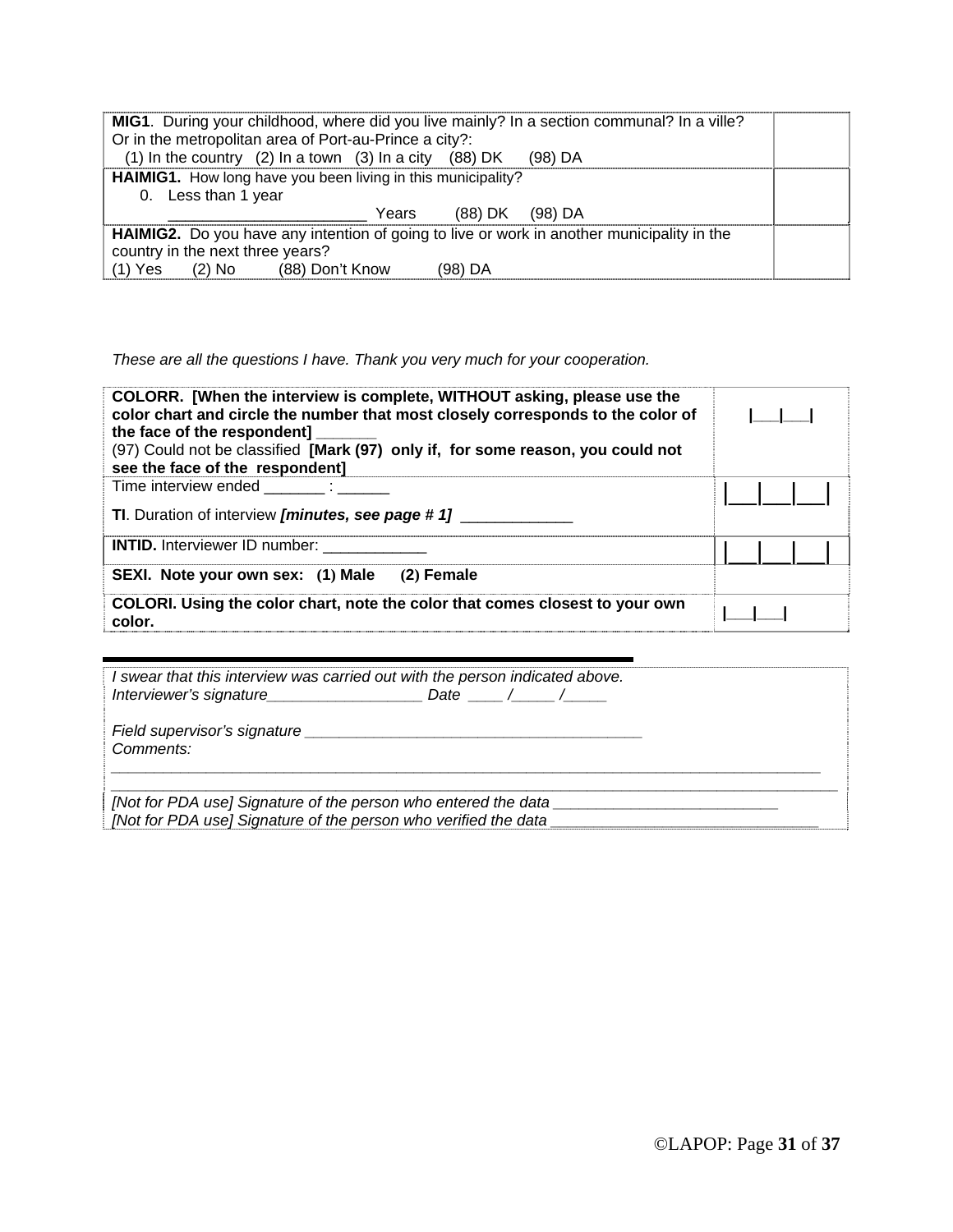## *Card "A"*

On what step of the ladder do you feel at this moment?

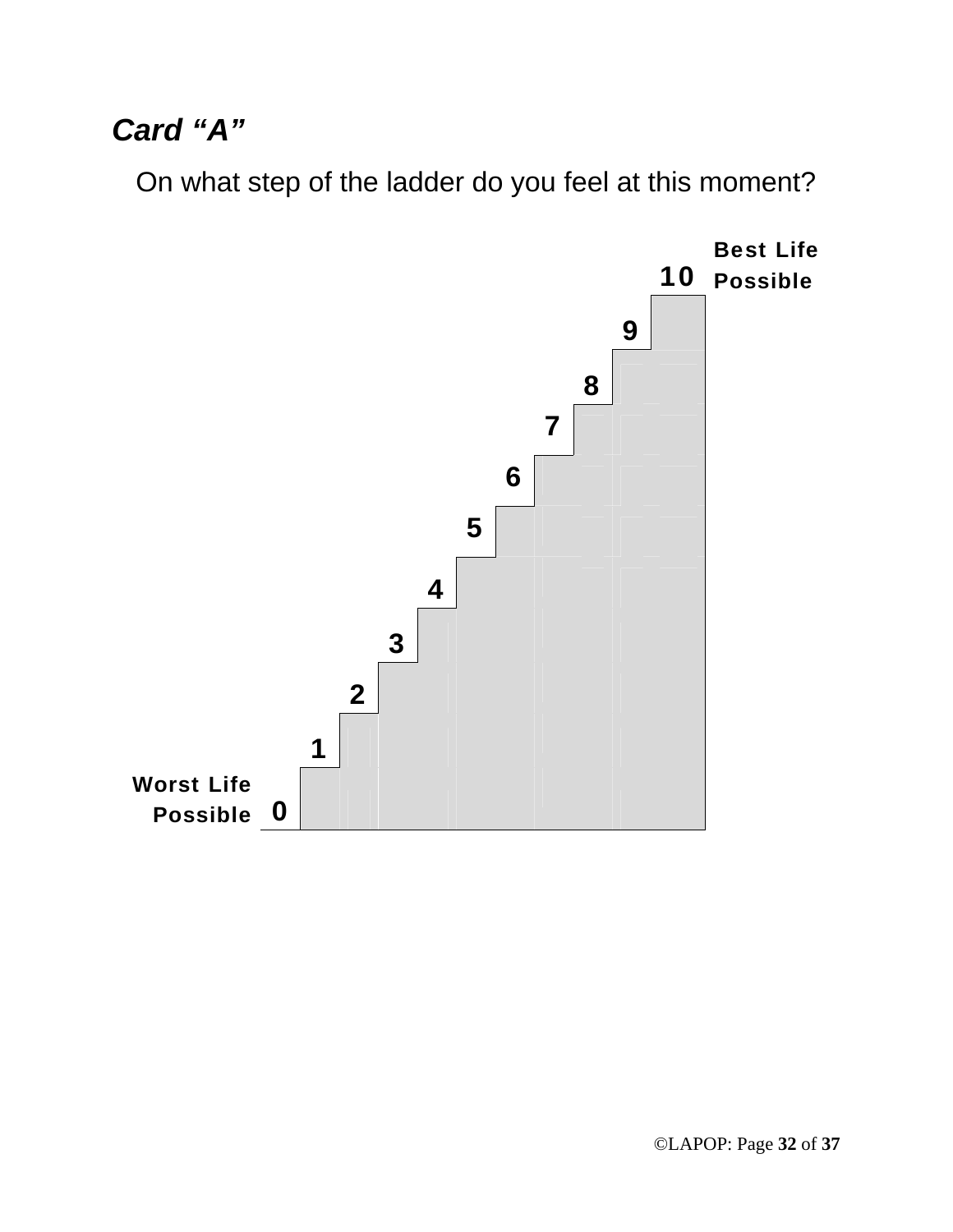*Card "B"* 

# 1 2 3 4 5 6 7 8 9 10<br> **Left** Right **Right**

# 1 2 3 4 5 6 7 8 9 10<br> **Liberal Conservative Conservative**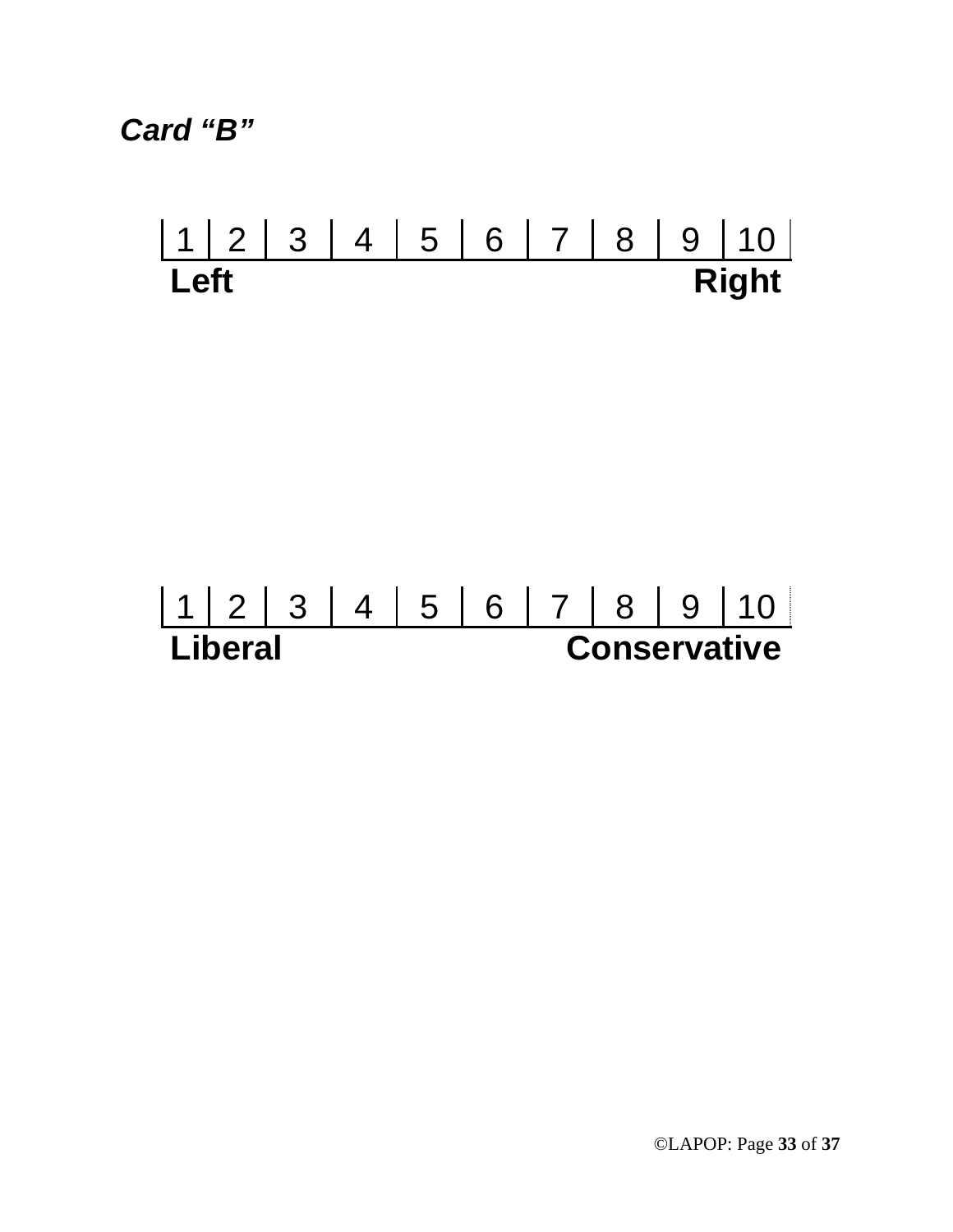

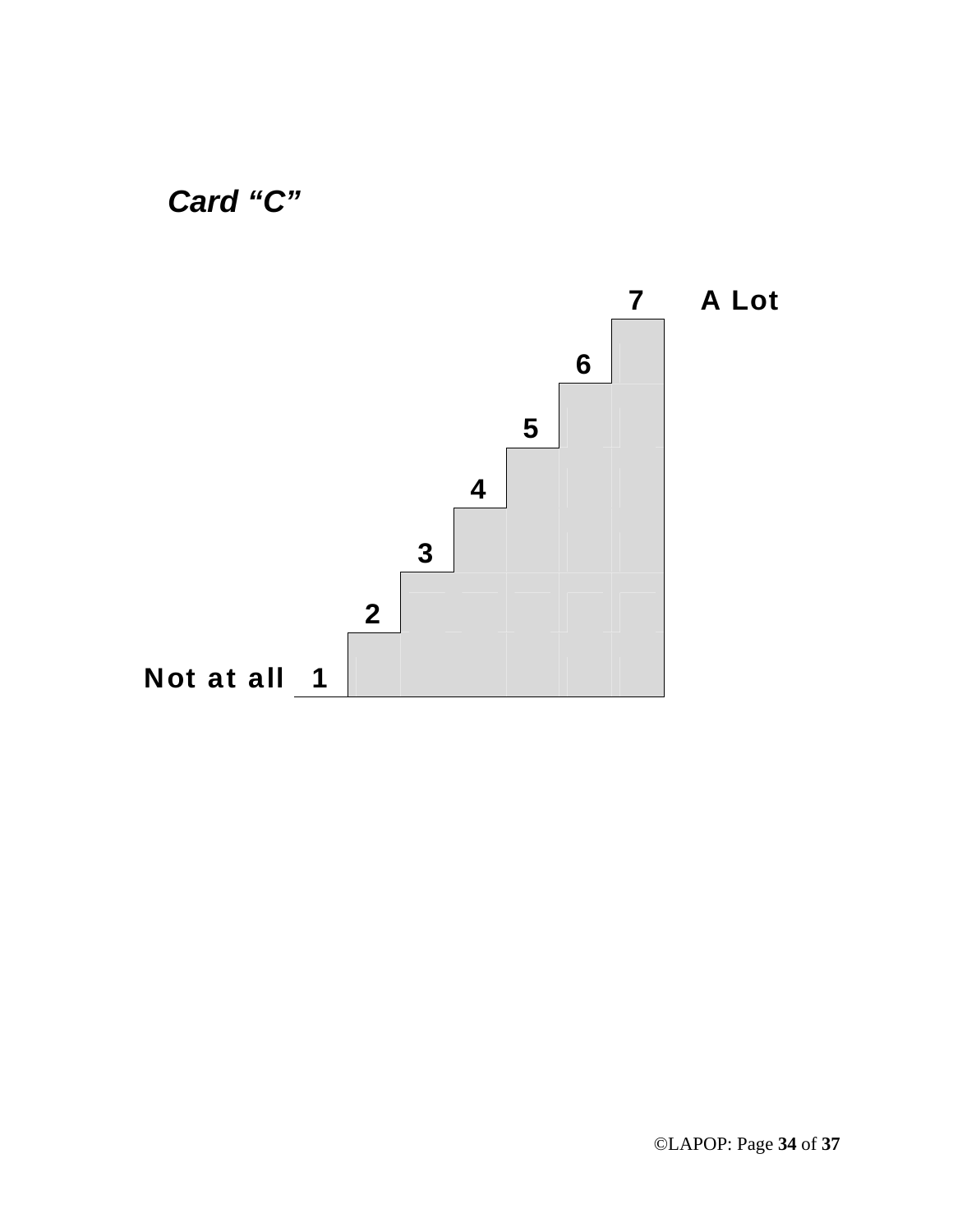*Card "D"* 

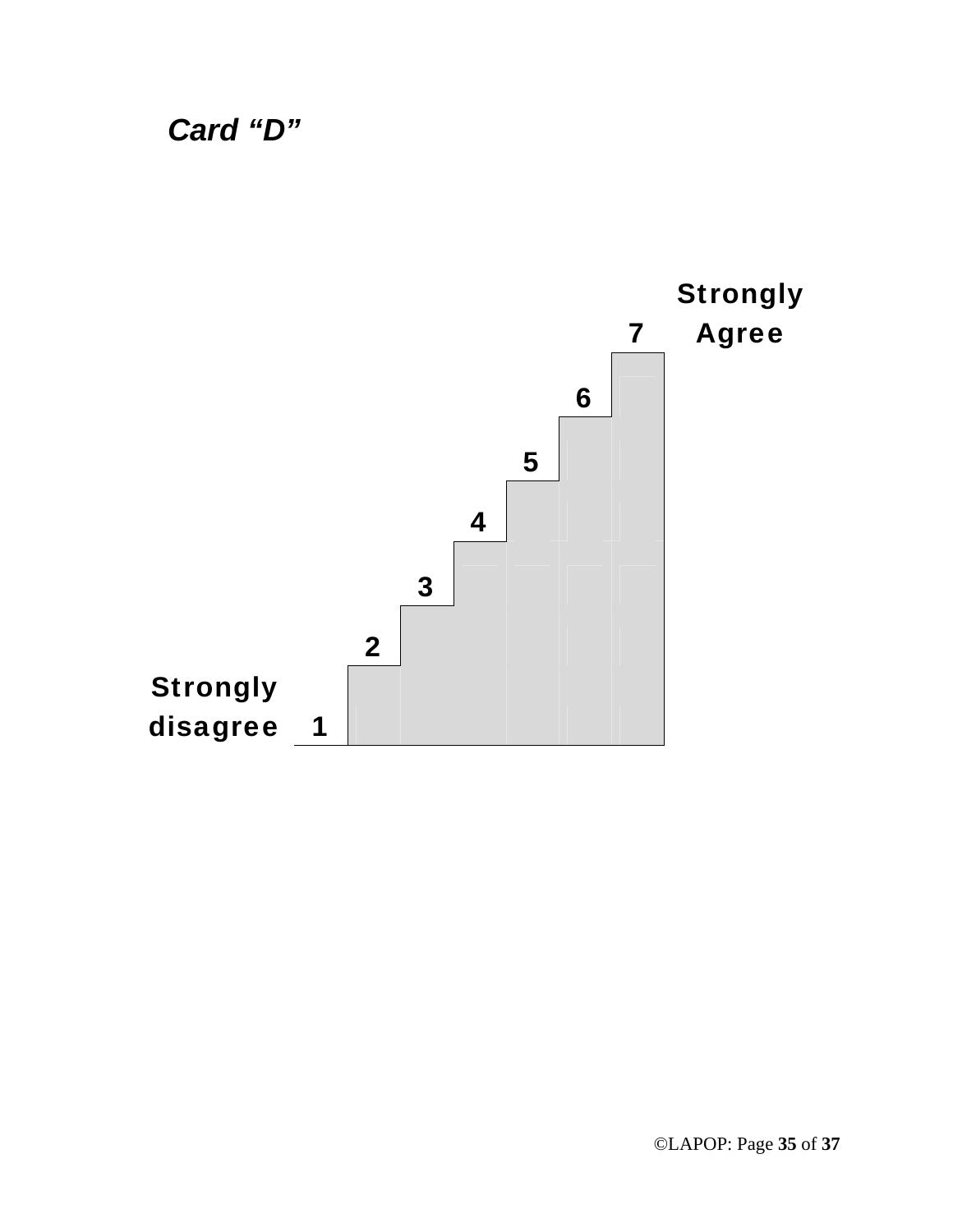

### ©LAPOP: Page **36** of **37**